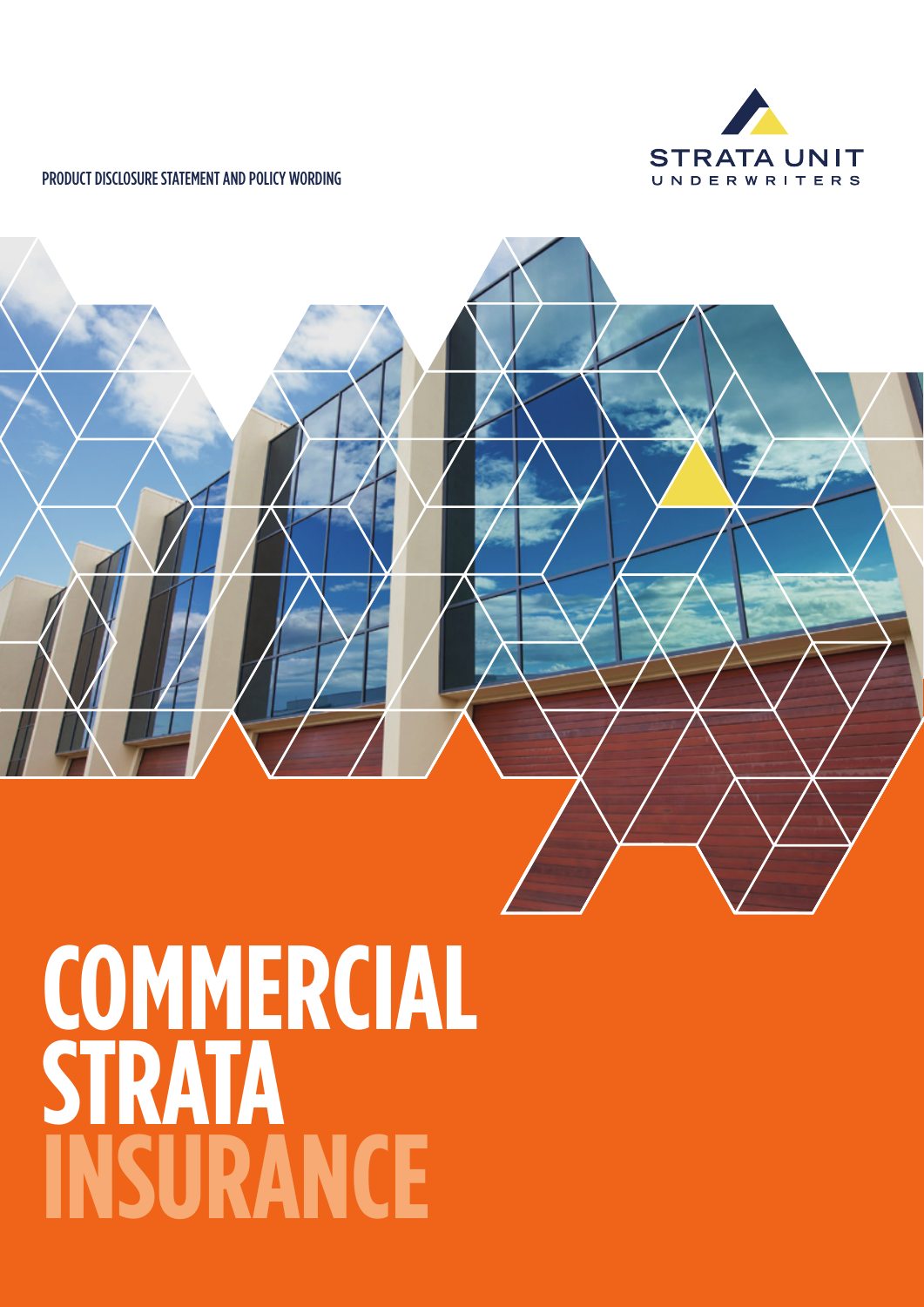# **TABLE OF CONTENTS**

Product Disclosure Statement and Policy Wording

| COMMERCIAL STRATA INSURANCE                         | 1               |
|-----------------------------------------------------|-----------------|
| PART 1: IMPORTANT INFORMATION                       | $\overline{c}$  |
| <b>PART 2: THE INSURANCE POLICY</b>                 | 6               |
| <b>Your Policy</b>                                  | 6               |
| Our Agreement With You                              | 6               |
| <b>General Definitions Relating To All Sections</b> | 6               |
| SECTION 1 - BUILDINGS AND<br><b>COMMON CONTENTS</b> | 9               |
| Definitions                                         | 9               |
| What You Are Covered For                            | 9               |
| <b>Additional Benefits</b>                          | 10              |
| <b>Optional Benefits</b>                            | 15              |
| How We Pay Claims                                   | 15              |
| <b>Exclusions</b>                                   | 17              |
| Conditions                                          | 18              |
| <b>Claims Procedures</b>                            | 18              |
| SECTION 2 - GLASS                                   | 19              |
| Definitions                                         | 19              |
| What You Are Covered For                            | 19              |
| <b>Additional Benefits</b>                          | 19              |
| How We Pay Claims                                   | 19              |
| <b>Exclusions</b>                                   | 20              |
| Conditions                                          | $\overline{21}$ |
| <b>Claims Procedures</b>                            | 21              |
| SECTION 3 - THEFT                                   | 22              |
| Definitions                                         | 22              |
| What You Are Covered For                            | 22              |
| <b>Additional Benefits</b>                          | $\overline{22}$ |
| How We Pay Claims                                   | 22              |
| <b>Exclusions</b>                                   | 23              |
| Conditions                                          | 2 <sup>3</sup>  |
| <b>Claims Procedures</b>                            | 23              |
|                                                     |                 |

| SECTION 4 - LIABILITY                 | 24 |
|---------------------------------------|----|
| Definitions                           | 24 |
| What You Are Covered For              | 25 |
| <b>Additional Benefits</b>            | 25 |
| <b>Extensions Of Cover</b>            | 25 |
| <b>Exclusions</b>                     | 26 |
| Conditions                            | 27 |
| <b>Claims Procedures</b>              | 27 |
| <b>SECTION 5 - FIDELITY GUARANTEE</b> | 28 |
| Definitions                           | 28 |
| What You Are Covered For              | 28 |
| <b>Additional Benefit</b>             | 28 |
| <b>Exclusions</b>                     | 28 |
| Conditions                            | 28 |
| <b>Claims Procedures</b>              | 28 |
| SECTION 6 - OFFICE BEARERS' LIABILITY | 29 |
| Definitions                           | 29 |
| What You Are Covered For              | 29 |
| <b>Extensions Of Cover</b>            | 29 |
| <b>Additional Benefits</b>            | 30 |
| <b>Exclusions</b>                     | 30 |
| Conditions                            | 31 |
| <b>Claims Procedures</b>              | 31 |
| <b>SECTION 7 - VOLUNTARY WORKERS</b>  | 32 |
| Definitions                           | 32 |
| What You Are Covered For              | 32 |
| <b>Additional Benefits</b>            | 33 |
| <b>Exclusions</b>                     | 33 |
| Conditions                            | 33 |
| <b>Claims Procedures</b>              | 33 |
| SECTION 8 - GOVERNMENT AUDIT COSTS    | 34 |
| Definitions                           | 34 |
| What You Are Covered For              | 34 |
| <b>Exclusions</b>                     | 34 |
| Conditions                            | 35 |
| <b>Claims Procedures</b>              | 35 |

| SECTION 9 - LEGAL EXPENSES                                   | 36 |
|--------------------------------------------------------------|----|
| Definitions                                                  | 36 |
| What You Are Covered For                                     | 36 |
| <b>Extensions Of Cover</b>                                   | 36 |
| <b>Exclusions</b>                                            | 36 |
| Conditions                                                   | 37 |
| Claims Procedures                                            | 37 |
| SECTION 10 - WORKPLACE, HEALTH                               | 38 |
| Definitions                                                  | 38 |
| What You Are Covered For                                     | 38 |
| <b>Extensions Of Cover</b>                                   | 38 |
| <b>Exclusions</b>                                            | 38 |
| Conditions                                                   | 38 |
| <b>Claims Procedures</b>                                     | 38 |
| SECTION 11 - MACHINERY BREAKDOWN                             | 39 |
| Definitions                                                  | 39 |
| What You Are Covered For                                     | 39 |
| <b>Additional Benefits</b>                                   | 39 |
| How We Pay Claims                                            | 40 |
| <b>Exclusions</b>                                            | 40 |
| Conditions                                                   | 42 |
| Claims Procedures                                            | 42 |
| SECTION 12 - LOT OWNER'S IMPROVEMENTS                        | 43 |
| Definitions                                                  | 43 |
| What You Are Covered For                                     | 43 |
| How We Pay Claims                                            | 43 |
| Exclusions                                                   | 43 |
| Conditions                                                   | 43 |
| <b>Claims Procedures</b>                                     | 43 |
| SECTION 13 – WORKERS' COMPENSATION                           | 44 |
| <b>GENERAL EXCLUSIONS RELATING TO ALL SECTIONS</b>           | 45 |
| <b>GENERAL CONDITIONS RELATING TO ALL SECTIONS</b>           | 46 |
| <b>GENERAL CLAIMS PROCEDURES RELATING</b><br>TO ALL SECTIONS | 48 |
|                                                              |    |
| <b>CLAIMS PAYMENT EXAMPLES</b>                               | 50 |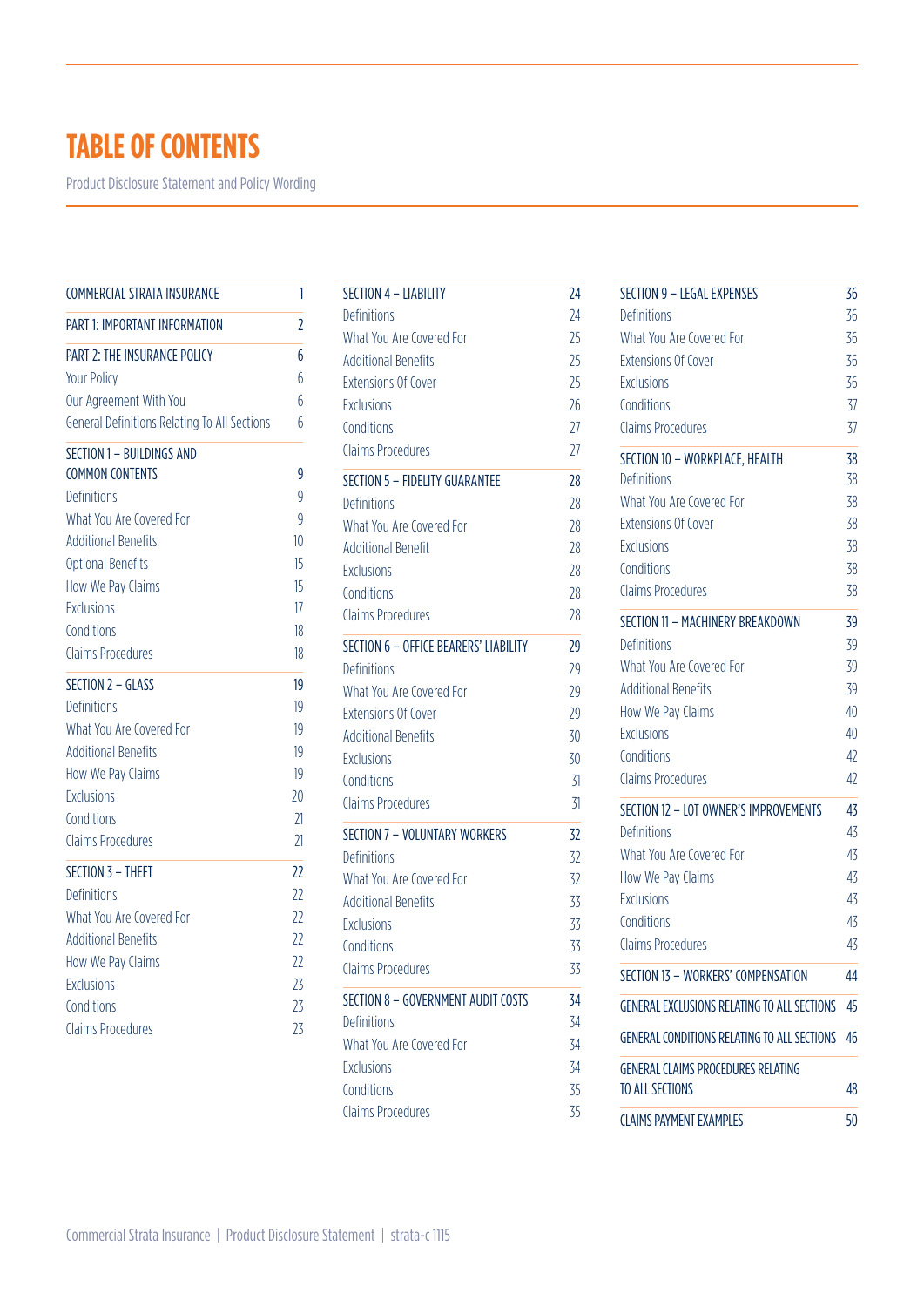# **COMMERCIAL STRATA INSURANCE**

Product Disclosure Statement and Policy Wording

#### This Product Disclosure Statement (PDS) contains two parts:

- Part 1: Important Information contains general information about Your insurance Policy; and
- Part 2: The Policy contains the terms and conditions of Your Commercial Strata Policy.

To assist You to locate specific items in this PDS, a table of contents is provided on the next page.

# Please read this PDS before You apply for insurance.

This Product Disclosure Statement (PDS) and Policy has been designed by Strata Unit Underwriters specifically for:

- 1. strata schemes;
- 2. community title schemes;
- 3. stratum development; and
- 4. other similar-type schemes.

When applying for this Policy You should take account of the particular rights and obligations under any act or regulation governing strata title, community title or similar type property where property to be insured is located.

It is important that You insure in accordance with the requirements of applicable legislation where Your property is situated.

Preparation date 24/11/2015

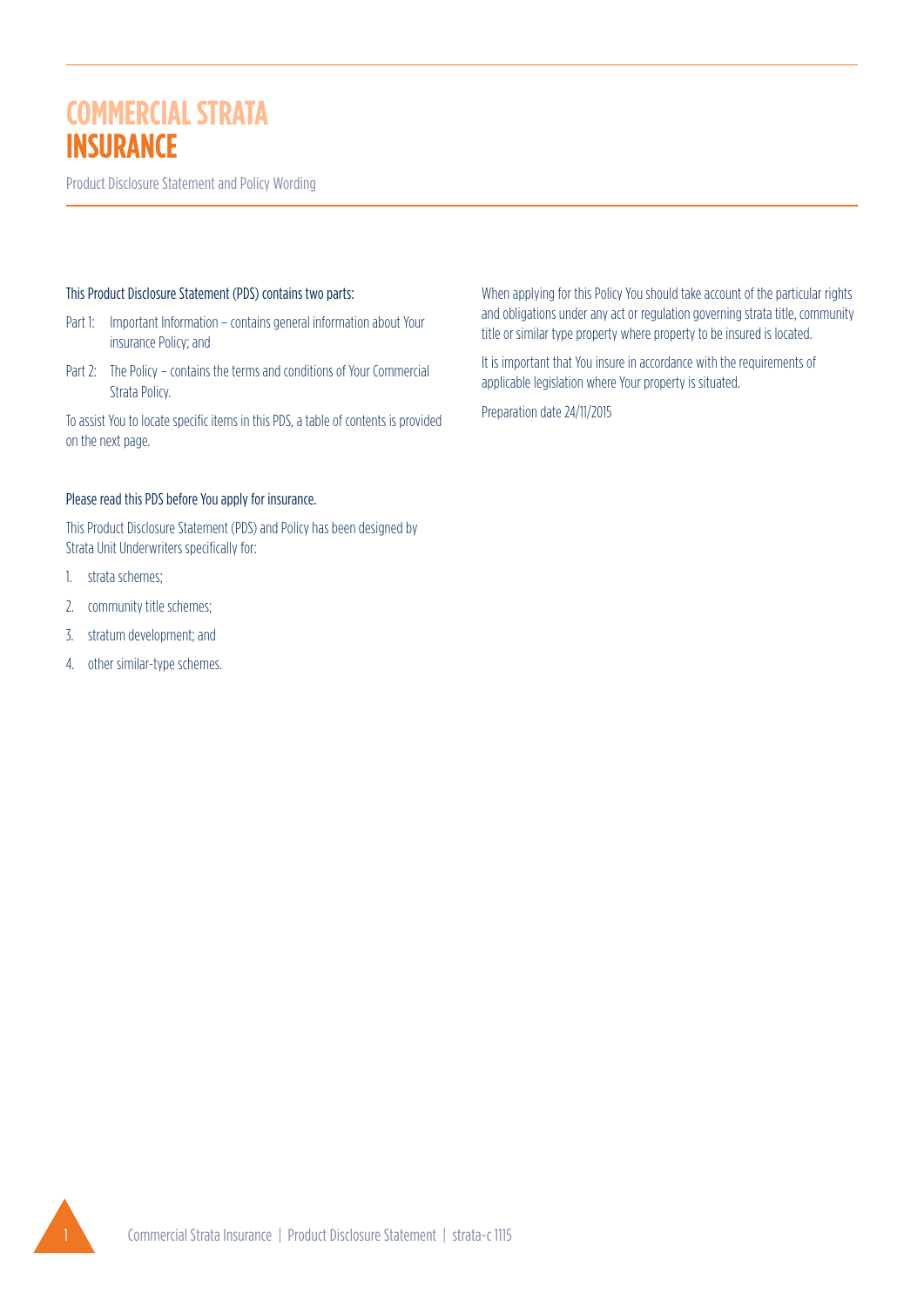Product Disclosure Statement and Policy Wording

#### THE PURPOSE OF THIS PDS

The PDS has been prepared to assist You in understanding Your Policy and making an informed choice about Your insurance needs. This PDS sets out important information about the insurance and the terms and conditions and limitations of the Policy. The Policy terms and conditions are set out in this PDS under the heading 'The Insurance Policy' commencing on page 5.

The Policy provides a number of covers which may be provided to You as a retail client under the Corporations Act 2001 (the Act) depending on Your circumstances. Only the parts of this Policy relevant to cover provided to You as a retail client and any other documents We tell You are included make up the PDS for the purposes of the Act.

#### UPDATING THE PDS

The information in this PDS was current at the date of preparation. CGU Insurance may update some of the information in the PDS from time to time without needing to notify You. You can obtain a copy of any updated information by contacting Us, or Strata Unit Underwriters. We will give You a free paper copy of any updates if You request them. If it becomes necessary, We will issue a supplementary or replacement PDS.

#### WHO IS THE INSURER

CGU Insurance Limited is the insurer of sections 1 to 12 of the Policy. Its Australian Business Number is 27 004 478 371. Its Australian Financial Services Licence Number is 238291. In this PDS, the insurer is called 'We', 'Us' or 'Our'. CGU Insurance Limited can be contacted by writing to Us at CGU Insurance, GPO Box 9902 in Your capital city, by telephoning 131 532 or visiting www.cgu.com.au.

CGU Insurance Limited pays remuneration to insurance intermediaries when We issue, renew or vary a Policy the intermediary has arranged or referred to Us. The type and amount of remuneration varies and may include commission and other payments. If You require more information about remuneration We may pay Your intermediary, You should ask Your intermediary.

Cover for section 13 is provided by Insurance Australia Limited ABN 11 000 016 722 trading as CGU Workers Compensation if Your situation is in Western Australia. In the Northern Territory, The Australian Capital Territory and Tasmania CGU Insurance Limited provides cover for section 13. No workers compensation is provided in other states.

#### WHO IS STRATA UNIT UNDERWRITERS

In arranging this product, Strata Unit Underwriting Agency Pty Limited trading as Strata Unit Underwriters is an intermediary, acting as an agent for the insurer and is also a wholly owned subsidiary of the CGU Insurance Limited. Its Australian Business Number is 30 089 201 534. Its Australian Financial Services Licence Number is 246719. They can be contacted by writing to Strata Unit Underwriters, 5/263 Alfred Street, North Sydney NSW 2060, by telephoning 1300 668 066, or visiting www.stratainsurance.com.au.

#### GENERAL INSURANCE CODE OF PRACTICE

CGU Insurance proudly supports the General Insurance Code of Practice. The purpose of the Code is to raise the standards of practice and service in the general insurance industry.

### The objectives of the Code are:

- a. to commit Us to high standards of service.
- b. to maintain and promote trust and confidence in the general insurance industry;
- c. to promote better, more-informed relations between Us and You;
- d. to provide fair and effective mechanisms for the resolution of complaints and disputes between Us and You, and
- e. to promote continuous improvement of the general insurance industry through education and training.

#### Our Commitment to you

We have adopted and support the Code and are committed to complying with it.

Please contact Us if you would like more information about the Code

#### HOW TO RESOLVE A COMPLAINT OR DISPUTE

#### 1. Talk to Us first

If You have a complaint, the first thing You or Your insurance adviser should do is speak to one of Our staff. If Your complaint relates specifically to a claim, speak with the claims consultant managing Your claim.

If the staff member or claims consultant are unable to resolve the matter for You, You or Your insurance adviser may speak to a manager. The manager will usually provide You with a response to Your complaint within 15 business days. If the time frame is impractical for any reason such as the need for more information or further investigation, they will discuss with You alternative time frames. If You are not satisfied with Our response or We cannot agree with You on alternative time frames, You can go to step 2.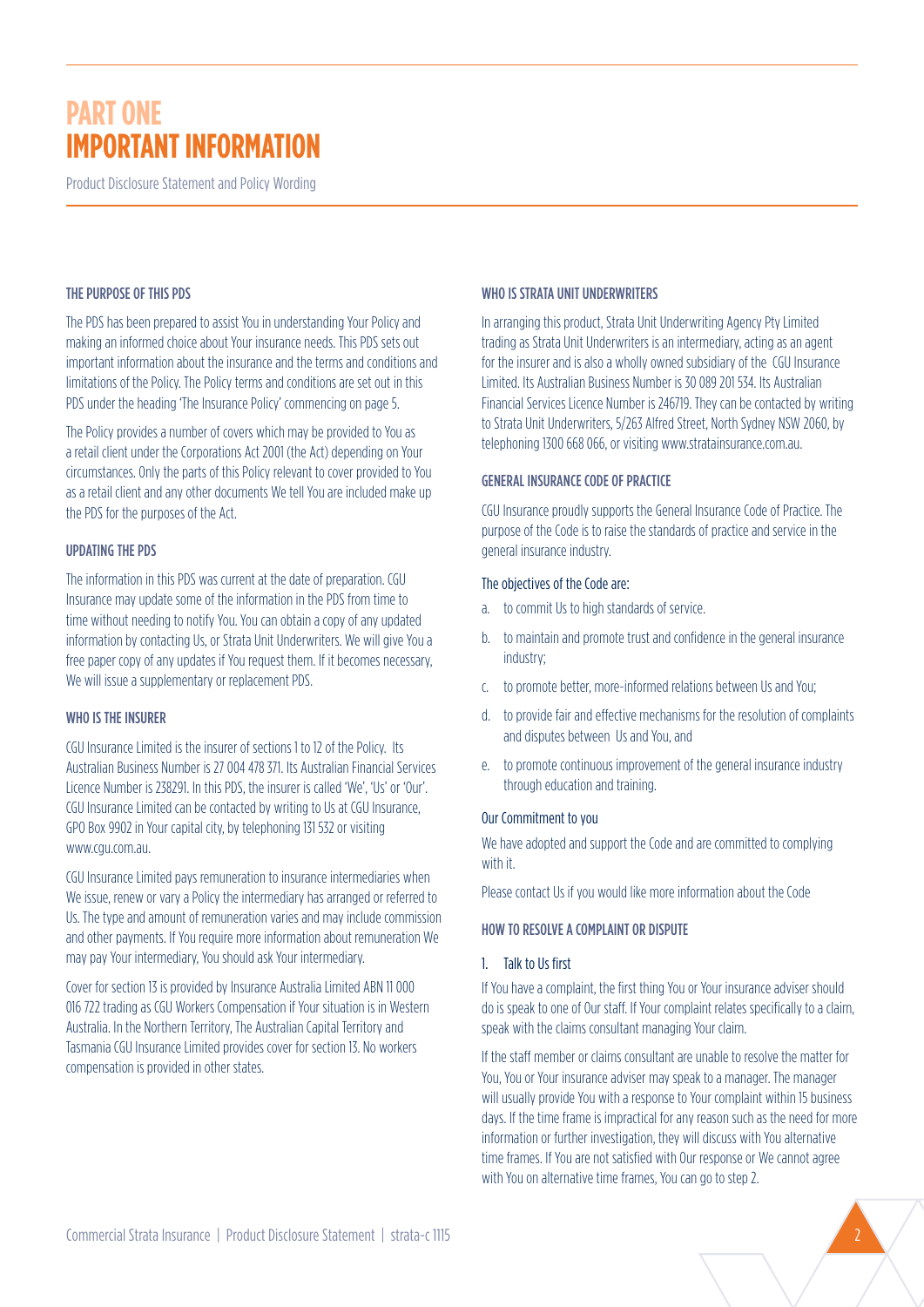Product Disclosure Statement and Policy Wording

#### 2. Seek a review

If the matter is still not resolved, the manager will refer You or Your insurance adviser to the relevant dispute handling department or area who will conduct a review of Your dispute. They will usually provide You with a response to Your dispute within 15 business days. If the time frame is impractical, We will discuss with You alternative time frames.

If You are still not satisfied with Our response to Your dispute or We cannot agree on alternative time frames, You can go to step 3.

#### 3. Seek an external review

You are entitled to seek an external review of Our decision. We will provide You with information about options available to You, including, if appropriate, referring You to the external dispute resolution scheme administered by the Financial Ombudsman Service Limited (FOS).

You will not be able to have Your dispute resolved by the FOS if You are not eligible under the FOS's Terms of Reference.

Further information about Our complaint and dispute resolution procedures is available by contacting Us.

#### HOW TO APPLY FOR INSURANCE

 To apply for insurance please complete Our application form. If We accept Your application for insurance, You will receive a Schedule that sets out details of the insurance You have taken out.

#### WHEN YOU ARE INSURED

Your insurance begins when We accept Your application. The commencement date of Your insurance will be shown on the Schedule We will send You.

The insurance applies for the period for which You have paid Us (or agreed to pay Us) the premium. You may pay Your insurance by cash, cheque or electronic funds transfer. If Your payment is dishonoured by Your financial institution, You are not insured.

#### YOUR COOLING-OFF PERIOD

We will refund all premium paid for cover under Your Policy if You request cancellation within 21 days from the date the Policy was issued. To do this, You must advise Us in writing. You will not receive a refund if You have made a claim under the Policy.

#### HOW TO MAKE A CLAIM

When something happens that You believe You can claim for, please contact Strata Unit Underwriters. Details about making a claim are shown in the 'The Insurance Policy' section of this PDS under 'General Claims Procedures Relating to all sections'. We have also provided 'Claims Payment Examples' on pages 53 to 56, to assist You to understand how We pay claims.

#### ADEQUATE SUM INSURED – BUILDINGS AND COMMON CONTENTS

In the event of a major loss, Your Sum Insured should be sufficient to allow for replacement of Your property including all associated costs (e.g. the value of demolition work, removal of debris, surveying, engineering and architectural fees, Goods and Services Tax). To ensure adequacy of Your Sum Insured, We suggest a professional replacement valuation be obtained on a regular basis.

There are specific requirements in each state and territory that deal with insurance for strata properties. You should check that Your insurance meets those requirements.

#### CALCULATING YOUR PREMIUM

The premium payable by You for this insurance will be shown on Your Schedule.

The key factors that influence the premium calculation are reflected in the questions asked and information obtained at the time of the enquiry or application for insurance.

For section 1 – Buildings and Common Contents, section – 2 Glass, section 3 – Theft and section 12 – Lot Owner's Improvements, these include factors relating to the type of property being insured, where the property is located, the type of construction of the property, the type of occupants within the Building and to what extent the property is unoccupied.

For section 7 voluntary workers, these factors include the ages, current health, previous illness and injury of the persons covered as workers.

For all sections, We also take into account Your previous insurance and claims history.

Premiums are subject to Commonwealth and State taxes and/or charges. These include the Goods and Services Tax and Stamp Duty. The amount of these taxes and/or charges will be shown on Your Schedule.

### **EXCESSES**

If You make a claim under the Policy, You may be required to pay an Excess.

In some instances, You can select at the time of Your enquiry or application for insurance the amount of Excess You wish to pay should You have a claim.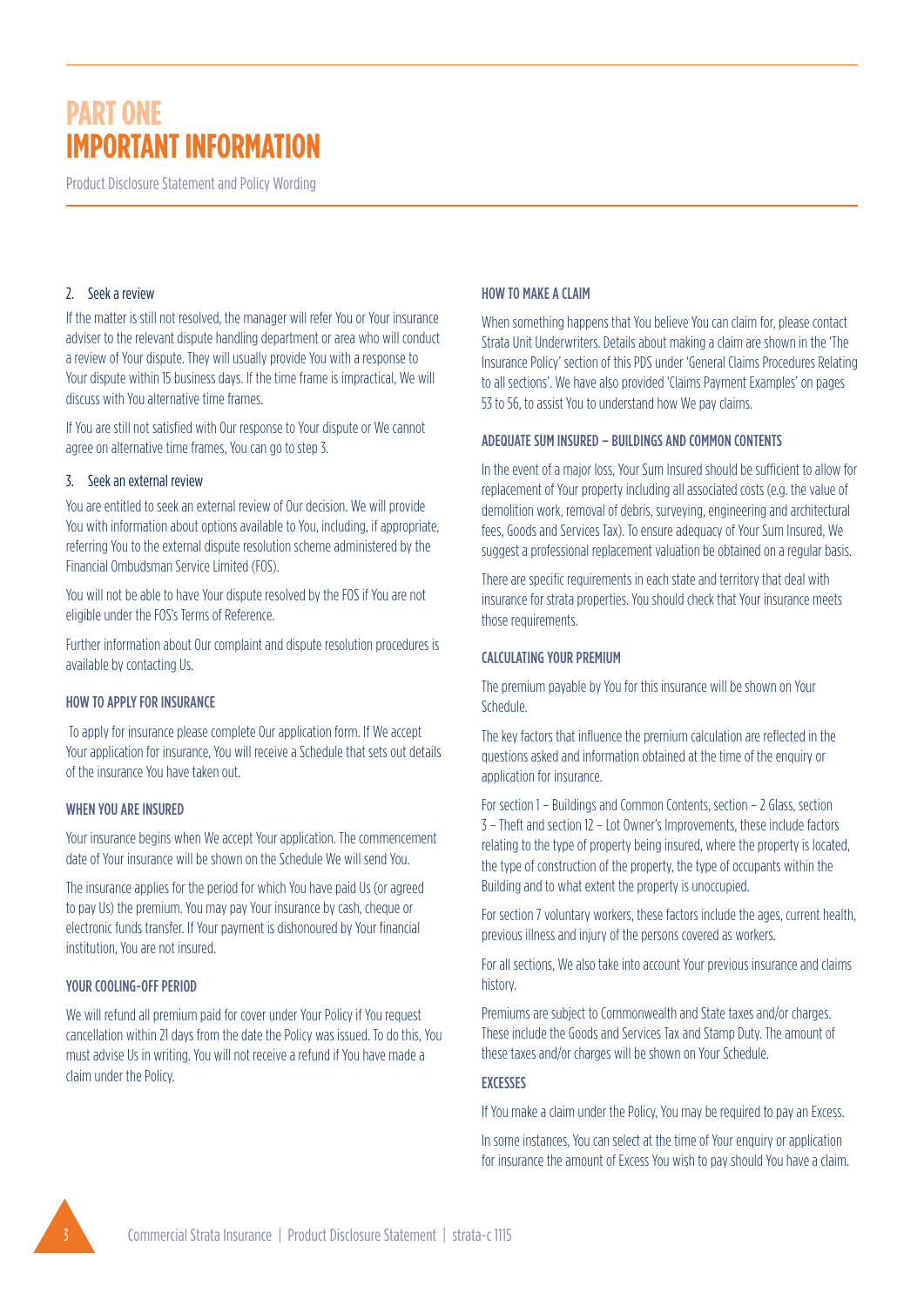Product Disclosure Statement and Policy Wording

When You select a higher Excess amount, We may reduce the amount of premium We charge You.

In some instances, We will impose the amount of Excess You will need to pay should You have a claim. In deciding to impose an Excess, We take into consideration a number of factors in setting the amount of the Excess. These include factors relating to Your previous claims history, the type of property being insured, where the property is located, the type of construction of the property, any commercial occupant exposure, to what extent the property is unoccupied and Your previous insurance history. At the time of Your enquiry or application for insurance, the amount of any Excess will be advised to You.

#### CERTAIN THINGS YOU MUST DO

You must do the following things:

- 1. Comply with the conditions and procedures set out in 'The Insurance Policy' part of this PDS.
- 2. Make sure that anyone doing anything on Your behalf obeys all laws.
- 3. Pay the premium for this Policy.
- 4. Take reasonable precautions to prevent anything which could result in a claim under the Policy.
- 5. Tell Us as soon as possible of anything that changes the facts or circumstances relating to Your insurance.

#### RENEWALS

If We invite renewal of Your Policy, We will send to You a renewal notice. It is important that You check the Sums Insured before renewing Your insurance each year to satisfy yourself that they are adequate.

#### YOUR PRIVACY

CGU Insurance Limited (CGU) and Strata Unit Underwriters (SUU) use information provided by customers to allow Us to offer our products and services. This means CGU and SUU may need to collect Your personal information, and sometimes sensitive information about You as well (for example, health information for travel insurance). CGU and SUU will collect this information directly from You where possible, but there may be occasions when CGU and SUU collect this information from someone else.

CGU & SUU will only use Your information for the purposes for which it was collected, other related purposes and as permitted or required by law. You may choose not to give CGU & SUU Your information, but this may affect our ability to provide You with insurance cover.

CGU & SUU may share this information with companies within the Insurance

Australia Group, government and law enforcement bodies if required by law and others who provide services to Us or on our behalf, some of which may be located outside of Australia.

For more details on how CGU collect, store, use and disclose Your information, please read Our Privacy Policy located at www.cgu.com.au/privacy. Alternatively, contact CGU at privacy@cgu.com.au or 13 15 32 and We will send You a copy.

CGU recommend that You obtain a copy of this Privacy Policy and read it carefully. By applying for, using or renewing any of CGU 's products or services, or providing CGU with Your information, You agree to this information being collected, held, used and disclosed as set out in this Privacy Policy.

CGU's Privacy Policy also contains information about how You can access and seek correction of Your information, complain about a breach of the privacy law, and how CGU will deal with Your complaint.

For information on how SUU collect, store, use and disclose Your information, please read the SUU Privacy Policy located at www.strataunitunderwriters.com.au/privacy or contact the SUU Privacy Officer on 1300 668 066.

#### TAXATION INFORMATION

We show all taxes and charges as separate items on all Schedules (e.g. stamp duty and the Goods and Services Tax). Details about the Goods and Services Tax are shown under 'Goods and Services Tax (GST)' on page 55

#### FINANCIAL CLAIMS SCHEME

You may be entitled to payment under the financial claims scheme in the event that CGU Insurance Limited becomes insolvent. Access to the scheme is subject to eligibility criteria. Information about the scheme can be obtained from the Australian Prudential Regulation Authority (APRA) website at www.apra.gov.au and the APRA hotline on 1300 55 88 49.

#### INTEREST ON UNALLOCATED PREMIUM

If We are unable to issue Your insurance when We receive Your application, We are required to hold Your premium in a trust account on Your behalf until Your insurance can be issued. We will retain any interest payable by Our bank to meet, among other things, bank fees and other bank costs We incur in operating the account.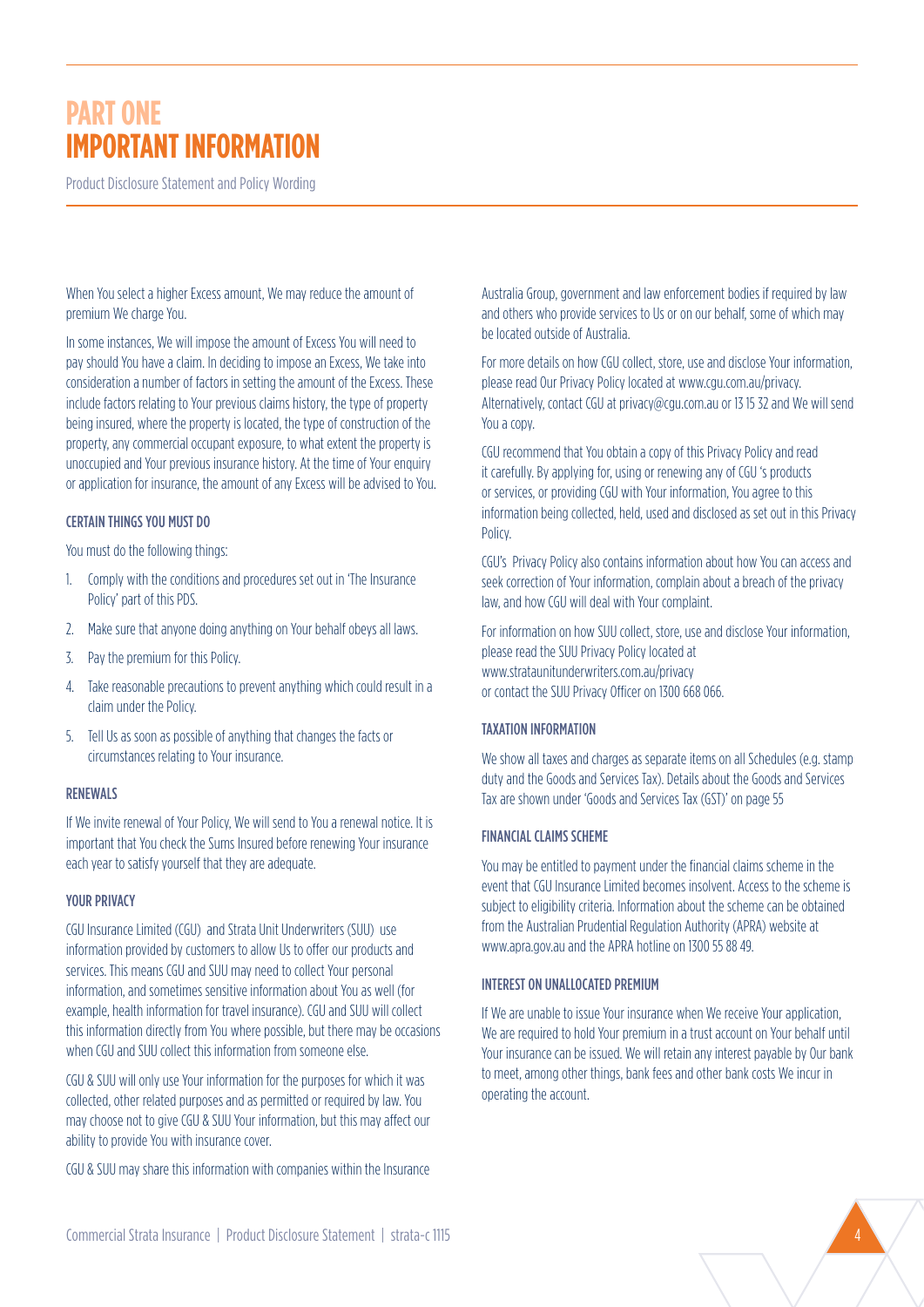Product Disclosure Statement and Policy Wording

#### TERRORISM INSURANCE ACT 2003(CTH)

This Policy excludes cover for losses as a result of Terrorism.

In the event that damage to property occurs and the cause of the damage is declared a terrorist incident by the responsible Minister, then You may be afforded protection within the limits of indemnity of this Policy by virtue of the Terrorism Insurance Act 2003(Cth). The operation of this Act may also serve to reduce the settlement of Your loss to a percentage of the otherwise recoverable loss. In the event that the settlement is reduced then this will be at the direction of the Minister.

A more detailed explanation of the operation of the Terrorism Insurance Act 2003(Cth) can be obtained at www.arpc.gov.au.

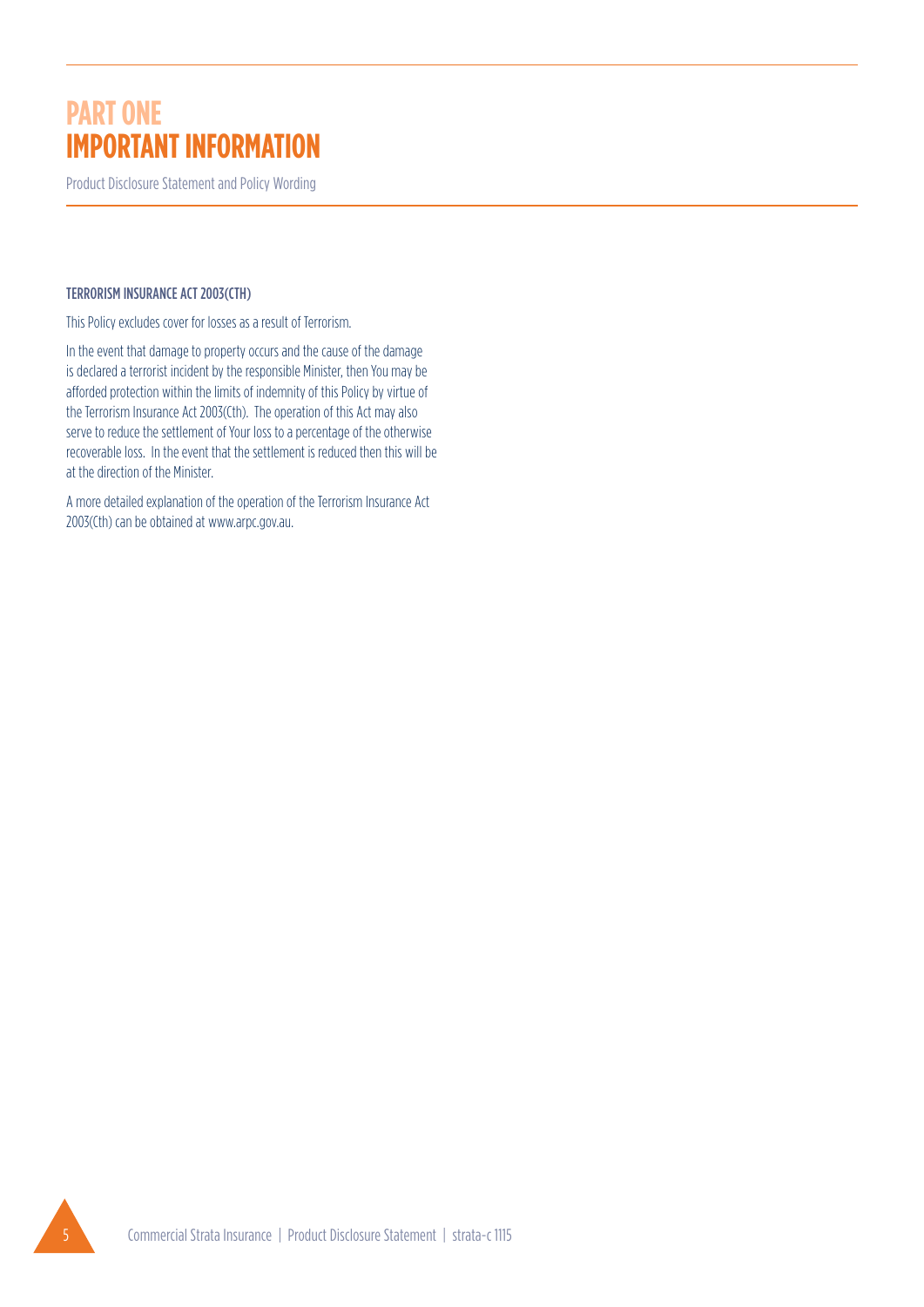# **PART TWO THE INSURANCE POLICY**

Product Disclosure Statement and Policy Wording

#### YOUR POLICY

Your Policy is a contract of insurance between You and Us.

#### Your Policy contains the following information:

- How We pay claims.
- Important information applicable to Your Policy.
- What You are covered for.
- What Your Policy does not cover.
- If You need more information about this Policy, please contact Your Financial Service Provider or Strata Unit Underwriters.

#### OUR AGREEMENT WITH YOU

Subject to Your payment of the premium and subject to the terms, conditions and exclusions of this Policy, We will provide You with the cover shown in Your Policy up to the amounts specified on Your Schedule.

We will provide You with the cover You have selected as set out in the Policy when the Schedule shows that You have requested cover for that specific section.

Your Policy will commence on the date shown on the Schedule We will send You. Your Policy will expire on the date shown on Your Schedule.

#### GENERAL DEFINITIONS RELATING TO ALL SECTIONS

The general definitions set out below relate to all sections of this Policy. The meaning of other words that apply to specific sections of the Policy are set out in relevant sections of the Policy and have precedence. The singular includes the plural and vice versa

#### Aircraft

means any craft or object designed to travel through air or space, other than model aircraft or unmanned inflatable balloons used for advertising or promotional purposes.

#### Authorised Legal Representative

means a solicitor, assessor, personal investigator or any other person appointed to act on Your behalf approved by Us.

#### Buildings

means Buildings as defined in any act or regulation governing strata title, community title or similar-type property in the state or territory where the buildings are located that You own or are liable for, including:

- a. anything permanently built, constructed or installed on Your property;
- b. blinds or awnings on the outside of the Buildings;
- c. outbuildings;
- d. services including roads, pipes, cables, power poles, aerials, satellite dishes;
- e. swimming pools; and
- f. tennis courts, marinas, wharves, docks, jetties, pontoons.

that You own or are liable for and are located at the Situation.

*Buildings do not include:*

- Unit Owner's Floating Floors unless You include Optional Benefit 1. of Section 1.
- illegal installations;
- mobile or fixed air conditioning units servicing an individual Unit where Your Building is located in Queensland;
- plants, lawns, trees, gravel, pebbles, rocks, stones, soil, sand, bark or mulch other than as covered under Additional Benefit 17 on page 12;
- property including removable fixtures that a tenant or lessee is liable for under the terms of a rental agreement; or
- temporary floor coverings, carpets, carpet underlay, curtains, blinds and window coverings inside a Unit.

Where anything in this definition of "Buildings" is contrary to any act or regulation governing strata title, community title or similar type property applying where Your Building is located the requirements of Your act or regulation will apply.

#### Common Area

means the area at Your Situation that is not part of a Unit.

#### Common Contents

means the unfixed property at Your Situation that You own or are liable for, including:

- a. carpets in Common Areas;
- b. Computer Equipment and electronic equipment;
- c. furniture and furnishings;
- d. garden equipment;
- e. office equipment; and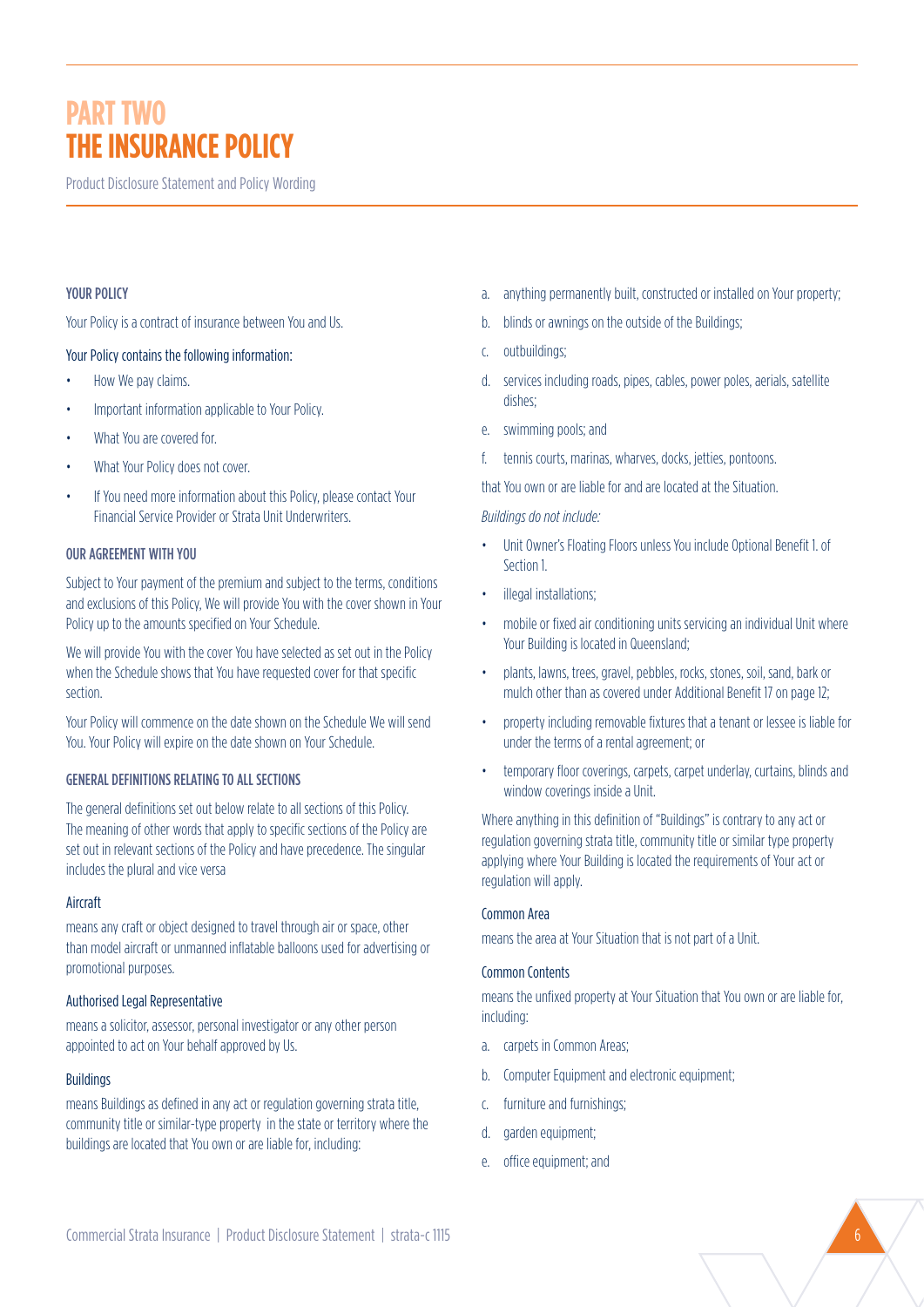# **PART TWO THE INSURANCE POLICY**

Product Disclosure Statement and Policy Wording

f. portable appliances.

#### Common Contents do not include:

- a. Aircraft, Watercraft, hovercraft and their accessories;
- b. plants, lawns, trees, gravel, pebbles, rocks, stones, soil, sand, bark or mulch other than as covered under Additional Benefit Landscaping on page 12;
- c. property of Unit Owners, shareholders, members, proprietors or any other person or party;
- d. Vehicles registered or required to be registered or compulsorily insured or be part of a statutory scheme of compensation under any legislation in the state or territory in which they are being used; or
- e. temporary floor coverings, carpets, carpet underlay, curtains, blinds and window coverings inside a Unit.

#### Computer Equipment

means data or part of data, computer hardware, operating system, computer network, equipment, websites, servers, extranet, software, applications software, computer chip including microprocessor chip and coded instructions as well as any new technology, product or service replacing existing computer equipment.

#### Damage

means any partial or total physical loss of, or destruction of property from any sudden and accidental cause not otherwise excluded by this Policy. Damaged has a corresponding meaning.

#### Electronic Data

means facts, concepts and information converted to a form useable for communications, display, distribution, interpretation, or processing by electronic or electromechanical data processing or electronically controlled equipment.

#### Excess

means the amount You have to pay towards the cost for any claim under the Policy. We will deduct the amount of the Excess from the amount payable in respect of Your claim. Your Excess will apply for each separate identifiable event. Where an Excess applies to each vacant lot, this Excess will be applied to each lot which has suffered loss or Damage. The amount of Your Excess is shown on Your Schedule or in this policy wording.

#### Floating Floors

means laminated, veneered or similar type flooring not glued or fastened to the sub-floor but held in position by its own weight with or without skirting at perimeter walls.

#### Indemnity Value

means the cost to rebuild, replace or repair Insured Property to condition that is equivalent to or substantially the same as but not better nor more extensive than its condition at the time of Damage taking into consideration age, condition and remaining useful life.

#### Forcible Entry

means the unlawful entry accompanied by visible force used to get into a Building when normal means of entry are locked or blocked.

#### Insured

means the person, persons, or entities shown on the Schedule We give You.

#### Insured Property

means the Buildings and/or Common Contents at the Situation.

#### Office Bearer

means:

- a. a person or other entity appointed by Your strata community to act as an office bearer or committee member in terms of the strata schemes management act, strata titles act, community titles act or similar legislation applying where the Insured Property and Common Area is situated;
- b. a Strata Manager appointed as an agent of an Office Bearer and/or committee member;
- C. a person invited by an Office Bearer and/or committee member to assist in the management of Your Strata affairs.

but does not include a Strata Manager or any other contracted person, firm or company when acting in their professional capacity.

#### Period of Insurance

means the period of time during which cover is provided by the Policy as shown on the Schedule.

#### Policy

means this document, Your most current Schedule, endorsements, special terms, conditions or alterations advised by Us in writing.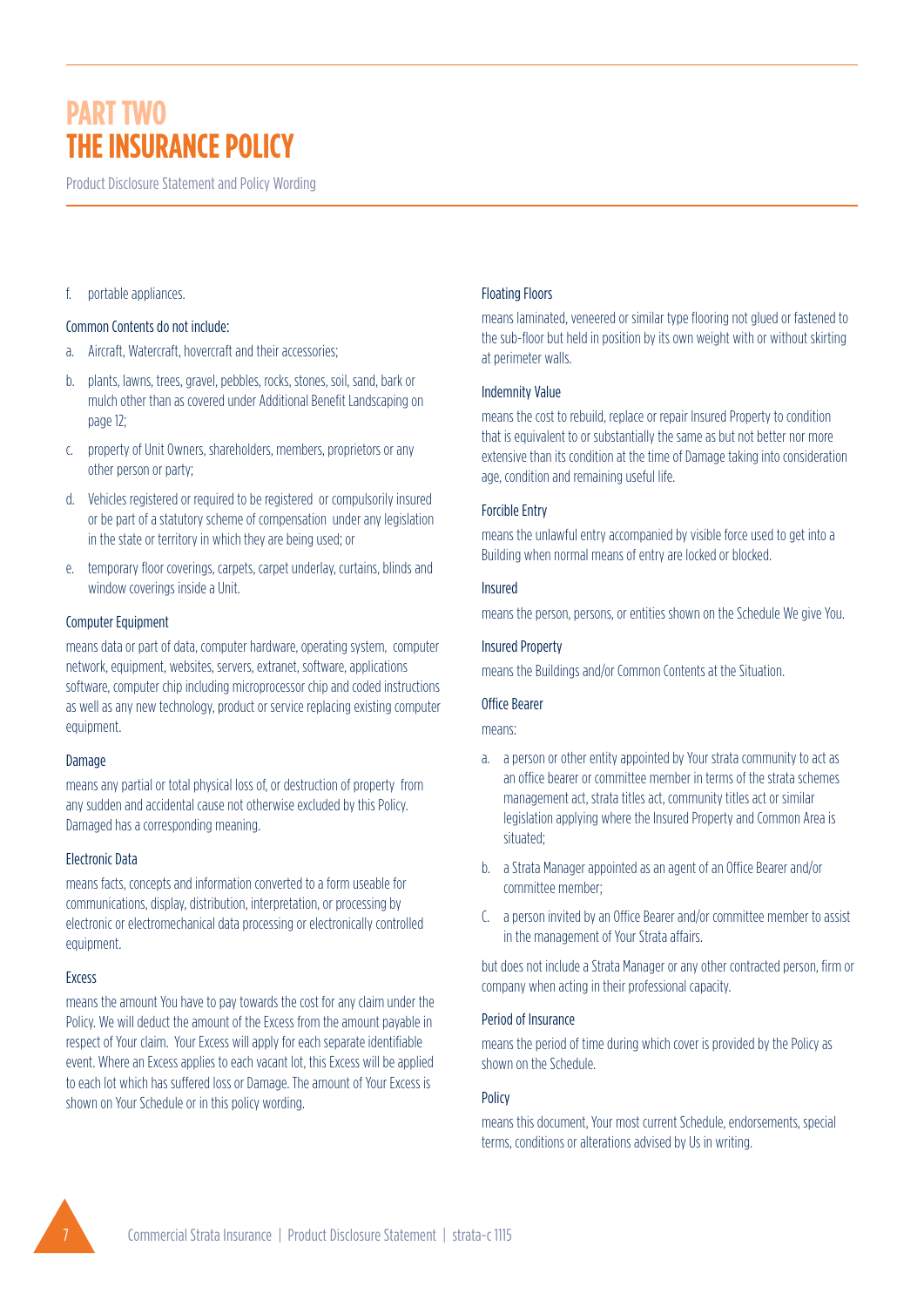# **PART TWO THE INSURANCE POLICY**

Product Disclosure Statement and Policy Wording

#### Pollution

means any solid, liquid, gaseous or thermal irritant or contaminant, including but not limited to smoke, vapour, soot, fumes, acids, alkalis, chemicals and waste. Waste includes material to be recycled, reconditioned or reclaimed.

#### Schedule

means the document We give You which sets out the details of Your insurance cover. You receive a Schedule when You first take out Your insurance and again when Your Policy is renewed or changed.

#### Situation

means the locations set out as the situation in the Schedule.

#### Storm

means a violent wind sometimes combined with thunder and/or lightning, heavy falls of rain, hail or snow.

#### Storm Surge

means an abnormal rise in the level of the sea along a coast caused by the onshore winds of a severe cyclone.

#### Strata Manager

means a person or other entity (appointed in writing by the Unit Owners) with delegated functions including the authority to act as an Office Bearer in terms of any act or regulation governing strata title, community title or similar type property applying where Your Insured Property is situated.

#### Sum Insured

means the amount shown on Your Schedule.

#### **Terrorism**

means any act, or preparation in respect of action, or threat of action designed to influence the government de jure or de facto of any nation or any political division thereof, or in pursuit of political, religious, ideological or similar purposes to intimidate the public or a section of the public or any nation by any person or group of persons whether acting alone or on behalf of or in connection with any organisation or government de jure or de facto, and which:

- a. involves violence against one or more persons; or
- b. involves Damage to property; or
- c. endangers life other than that of the person committing the action; or
- d. creates a risk to health of safety of the public or a section of the public; or
- e. is designed to interfere with or to disrupt an electronic system.

#### Unit

means an area marked as a unit and/or a lot on the plan of Your Insured Property.

#### Unit Owner

means the registered owner of a Unit and/or a lot.

#### Vehicle

means any type of machine on wheels, skis, or on self-laid tracks, designed to be moved other than by manual or animal power and includes any trailer or attachment intended to be drawn by such machine.

It does not include wheelchairs, garden appliances, maintenance equipment or golf buggies which are not required to be registered.

#### **Watercraft**

means any vessel, craft or thing made or intended to float on or in, or travel on or through, or under water.

#### We, Us, Our

means the insurers named on the Schedule which is CGU Insurance Limited with the exception of the provision of cover to You under section 13 in Western Australia. If You have cover under section 13 in Western Australia the insurer is Insurance Australia Limited ABN 11 000 016 722 trading as CGU Workers Compensation for that section 13 workers compensation cover only.

#### Written Consent

means a written authority You must obtain from Us and hold before You act or incur any expense or enter into any contract or contractual agreement.

#### You, Your and Yours

means the Insured named on the Schedule, unless otherwise noted.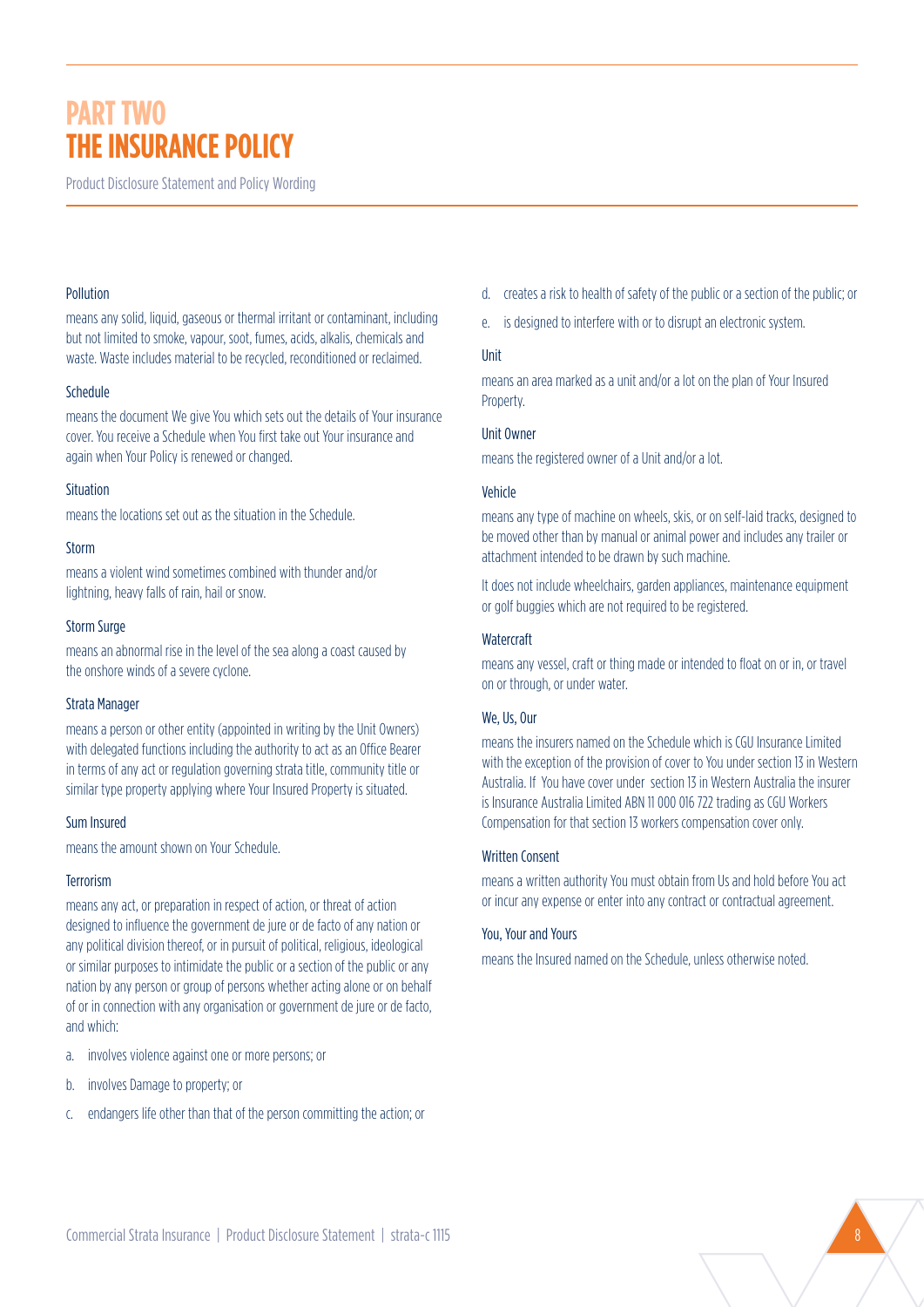Product Disclosure Statement and Policy Wording

This section forms part of Your Policy if so shown on Your Schedule.

#### DEFINITIONS

### Accidental

means something that is not intended or expected by You and would not be expected from the standpoint of a reasonable person in Your position.

#### **Catastrophe**

means an event causing widespread Damage and as a result of which the Insurance Council of Australia declares a Catastrophe .

#### Damage

means any physical loss of, destruction of, or Damage to property from any sudden and Accidental cause not otherwise excluded by this Policy. Damaged has a corresponding meaning.

#### Flood

means the covering of normally dry land by water that has escaped or been released from the normal confines of:

- 1. a lake (whether or not it has been altered or modified);
- 2. a river (whether or not it has been altered or modified);
- 3. a creek (whether or not it has been altered or modified);
- 4. another natural watercourse (whether or not altered or modified);
- 5. a reservoir;
- 6. a canal;
- 7. a dam.

# Fusion

means an electrical motor burnt out by electric current.

#### Land Value

means the sum determined in accordance with the Australian Property Institute Professional Practice Standards as being the land value at the Situation.

# Loss of Income

means an amount of money calculated on the annual rentable value of any part of Your Common Area, including outgoings that are payable by tenants or lessees, that applied immediately prior to the loss or Damage and that would have been received but for the loss or Damage

### Rent

means an amount of money calculated on the annual rentable value of a Unit or Common Area, including outgoings that are payable by tenants or lessees, that applied immediately prior to the loss or Damage and that would have been received but for the loss or Damage less any commission or charges You are not required to pay to a letting or rental agent.

See also 'General Definitions Relating To All Sections' on pages 6 to 8.

# WHAT YOU ARE COVERED FOR

This section is an Accidental, physical Loss or destruction contract of insurance between You and Us.

We will cover Your Insured Property for any Damage occurring during the Period of Insurance not excluded by this section.

The most We will pay is the Sum Insured shown on Your Schedule for this section.

If We have agreed to pay a claim and the Sum Insured on Your Buildings and Common Contents is not totally used for that claim, We will also pay for:

- a. the reasonable costs of removal, storage, disposal of debris being the residue of Your Insured Property as a result of damage that We have agreed to pay for;
- b. the reasonable costs of demolition, dismantling, shoring up, propping, underpinning or other temporary repairs to Your Insured Property necessarily incurred and as a result of Damage that We have agreed to pay for;
- c. the reasonable costs of architect's, surveyor's, consulting engineer's and other professional fees incurred with Our Written Consent as a result of Damage that We have agreed to pay for;
- d. the reasonable costs incurred with Our Written Consent in making submissions and/or applications, attending meetings or hearings to any government or building licensing authority as a result of Damage that We have agreed to pay for; and
- e. the reasonable fees, contributions and taxes to be paid to any public or statutory authority to obtain authority to reinstate, repair or replace Your Insured Property as a result of Damage that We have agreed to pay for. We will not pay for any penalties or fines.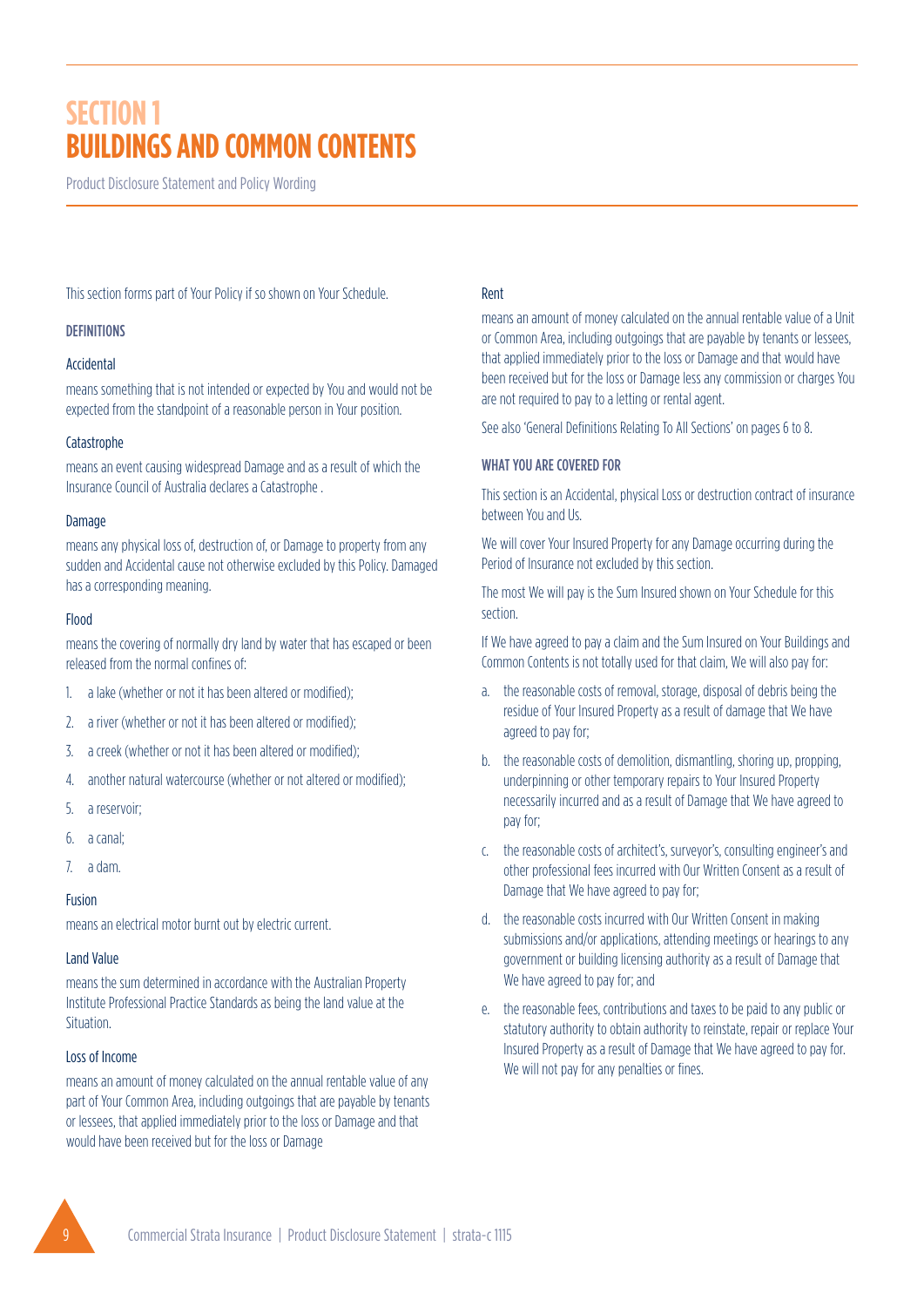Product Disclosure Statement and Policy Wording

#### ADDITIONAL BENEFITS

This insurance is extended to include the additional benefits shown below for events which occur during the Period of Insurance. Where an additional benefit shows an amount or percentage that We will pay, such amount or percentage will be paid in addition to the Sum Insured for this section.

#### Alterations & Additions

We will pay You for Damage arising to alterations, additions and improvements to Your Buildings and Common Contents whilst they are being carried out during the Period of Insurance, provided the Damage is covered by this section.

We will not pay for:

- a. any works that exceed \$100,000 unless We have given Our Written Consent before such works have commenced; or
- b. any works where a builder and/or contractor is required or has taken out insurance cover that insures material damage and liability risks for the alterations, additions and improvements.

#### Arson Reward

We will pay a reward for information which leads to an arson conviction in connection with Damage covered by this section. The reward will be paid to the person or persons providing the information and may be apportioned at Our discretion.

The most We will pay is \$10,000 for any one event irrespective of the number of people providing information.

#### Capital Additions

We will increase Your Sum Insured under this section by the total value of additions, alterations and improvements to Your Insured Property during the Period of Insurance.

We will do this when:

- a. a certificate of completion has been issued,
- b. You inform Us within 60 days of completion of the capital additions, and
- c. You pay an additional premium at Our request.

The most We will increase Your Sum Insured by is \$250,000.

#### Common Contents Temporarily Removed

We will pay for Damage covered by this section to Your Common Contents temporarily removed from the Situation including transit during such temporary removal.

#### Electricity, Gas, Water Charges – Additional Costs

We will pay for any additional electricity, gas, water, sewerage and similar charges You incur following Damage to Your Insured Property covered by this section.

The most We will pay is \$2,000 for any one event.

#### Electricity, Gas, Water Charges – Unauthorised Use

We will pay for any additional electricity, gas, water, sewerage and similar charges You are legally required to pay following its unauthorised use by an occupant of Your Buildings.

The most We will pay is \$2,000 for any one event.

We will not pay unless all reasonable measures are taken to terminate the unauthorized use immediately once You become aware of the unauthorised use including notification to the police.

#### Emergency Accommodation/Meal Costs

We will pay the reasonable costs of alternate emergency accommodation and meals that the owner of a residential Unit may incur when the Unit cannot be occupied for its intended purpose following:

- a. Damage to the Unit covered by this section, or
- b. prevention of access to or occupancy of the Unit as a result of Damage that would be covered under this section happening to other property in the immediate vicinity of the Insured Property, or
- c. access to or occupancy of the Unit being prevented by the police authority or other emergency service due to a danger or disturbance in the immediate vicinity of the Insured Property.

The most We will pay for meals is \$100 per day.

The total combined amount payable under this additional benefit is limited to \$1,500 per Unit.

We will not pay these costs where:

- a. the Unit is not the Unit Owner's principal place of residence; or
- b. the Unit Owner has other insurance that provides cover for alternate emergency accommodation or meals.

#### Emergency Costs to Minimise Losses

We will pay the reasonable costs of necessary emergency repairs You may incur in Your duty to minimise Damage covered under this section and avoid further Damage to the Insured Property following a loss covered under this section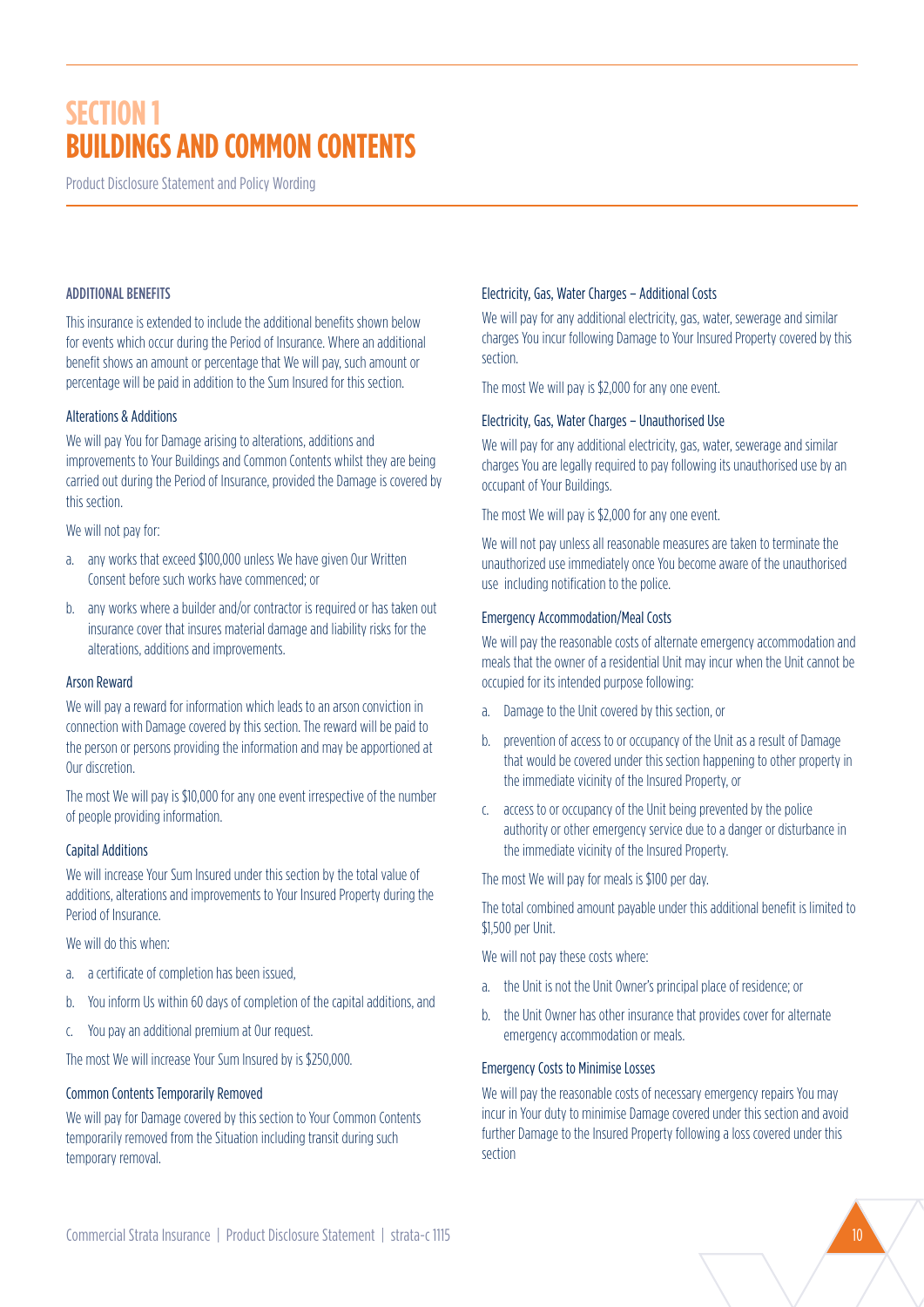Product Disclosure Statement and Policy Wording

#### Exploratory Costs

We will pay the reasonable and necessary costs incurred in identifying and locating the source of any bursting, leaking, discharging or overflowing from any tank, pipe or apparatus used to hold or carry liquid of any kind that has caused Damage to Your Insured Property that is not excluded by this section.

We will also pay the reasonable costs to:

- a. rectify contamination Damage or pollution Damage to Your land caused by the escape of liquid up to an amount of \$1,000;
- b. reinstate the area of Your Insured Property necessarily Damaged by exploratory work; and
- c. repair and replace the defective part from where the liquid escaped up to an amount of \$1,000;

We will only pay these costs if the cause of the bursting, leaking, discharging or overflowing is not excluded by this section.

#### Failure of Services

If Your Buildings or sections of Your Buildings are unable to be occupied for their intended purpose due to the failure of electricity, water, gas or sewerage services resulting from Damage (that would be covered by this section) to property belonging to the service provider, We will pay:

- a. where a Common Area within Your Insured Property is leased out, or You can provide evidence by means of a signed agreement that it would have been leased out, We will pay an amount equal to the actual Loss of Income;
- b. where a Unit is leased out, or You can provide evidence by means of a signed agreement that it would have been leased out, We will pay an amount equal to the actual Rent lost; and
- c. where a Unit is owner-occupied, We will pay the reasonable cost of temporary accommodation You necessarily incur

Provided the failure of services extends for more than 24 hours, We will pay from the time of the failure until the time such services are reinstated. The most We will pay for is up to 30 days of actual Loss of Income or actual Loss of Rent.

The amounts payable under this additional benefit will be reduced by any amount payable under any insurance Policy affected by a Unit Owner.

Under this additional benefit, We will also provide cover to a Unit Owner as an insured persons and in which case 'You' and 'Your' will be replaced with Unit Owner for this additional benefit only.

### Fallen Trees

Where a tree or branch falls causing Damage to Your Insured Property We will pay the reasonable professional costs for:

- a. removal and disposal of the fallen trees and/or branches; and
- b. treating the stump or root to prevent re-growth of the tree.

We will not pay for the removal or disposal of tree stumps or roots.

The maximum amount We will pay is \$5,000 for any one event.

#### Fire Extinguishment

We will pay the costs and expenses necessarily and reasonably incurred for the purpose of:

- a. extinguishing a fire at the Situation, or in the vicinity of Your Situation that is threatening to cause Damage to Your Insured Property;
- b. replenishment of fire fighting appliances, replacing sprinkler heads, and resetting fire, smoke and security alarm systems following their use in extinguishing a fire at the Situation; and
- c. shutting off the supply of water or other substances at the Situation which are accidentally discharged from any fire protective equipment.

#### Funeral Expenses

Where a Unit is owner-occupied, We will pay up to \$ 5,000 a Unit for the funeral costs of the Unit Owner, or member of the Unit Owner's family permanently residing in the Unit, where death occurs as a direct result of Damage to Your Insured Property covered under this section.

#### Fusion

We will pay the costs to repair or replace Your electric motors which burn out by electric current at the Situation.

We will only pay when the electric motor is no bigger than 5 kilowatts  $(6.7)$  hp).

We will not pay for:

- a. any additional costs arising from loss of use of the electric motor;
- b. contact at which sparking or arcing occurs in ordinary working;
- c. lighting or heating elements, fuses, protective devices or switches.
- d. motors under a guarantee or warranty; or
- e. other parts of any electrical appliance or non-electrical components, including software.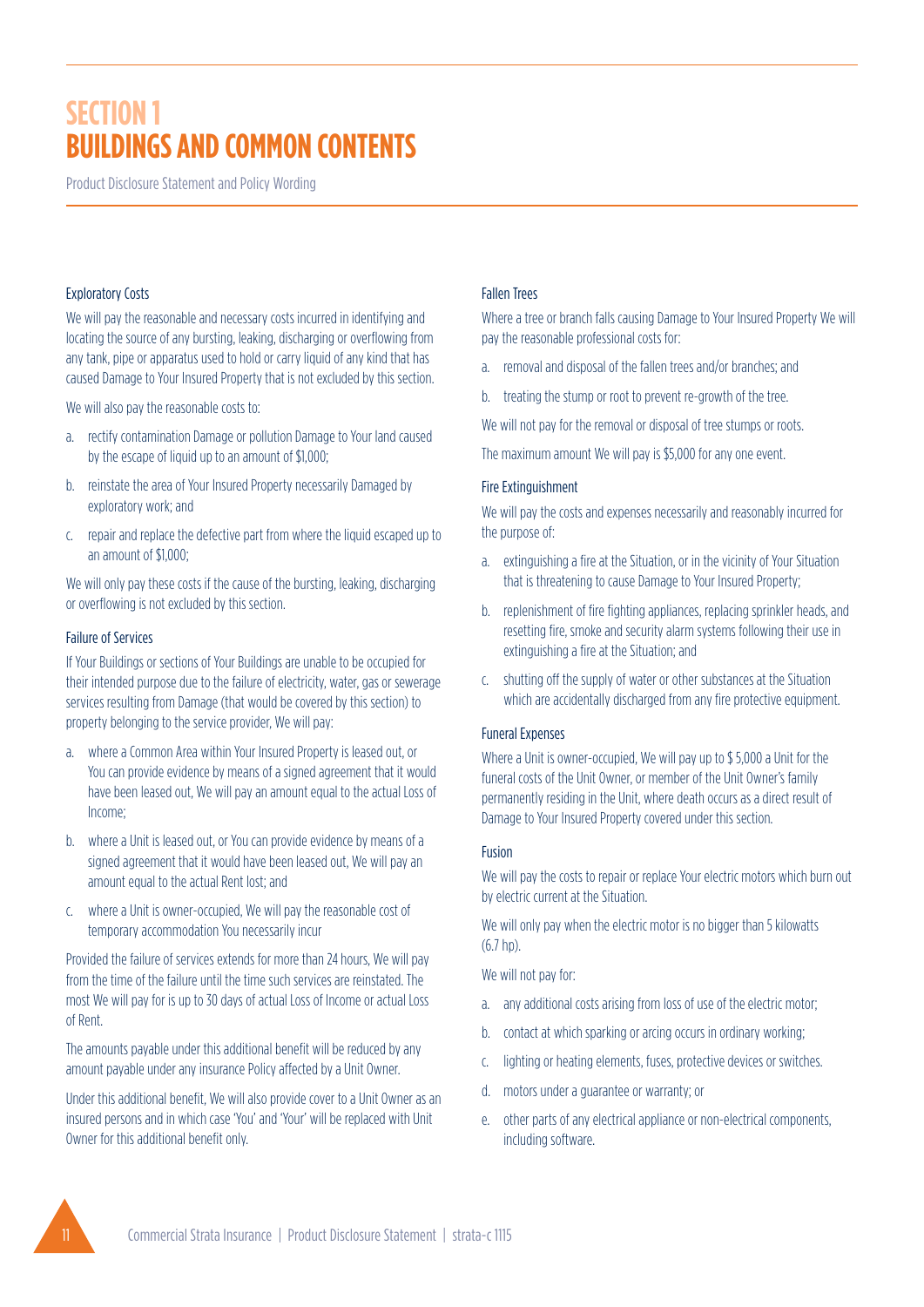Product Disclosure Statement and Policy Wording

If the motor forms part of a sealed unit, We will also pay for the cost of replacing refrigerant gas.

If a motor in a sealed unit cannot be repaired or replaced because of the unit's inability to use a different type of refrigerant gas as required by regulation, or parts are no longer available, then We will only pay the cost that would have been incurred in repairing a sealed unit in an equivalent modern day appliance. If an equivalent modern day appliance is not available then one as close as possibly equivalent will be the basis of any claim.

If a motor (apart from a motor in a sealed unit) cannot be repaired or replaced because parts are no longer available or are obsolete, we will not pay more than the estimated cost of similar parts for similar type of motor currently available. If similar parts are found to be unobtainable, we shall not pay more than the manufacturers or suppliers latest list price.

#### Infectious Or Contagious Disease, Murder And/Or Suicide

If Your Buildings or sections of Your Buildings are unable to be occupied for their intended purpose by order of a government, statutory authority or other body so empowered by law due to;

- a. the discharge, release or escape of legionella or other airborne pathogens from water tanks, water systems, air conditioning plant, cooling towers and the like;
- b. a human Infectious or contagious disease; or
- c. murder or suicide;

occurring at Your Situation

then We will pay:

- a. where a Common Area within Your Insured Property is leased out, or You can provide evidence by means of a signed agreement that it would have been leased out, We will pay an amount equal to the actual Loss of Income;
- b. where a Unit is leased out, or You can provide evidence by means of a signed agreement that it would have been leased out, We will pay an amount equal to the actual Rent lost; and
- c. where a Unit is owner-occupied, We will pay the reasonable cost of temporary accommodation You necessarily incur.

Our payment will start when the government or statutory authority or other body empowered by law declares that Your Buildings or sections of Your Buildings cannot be occupied. The most We will pay for is up to 30 days of actual Loss of Income or actual Loss of Rent.

The amounts payable under this additional benefit will be reduced by any

amount payable under any insurance Policy affected by a Unit Owner.

Under this additional benefit, We will also provide cover to a Unit Owner as an insured person in which case 'You' and 'Your' will be replaced with Unit Owner for this additional benefit only.

Cover under additional benefit does not apply in respect of Highly Pathogenic Avian Influenza in humans or any other diseases declared to be quarantinable diseases under the Quarantine Act 1908 and subsequent amendments.

#### Inflationary Costs – CPI Increase

Where Your Insured Property suffers Damage covered by this section, We will increase Your Sum Insured by the amount the Consumer Price Index (housing group) has increased since the start date of Your current Period of Insurance to the time of the Damage.

#### Landscaping

We will pay up to \$10,000 for the reasonable costs to repair and/or replace trees, plants, lawns or garden borders owned by You that suffer Damage covered by this section.

#### Loss Of Rent, Reletting Costs, Temporary Accommodation And Removal Costs

We will pay the following costs where Your Unit or Common Area suffers Damage covered by this section and areas are uninhabitable or when reasonable access to or occupancy of Your Unit or Common Area is prevented by Damage that would be covered by this section happening to other property within the immediate vicinity of Your Unit or Common Area:

a. Loss of Rent

Where a Unit or Common Area is leased out, or You can provide evidence by means of a signed agreement that it would have been leased out, We will pay an amount equal to the actual Rent lost less any recoveries available from the bond authority. We will pay up until the time Your Unit or Common Area is re-leased following completion of reinstatement and/or repair of Your Insured Property or access to Your Unit or Common Property is re-established provided You can demonstrate that You have taken all necessary steps to re-let Your Unit or Common Area including the active marketing of Your Unit or Common Area at current market Rent.

b. Reletting Costs

Where a lease agreement is terminated as a result of Damage covered by this section to Your Unit or Common Area, We will pay the reasonable re-letting costs of that Unit or Common Area.

The most We will pay is \$1,500.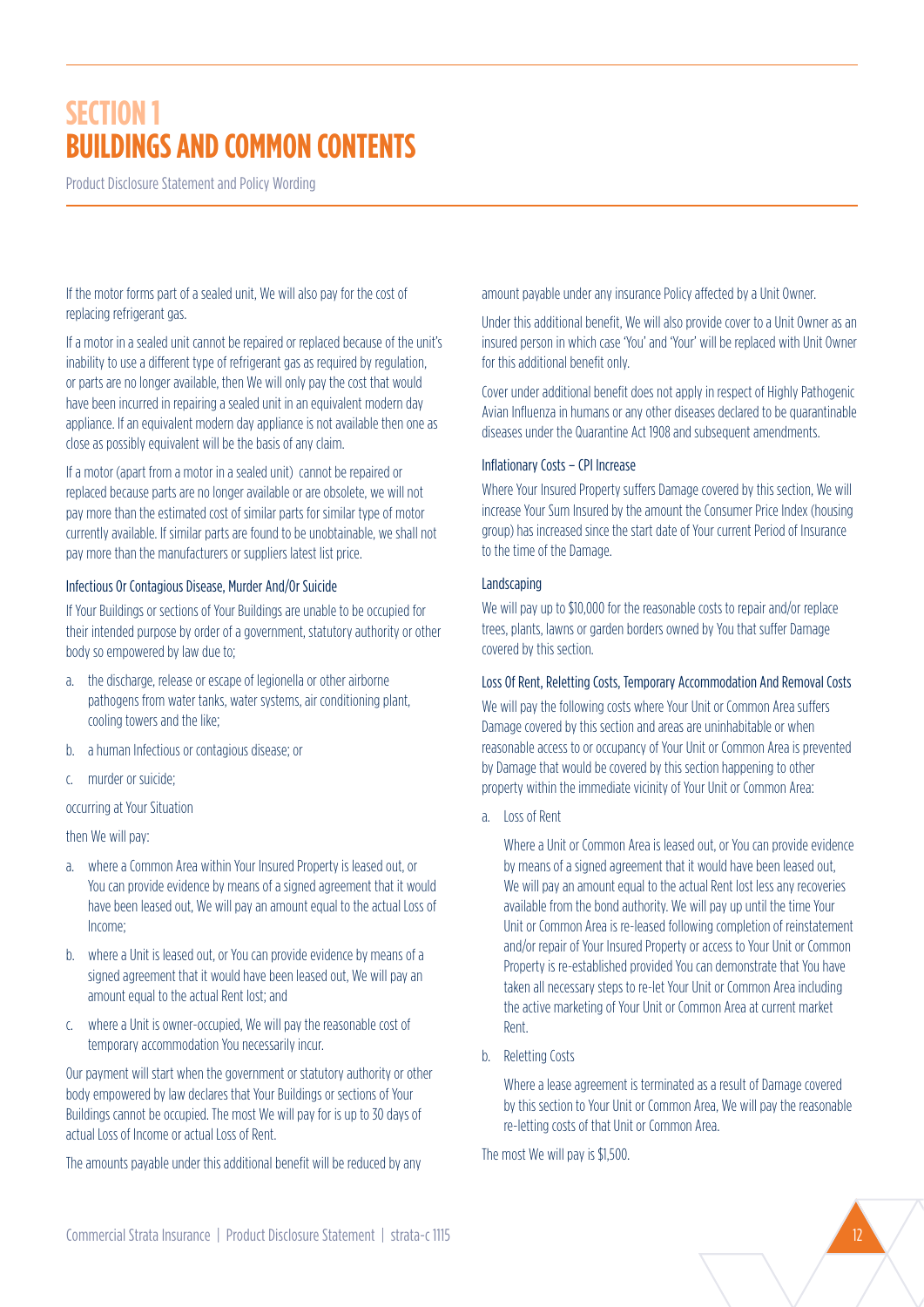Product Disclosure Statement and Policy Wording

#### c. Removal & Storage Costs

Where a Unit is occupied for residential purposes, We will pay the reasonable costs to a Unit Owner incurred in:

- i. removing and storing their undamaged contents at the nearest place of safe keeping
- ii. returning their undamaged contents to their Unit at the Situation when occupancy of their Unit is permitted; and
- iii. insuring their undamaged contents during such removal, storage and return.

We will also pay the above reasonable removal & storage costs for undamaged Common Contents owned by You.

### d. Temporary Accommodation Costs

Where a Unit is owner-occupied, We will pay the reasonable costs for temporary accommodation You necessarily incur calculated on the basis of similar accommodation located in the vicinity of the Insured Property location. We will pay for the period that is reasonably necessary for repairs and rebuilding to be completed and access to Your Unit is re-established.

### *Under this Additional Benefit:*

The combined total amount We will pay is limited to 15% of the Sum Insured on Your Buildings and Common Contents or other amount as shown on Your Schedule.

The amounts payable will be reduced by any amount payable under any insurance policy affected by a Unit Owner.

If You or anyone acting on Your behalf cause unreasonable delays in commencing or completing reinstatement or replacement of Your Insured Property We will reduce Our payment by the amounts which result from the delays.

If You or anyone acting on Your behalf fail to take all necessary steps to minimise and/or stop any further Damage to Your Insured Property, We will reduce Our payment by the amounts which result from that further Damage.

We will also provide cover to the Unit Owner in which case 'You' and 'Your' will be replaced with 'Unit Owner' in this additional benefit only.

# Meeting Room Hire

Where a designated meeting room within Your Insured Property is unable to be occupied for its intended purpose as a result of Damage covered by this section, We will pay the cost to hire temporary meeting room facilities for the purposes of holding annual general meetings or committee meetings. We

will only pay for meetings held during the period of time that is reasonably necessary for repairs to be carried out and access to be re-established.

The most We will pay in any one Period of Insurance is \$5,000.

# **Modifications**

Where a Unit is owner-occupied, We will pay the reasonable cost of modifications to the Unit if the Unit Owner, or member of the Unit Owner's family permanently residing in the Unit, is physically injured and a certificate is issued by a medical practitioner certifying the Unit Owner, or family member, to be a paraplegic or quadriplegic as a direct consequence of Damage to Your Insured Property covered by this section.

The most We will pay is \$50,000.

# Money

We will pay for loss of Your money while in the personal custody of an Office Bearer of Yours, or of Your Strata Manager while acting on Your behalf.

The most We will pay is \$ 25,000 for any one event.

We will not pay for fraudulent misappropriation, larceny or theft or any attempt thereat by:

- a. any person in Your employment;
- b. Unit Owner, including any family member of the Unit Owner permanently residing with them; or
- c. a proxy of a Unit Owner.

# Mortgage Costs

We will pay the legal costs to discharge any mortgage over Your Insured Property if You suffer Damage to Your Insured Property and Your claim is for a total loss.

# Pets & Security Dogs

We will pay Unit Owners for the cost to board pets or security dogs where their Unit is unable to be occupied as a result of Damage covered under this section

We will only pay when:

- a. temporary accommodation does not allow pets;
- b. the pet is owned by the Unit Owner;
- c. the pet is usually kept at the Situation; and
- d. the Unit is used as a primary place of residency.

The most We will pay is \$1,000 for any one Unit.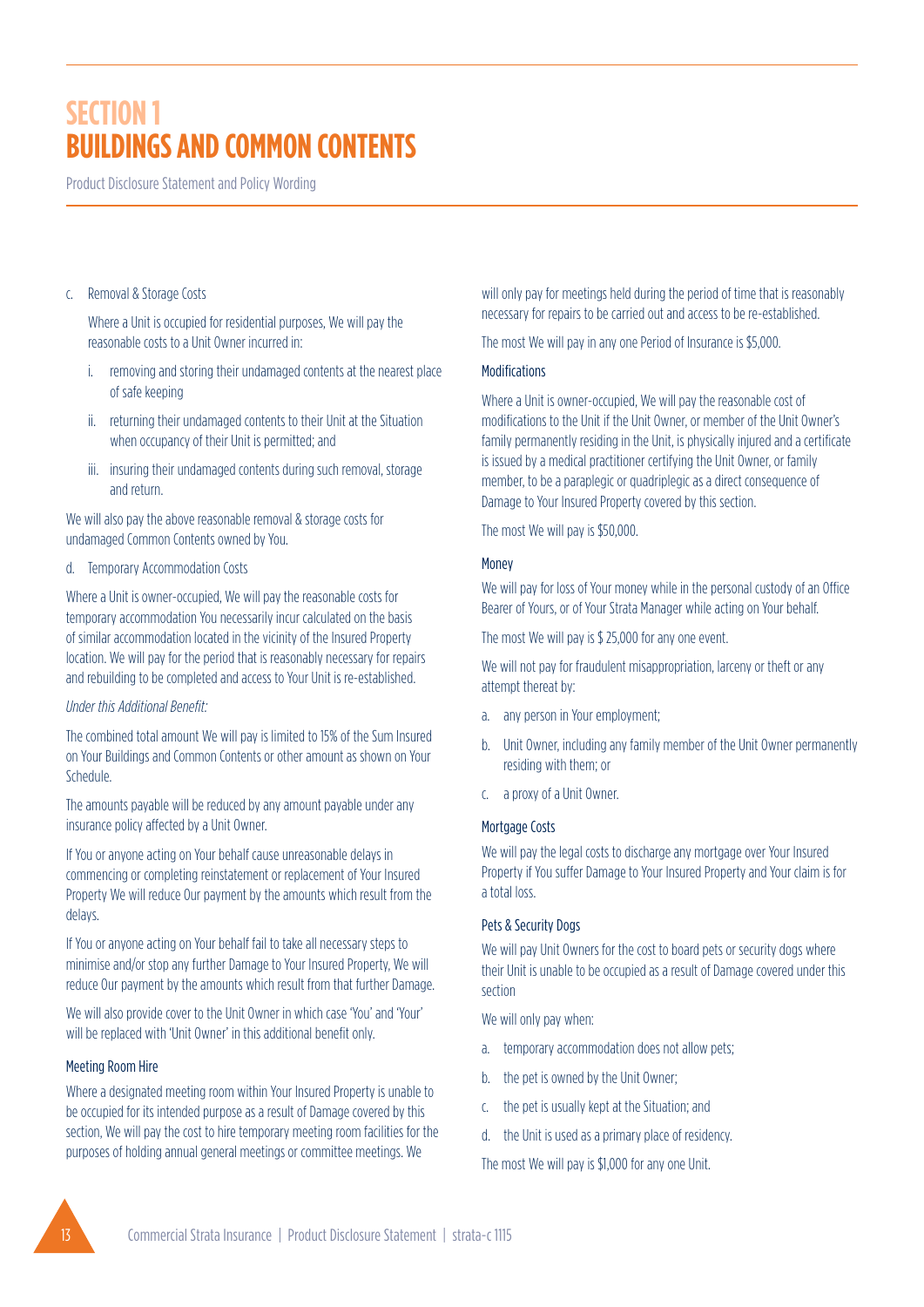Product Disclosure Statement and Policy Wording

#### Property of Others

We will pay the Indemnity Value of personal property of others in Your physical or legal control that is not otherwise insured following Damage covered by this section.

The most We will pay is \$10,000 for any one event.

#### Purchaser's Interest

We will cover a purchaser's interest in Your Insured Property when they have signed a legal agreement to purchase a Unit or part of a Unit within the Insured Property.

### Restoration of Records And Electronic Data

We will pay the cost of collating information, preparing, replacing, rewriting and/or restoring Your records and electronic data directly related to Your Insured Property that suffer Damage covered by this section.

The most We will pay is \$50,000 in any one claim.

#### Security Guard/Temporary Protection

We will pay the necessary and reasonable cost of providing temporary protection and employment of security guards to safeguard Your Insured Property and residents following Damage to Your Insured Property covered by this section.

The most We will pay for any one claim is \$5,000 unless You first obtain Our Written Consent prior to You incurring costs in excess of this amount.

#### Strata Levies And/Or Maintenance Fees

We will pay the maintenance fees and/or strata levies required to be paid by a Unit Owner to You, where You have exhausted all practical measures (including legal proceedings) to collect the maintenance fees and/or strata levies during the period the Unit is unfit for occupation following Damage covered by this section.

#### Title Deeds

We will pay for the cost of preparing new title deeds to Your land, Buildings or any Unit contained within Your Buildings if the title deeds suffer Damage covered by this section.

The most We will pay is \$5,000 arising out of any one event.

#### Travel Costs

Where a Unit is rented, We will pay up to \$250 per Unit for the necessary and reasonable travel costs incurred by the Unit Owner in attending the Unit to consult with claim assessors, builders or other repairers following Damage to Your Insured Property covered by this section that results in the Unit being

unable to be occupied for its intended purpose.

We will only pay when We have agreed to these costs and expenses in writing before they are incurred.

#### Water Removal

We will pay the reasonable costs You incur for the removal of water from the basement area of Your Buildings caused directly by Storm or rain and not otherwise excluded by this section.

The most We will pay is \$2,000 for any one event.

#### Environmental Upgrade

Following Damage to Your Insured Property covered by this section and if You elect to repair or replace Your Insured Property (including part of Your Insured Property) We will pay the additional costs for environmental improvements not previously installed that improve the energy and water efficiency of Your Insured Property.

The most We will pay is \$ 20,000 for any one event less any governments subsidies to which You are entitled at the date of loss whether You claim these subsidies or not.

We will only pay these costs where the cost to repair or replace the Damaged portion of your Insured Property is more than twenty five per cent (25%) of what the cost would have been had Your Insured Property been totally destroyed.

#### Communication Costs

We will pay the reasonable costs incurred by You in developing and/or managing communications to occupants relating to the reinstatement of Your Buildings following Damage to Your Insured Property covered by this section.

We will only pay these costs where:

- a. the cost of reinstatement of Your Buildings is more than \$500,000;
- b. Damage occurs to more than one (1) Unit or Common Area;
- c. the communication is intended for the exclusive benefit of Lot Owners and tenants of Your Buildings; and
- d. We have agreed to these costs in writing before they are incurred.

The most We will pay is \$5,000 for any one event.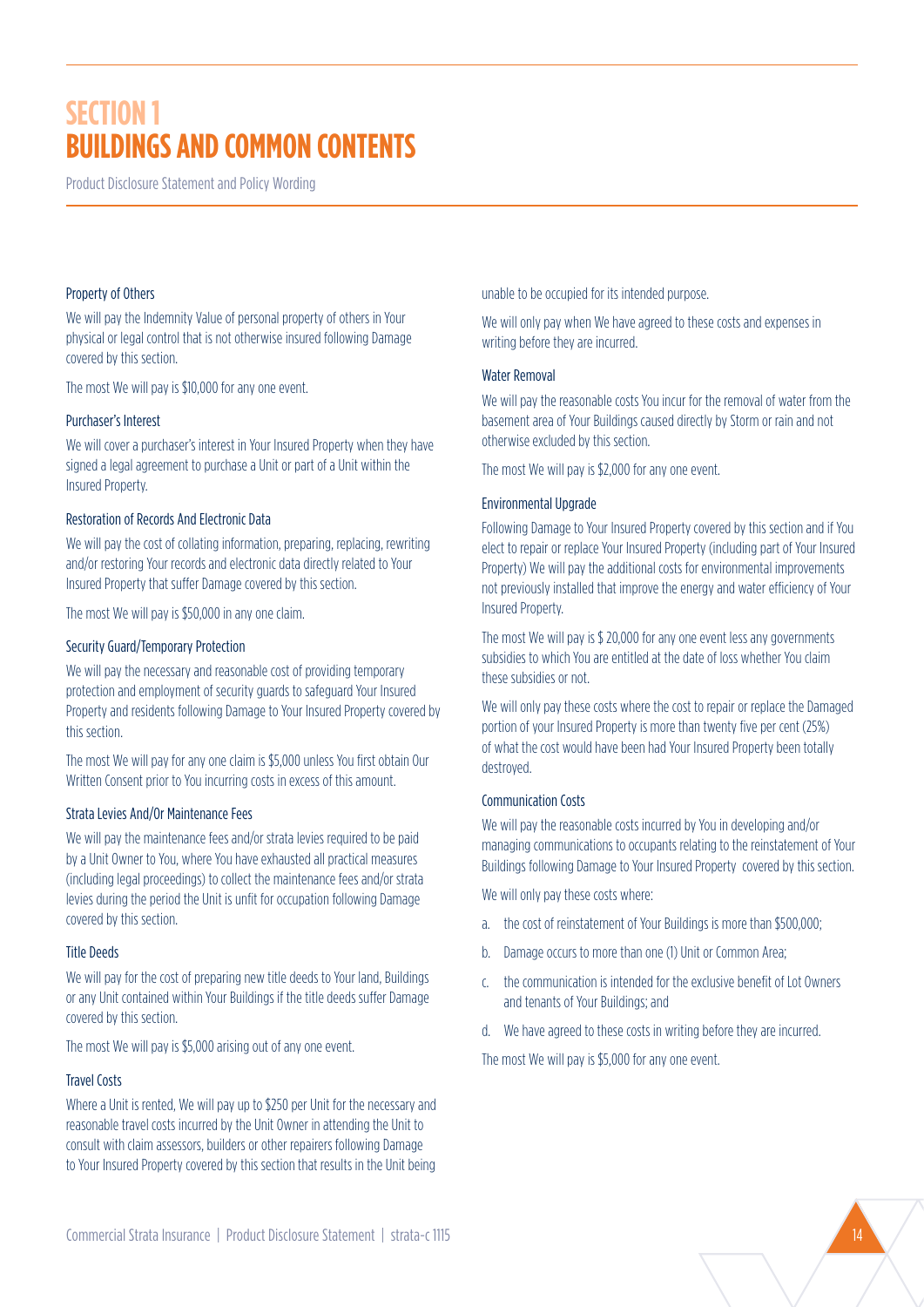Product Disclosure Statement and Policy Wording

# OPTIONAL BENEFITS

The following optional benefits are operative when specified on Your Schedule as included:

#### 1. Floating Floors

Provided Your Sum Insured on Building and Common Contents is not totally used for a claim for Damage, We will also pay for Damage to Unit Owners Floating Floors.

#### 2. Catastrophe Cover

where Your Buildings and Common Contents suffer Damage covered by this section which is caused by a Catastrophe, We will pay up to the amount shown on Your Schedule, for any escalation in rebuilding costs where a claim has been admitted under this section.

Provided the additional amount for Catastrophe cover is not totally used for a claim, We will also increase the total amount We will pay under Additional Benefit Loss of Rent, Temporary Accommodation and Removal Costs by 15% if Additional Benefit for Loss of Rent, Temporary Accommodation and Removal Costs on pages 12 and 13 is payable.. No amount will be paid under this Optional Benefit until such time as the Sum Insured on Your Buildings and Common Contents has been totally exhausted.

If You do not reinstate Your Buildings and Common Contents, no amount will be paid under this Optional Benefit.

#### HOW WE PAY CLAIMS

#### 1. Reinstatement And Replacement

a. Buildings

When Damage not excluded by this section occurs to Your Buildings, We will pay the reasonable and necessary cost of rebuilding or replacing Your Buildings or repairing the Damaged portions to the same condition as when they were new. We decide which one We will do. If We pay the cost of rebuilding Your Buildings, You can rebuild on another site. You can do this provided the amount We pay is not increased.

Where Your Buildings have any architectural features and/or structural materials possessing an ornamental, historical or heritage character, or for which the original materials are not readily available, We will rebuild or restore Your Buildings to an equivalent appearance and capacity, using current design and nearest equivalent current materials.

b. Common Contents

When Damage not excluded by this section occurs to Your Common Contents, We will do one of the following:

- i. replace the Common Contents item with the nearest equivalent item available;
- ii. repair the Common Contents item to the condition it was in when new; or
- iii. pay You the reasonable and necessary cost of replacement or repair.

We will decide which one We will do.

#### 2. Cash Settlement

If You submit a claim for cash settlement for repairs or replacing Your Insured Property that have already been carried out, We will at Our option:

- assess the claim You have submitted for Us to pay;
- b. obtain quotations for the repairs or replacement that You have carried out; and
- c. reduce the amount We pay You by the amount which represents any disadvantage We suffer as a result of the repairs or replacement being carried out without Our consent.

If You choose not to repair or replace Your Insured Property, We will pay Your claim based on Indemnity Value.

#### Extra Cost Of Reinstatement

We will also pay any additional costs required for Your Buildings to comply with current government or local authority bylaws.

We will not pay any of these additional costs if You were required to comply with these bylaws before the Damage occurred.

Where the Damage is less than 50% of the costs of rebuilding Your Buildings, We will only pay for these additional costs as they apply to the Damaged portions. Where the Damage is more than 50% of the costs of rebuilding Your Buildings, We will pay all of these additional costs.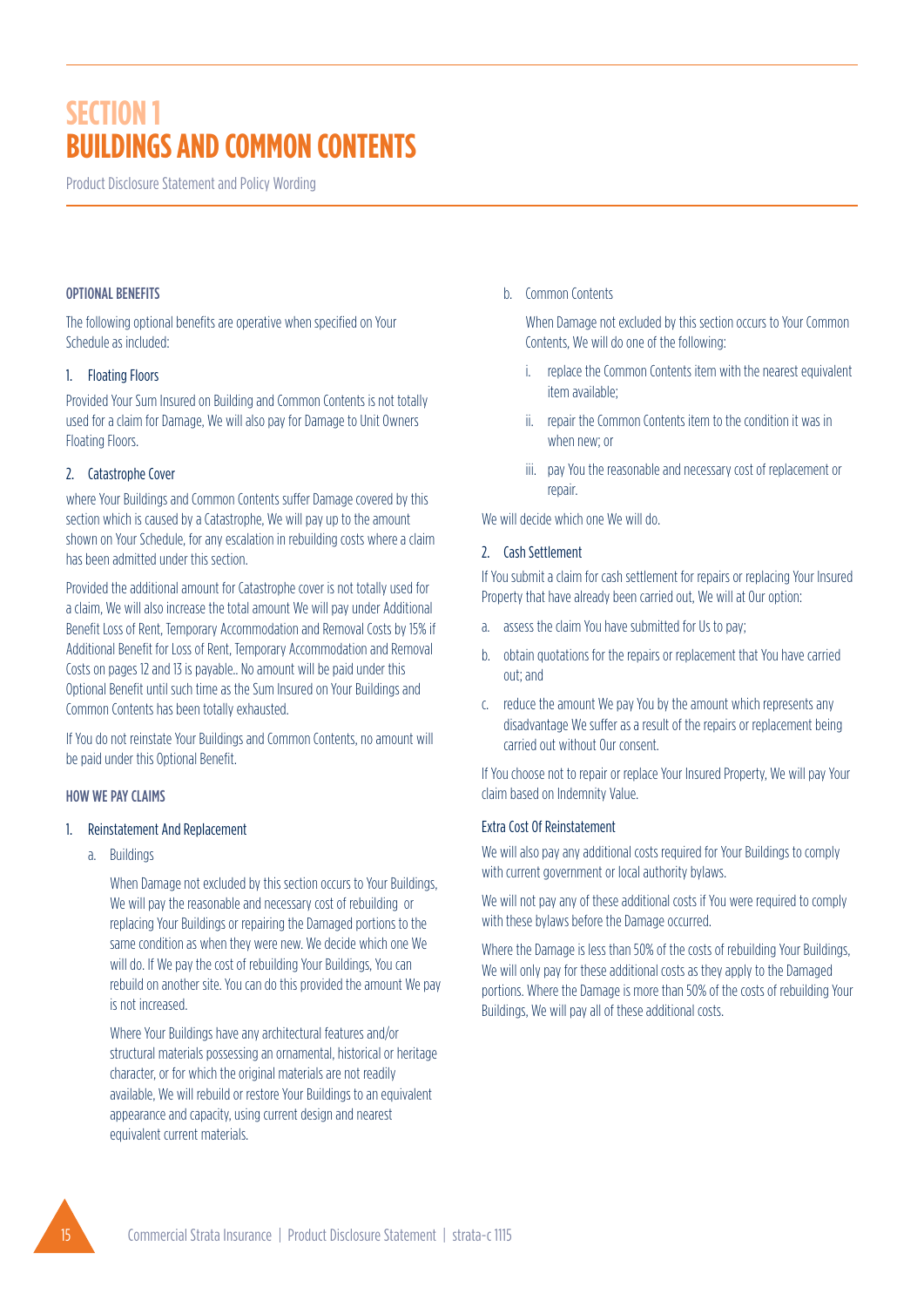Product Disclosure Statement and Policy Wording

#### Undamaged Foundations And/Or Undamaged Portion Of Buildings

Where Your Buildings are Damaged, but the foundations or portion of Your Buildings are not, and a government or statutory authority prevents rebuilding at the Situation, We will treat the foundations and undamaged portion of Your Buildings as being destroyed. If the Land Value of the Situation including the foundations and undamaged portion of Your Buildings is greater than the Land Value without the foundations and undamaged portion of Buildings, We will reduce the amount We pay You by an amount equal to the difference between these values.

#### *Floor Space Ratio*

When rebuilding Your Buildings or repairing the Damaged portions of Your Buildings and the size of Your Buildings is reduced by any government or statutory authority, We will:

- a. pay the cost of rebuilding or repairing the Damaged portions of Your Buildings for the reduced size; and
- b. pay the difference between:
	- i. the actual cost of rebuilding or repairing the Damaged portions for the reduced size of Your Buildings, and
	- ii. the estimated cost of rebuilding or repairing the Damaged portions, had the size of the Buildings not been reduced.

We will not pay more than the Sum Insured for this section. We will reduce the amount We pay You by any amount You may receive as compensation for or in respect of the size reduction of Your Buildings.

#### Land Value

Provided Your Sum Insured for this section is not totally used for a claim, We will also pay for any loss of Land Value following Your claim which results from a government or local authority order or legislation that reduces the floor area of Your Buildings. Loss of Land Value is the difference between the value of the land just before the Damage occurred and the value of the land just after the Damage occurred. We will reduce the amount We pay You for the loss of Land Value by any amount that You receive as compensation for this loss. The most We will pay is the unused portion of Your Sum Insured for this section. The amount we will pay under for any loss of Land Value is reduced by the amount paid under clause 5 'Floor Space Ratio' above.

#### **Materials**

We will try to match any material used to repair or replace Your Insured Property with the original materials. If We cannot, We will use the nearest equivalent available to the original materials.

#### Undamaged Property

We will not pay any costs for replacing, repairing, altering or modifying any undamaged Insured Property or undamaged sections of Your Insured Property including such costs which are incurred for the purpose of colour matching of or creating a uniform appearance between undamaged Insured Property and repaired or replaced Insured Property claimed under this Policy.

#### Illegal Installations

We will not replace, repair or pay for any illegal installation or illegal alteration of Insured Property of any kind.

#### Pairs, Sets, Systems And Collections

When a Damaged or lost item that is not excluded by this section is part of a pair, set, system or collection, We will only pay for the value of the item itself. We will only pay the cost of replacing the item even though the pair, set, system or collection to which it belongs is less valuable because it is incomplete.

#### Policy Excess

For each Insured Property claim, We will reduce the amount We pay You for Your claim by the amount of Your Excess.

The amount of Your Excess is shown on Your Schedule.

For any claim for Damage arising from an earthquake or seismological disturbance which occurs during any one period of seventy two (72) consecutive hours, the excess that will be applied to your claim for this Damage is the lesser of \$20,000 or one percent (1%) of the total Sum Insured.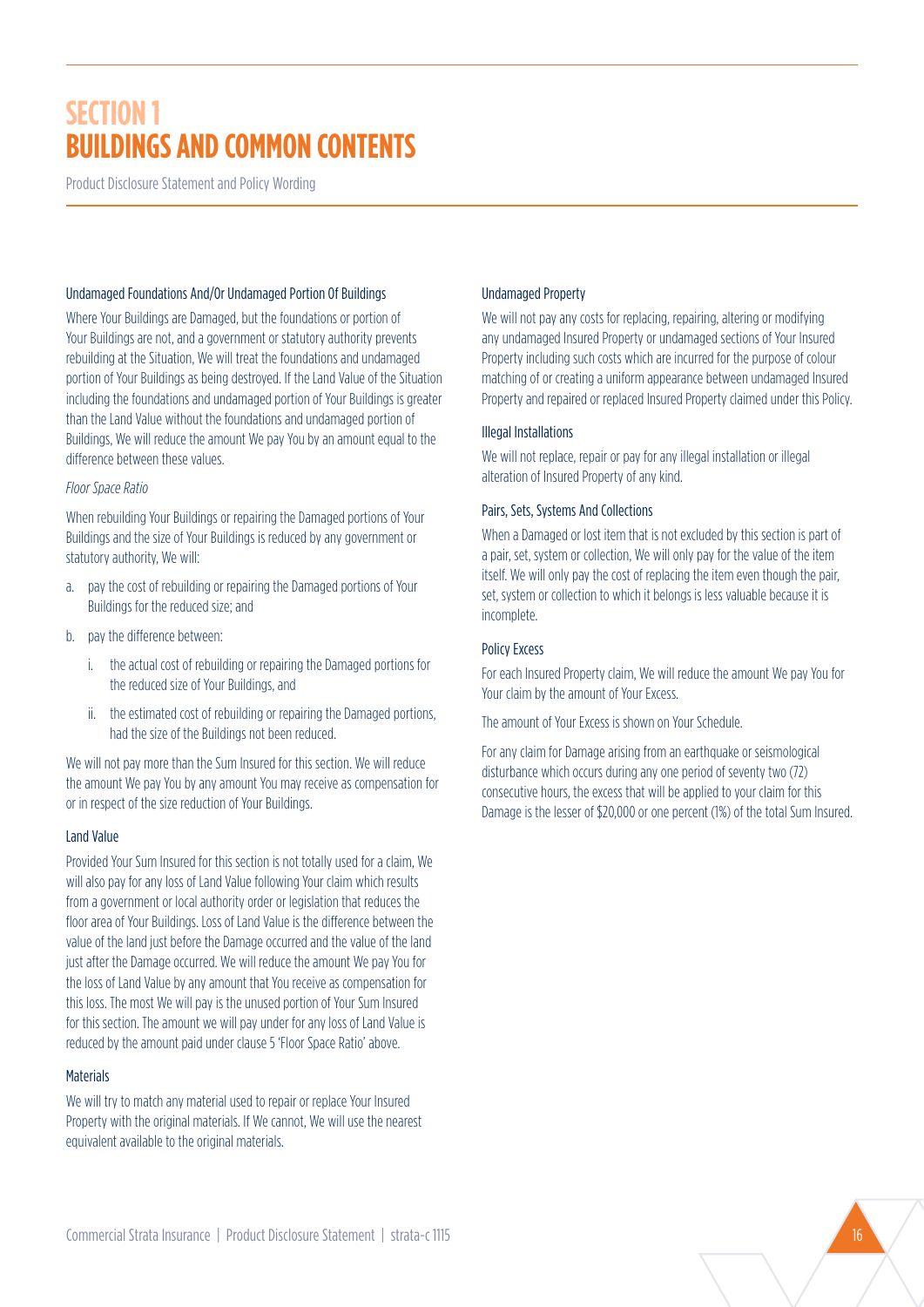Product Disclosure Statement and Policy Wording

# EXCLUSIONS

- 1. We will not pay any claims for Damage to Insured Property arising directly or indirectly from or in connection with:
	- a. construction, erection, alteration or addition where the value of such work exceeds \$500,000, unless Our Written Consent to continue cover has been obtained prior to the commencement of such work;
	- b. the removal or weakening of or interference with the support of land or Buildings or any other property, vibration, erosion, subsidence, landslide, collapse or any other earth movement unless it happens immediately following and is a result of:
		- i. earthquake, seismological disturbance or tsunami;
		- ii. explosion;
		- iii. Storm, rainwater or wind;
		- iv. bursting, leaking, discharging or overflowing from any tank, pipe, gutter, drain or other fixed plumbing apparatus;
	- c. wear and tear, fading, marring, gradual deterioration, developing flaws, normal up-keeping or making good, rust, gradual corrosion, oxidization, concrete or brick cancer, wet or dry rot. However this exclusion does not apply to subsequent Damage to Insured Property not otherwise excluded by the Policy;
	- d. the action of the sea, tidal wave, high water or high tide, (other than that directly attributable to Damage caused by tsunami);
	- e. Flood;
	- f. Storm Surge but we will cover Damage to Insured Property caused by Storm Surge if it such Damage occurs at the same time as other Damage to Insured Property was directly caused by a named cyclone. Any named cyclone excess noted on your Schedule will apply to all damage caused by Storm Surge and named cyclone;
	- g. heating or any process involving the direct application of heat. This exclusion shall be limited to the item or items immediately affected and shall not extend to Damage to other Insured Property which may result from such heating or any process involving the direct application of heat;
	- h. mechanical breakdown or derangement, electrical and/or electronic breakdown or derangement or failure caused by electric current. However We will pay if the Damage is due to:
		- i. an electric motor burning out as described under Additional Benefit Fusion on page 11;
- ii. lightning;
- iii. power surge when the Insured has provided evidence that the power surge event is confirmed by the supply authority; or
- iv. resulting fire; or
- v. Damage or other subsequent damage not otherwise excluded by this section
- i. mould and/or fungi, mildew, pollution or contamination, change in colour, dampness, variations in temperature, evaporation, disease, inherent vice or latent defect, loss of weight, change in texture or finish;
- j. normal settling, seepage, shrinkage, expansion, creeping, heaving in Buildings, foundations/footings, walls, bridges, roadways, kerbing, driveways, paths, garden borders, retaining walls and other structural improvements;
- k. rats, mice, insects, termites, possums, birds, bats, vermin or other animals that peck, bite, chew or scratch However this exclusion does not apply to subsequent Damage to Insured Property not otherwise excluded by the Policy;
- the invasion from trees, plants, shrubs, grass and/or their roots or for the cost of clearing pipes or drains blocked by such invasion. We will pay for the resultant Damage to Insured Property caused by the escape of water or liquids from blocked pipes or drains; or
- m. defect in any item, structural defect, faulty design, faulty workmanship, error or omission that You were aware of or should have reasonably been aware of.
- 2. We will not pay for:
	- a. consequential loss of any kind, including but without limiting the generality of this exclusion, loss due to delay, lack of performance, loss of contract or depreciation in the value of any undamaged Insured Property except as provided for under this section;
	- b. theft or attempted theft;
	- c. breakage of glass;
	- d. demolition ordered by an public or statutory authority as a result of an error in architectural design, specification, faulty workmanship or non-compliance with lawful requirements or due to the incorrect sitting of Your Insured Property;
	- e. the cost of rectifying faulty or defective materials or faulty or defective workmanship;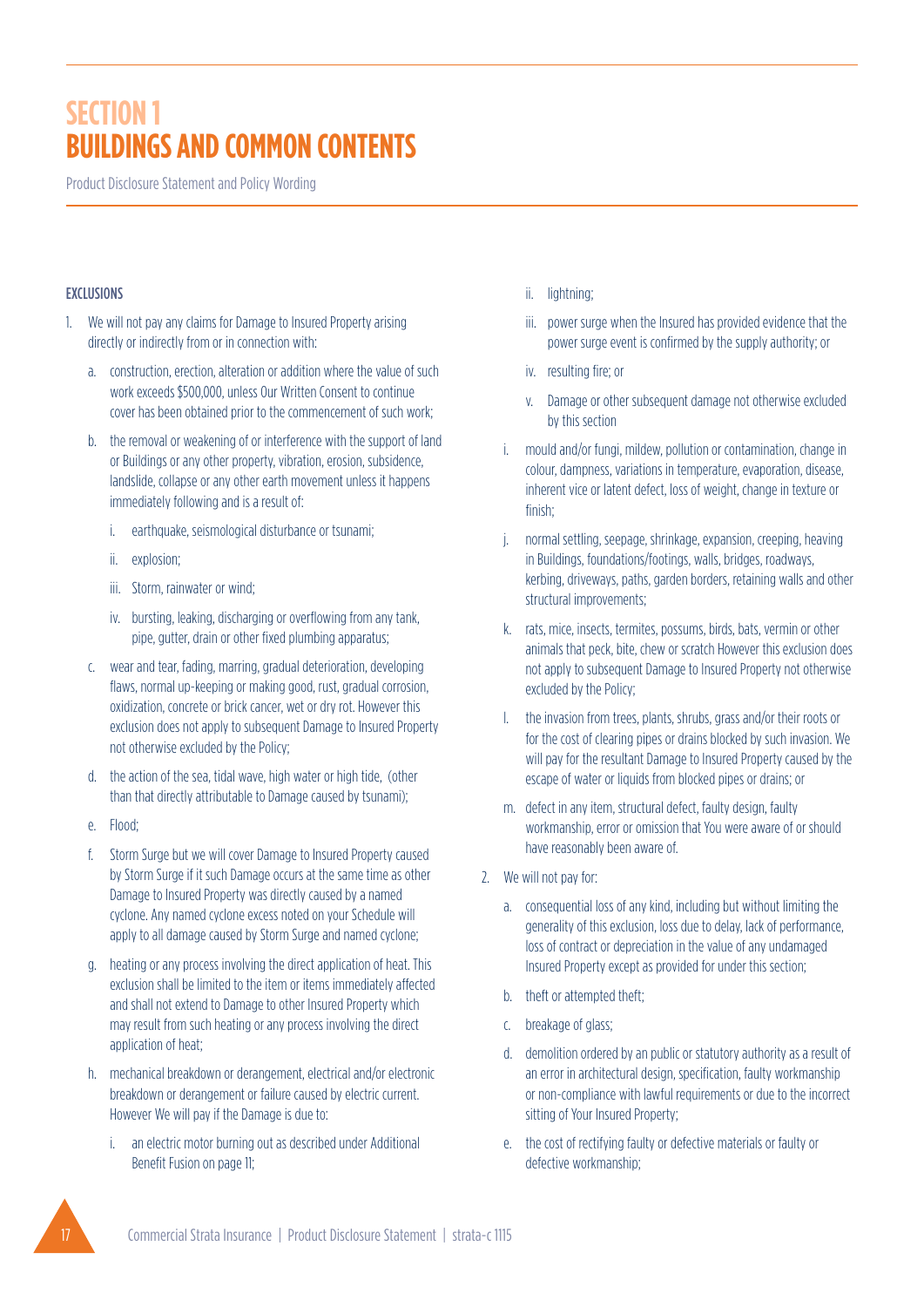Product Disclosure Statement and Policy Wording

- f. the cost of clearing blocked pipes or drains unless the blockage causes or is the result of physical Damage to the pipe or drain. We will pay for the resultant water or liquid Damage to Your Insured Property from the overflow of such pipes or drains;
- g. Damage to Your Insured Property if it is vacant and undergoing demolition unless Our Written Consent to continue cover has been obtained before the commencement of demolition; or
- h. Storm Damage and rainwater Damage to retaining walls installed to prevent subsidence or collapse of the Insured Property.

See also 'General Exclusions Relating To All Sections' on page 45.

# CONDITIONS

See the 'General Conditions Relating To All Sections' on pages 46 to 47.

# CLAIMS PROCEDURES

See the 'General Claims Procedures Relating To All Sections' on pages 48 to 49.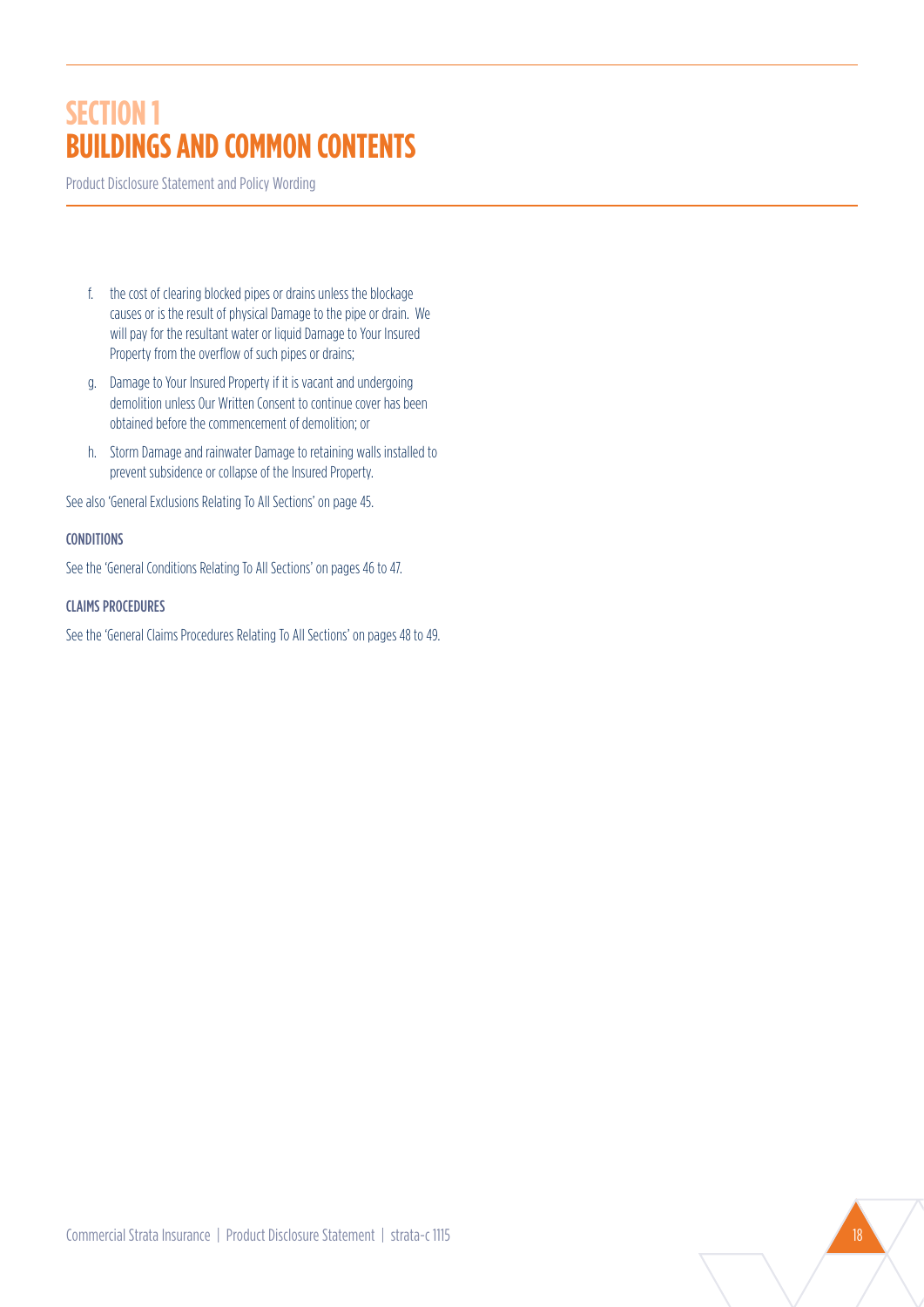# **SECTION 2 GLASS**

This section forms part of Your Policy if shown on your Schedule

### **DEFINITIONS**

#### Breakage

means any physical loss or destruction.

#### Glass

means internal and external Glass that form part of Your Insured Property. See also 'General Definitions Relating To All Sections' on pages 6 to 8.

#### WHAT YOU ARE COVERED FOR

We will cover You for Breakage of Glass occurring during the Period of Insurance.

The most We will pay is the Sum Insured shown on Your Schedule under 'section 1 – Building and Common Contents'.

If We have agreed to pay a claim and the Sum Insured shown on Your Schedule under 'section 1 – Building and Common Contents' is not totally used, We will also pay for:

- 1. the reasonable costs of removal, storage, disposal of debris, demolition, dismantling, shoring up, propping, underpinning or other temporary repairs to Your Insured Property necessarily incurred and as a result of Breakage of Glass that We have agreed to pay for.
- 2. the reasonable costs of architect's, surveyor's, consulting engineers and other professional fees incurred with Our Written Consent as a result of Breakage of Glass that We have agreed to pay for.
- 3. the reasonable costs incurred with Our Written Consent in making submissions and/or applications, attending meetings or hearings to any government or building licensing authority as a result of Breakage of Glass that We have agreed to pay for; and
- 4. the reasonable fees, contributions and taxes to be paid to any public or statutory authority to obtain authority to reinstate, repair or replace Your Glass as a result of Breakage that We have agreed to pay for. We will not pay for any penalties or fines.

# ADDITIONAL BENEFITS

This insurance is extended to include the additional benefits listed in section 1 as if any Breakage of Glass covered under this section is covered under section 1 for the additional benefits only , as shown on pages 10 to 14, for events which occur during the Period of Insurance. Where an additional benefit shows an amount or percentage that We will pay, such amount or percentage will be paid in addition to the Sum Insured on Your Schedule under 'section 1 – Building and Common Contents.

# HOW WE PAY CLAIMS

#### 1. Reinstatement And Replacement

In the event of Breakage to Glass covered by this section, We will at Our option:

- a. replace the Damaged Glass in compliance with the requirements of the Standards Association of Australia and any statutory authority; or
- b. pay the cost of replacing the Glass.

We will decide which one We will do.

# Cash Settlement

- a. If You submit a claim for cash settlement for repairs or replacing Your Glass that have already been carried out,
- We will at Our option:
	- i. assess the claim You have submitted for Us to pay;
	- ii. obtain quotations for the repairs or replacement that You have carried out; and
	- iii. reduce the amount We pay You by the amount which represents any disadvantage We suffer as a result of the repairs or replacement being carried out without Our consent.
- b. If You choose not to repair or replace Your Glass, We will at Our option:
	- i. cash settle Your claim based on the cost to repair or replace Your Glass, or
	- ii. pay Your claim based on Indemnity Value.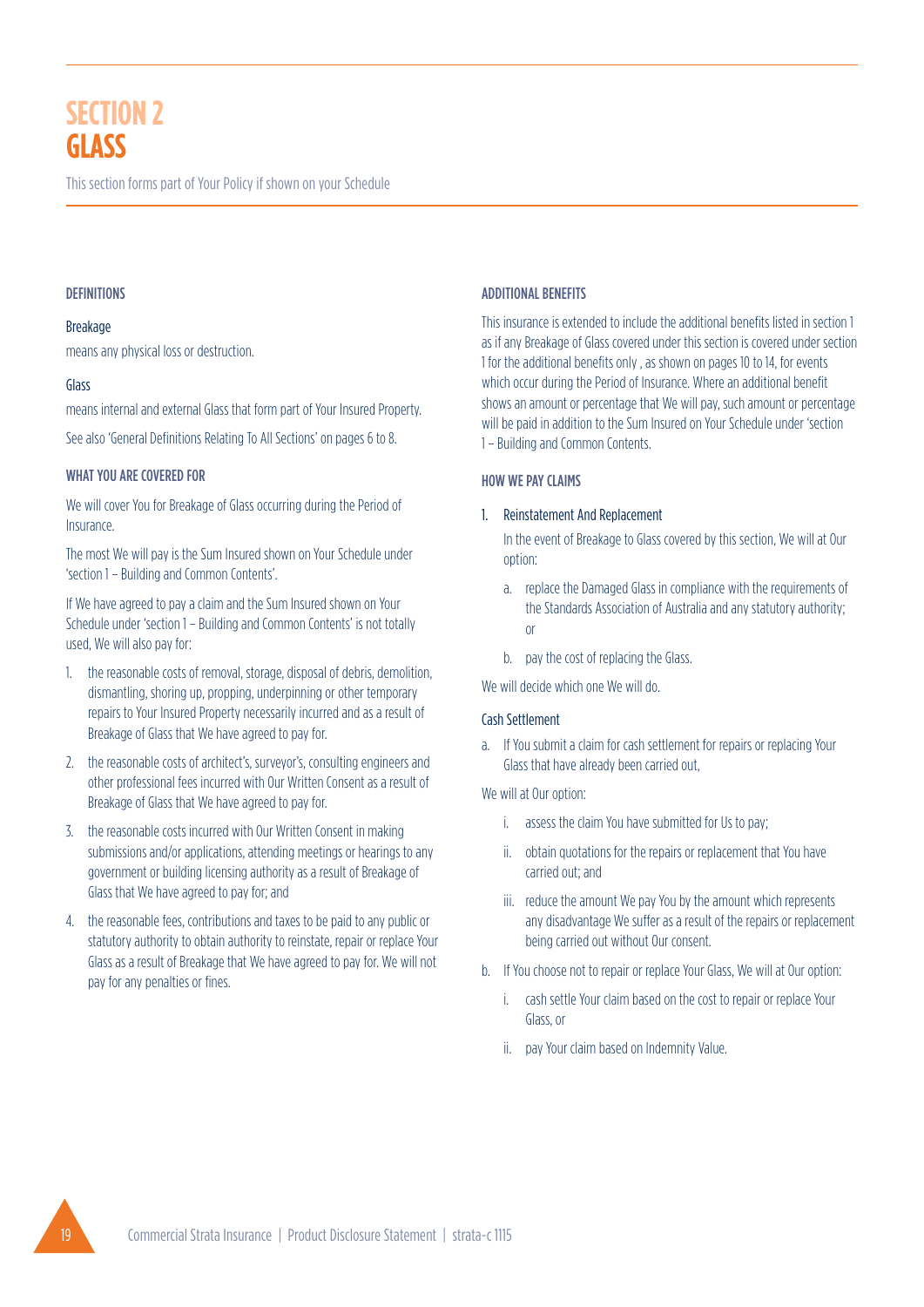# **SECTION 2 GLASS**

This section forms part of Your Policy if shown on your Schedule

### **Materials**

We will try to match any material used to repair or replace Your Glass with the original materials. If We cannot, We will use the nearest equivalent available to the original materials.

#### Undamaged Property

We will not pay any costs for replacing, repairing, altering or modifying any undamaged Glass or undamaged sections of Your Glass including such costs which are incurred for the purpose of colour matching of or creating a uniform appearance between undamaged Glass and repaired or replaced Glass claimed under this Policy.

#### Illegal Installations

We will not replace, repair or pay for any illegal or unauthorised installation or illegal or unauthorised alteration of Glass of any kind.

#### Policy Excess

For each Glass claim, We will reduce the amount We pay You for Your claim by the amount of Your Excess. The amount of Your Excess is shown on Your Schedule.

#### **EXCLUSIONS**

- 1. We will not pay claims for Breakage to Glass arising directly or indirectly from or in connection with
	- a. construction, erection, alteration or addition where the value of such work exceeds \$500,000, unless Our Written Consent to continue cover has been obtained prior to the commencement of such work;
	- b. the removal or weakening of or interference with the support of land or Buildings or any other property, vibration, erosion, subsidence, landslide, collapse or any other earth movement unless it happens immediately following and is a result of:
		- i. earthquake, seismological disturbance or tsunami;
		- ii. explosion;
		- iii. Storm, rainwater or wind; or
		- iv. bursting, leaking, discharging or overflowing from any tank, pipe, gutter, drain or other fixed plumbing apparatus;
	- c. wear and tear, fading, marring, gradual deterioration, developing flaws, normal up-keeping or making good, rust, corrosion, oxidization, concrete or brick cancer, wet or dry rot;
- d. the action of the sea, tidal wave, high water, (other than that directly attributable to Damage caused by tsunami);
- e. Flood;
- f. Storm Surge but we will cover Damage to Insured Property caused by Storm Surge if it such Damage occurs at the same time as other Damage to Insured Property was directly caused by a named cyclone. Any named cyclone Excess noted on your Schedule will apply to all damage caused by Storm Surge and named cyclone;
- g. heating or any process involving the direct application of heat. This exclusion shall be limited to the item or items immediately affected and shall not extend to Damage to other Insured Property which may result from such heating or any process involving the direct application of heat;
- h. mould and/or fungi, mildew, pollution or contamination, change in colour, dampness, variations in temperature, evaporation, disease, inherent vice or latent defect, loss of weight, change in texture or finish;
- i. normal settling, seepage, shrinkage, expansion, creeping, heaving in Buildings, foundations/footings, walls, bridges, roadways, kerbing, driveways, paths, garden borders, retaining walls and other structural improvements;
- rats, mice, insects, termites, possums, birds, bats, vermin or other animals that peck, bite, chew or scratch;
- k. the invasion from trees, plants, shrubs, grass and/or their roots nor for the cost of clearing pipes or drains blocked by such invasion. We will pay for the resultant Damage to Insured Property caused by the escape of water or liquids from blocked pipes or drains;
- l. defect in any item, structural defect, faulty design, faulty workmanship, error or omission that You were aware of or should have reasonably been aware of;
- m. smut or smoke from industrial operations (other than directly attributable to sudden or unforeseen Damage);
- n. underground water or water exerting hydrostatic pressure. However We will pay if the Damage is due to bursting, leaking, discharging or overflowing from any tank, pipe, gutter, drain or other fixed plumbing apparatus;
- o. any process of cleaning involving the use of chemicals other than domestic household chemicals; or
- p. artificial heat, installation or removal.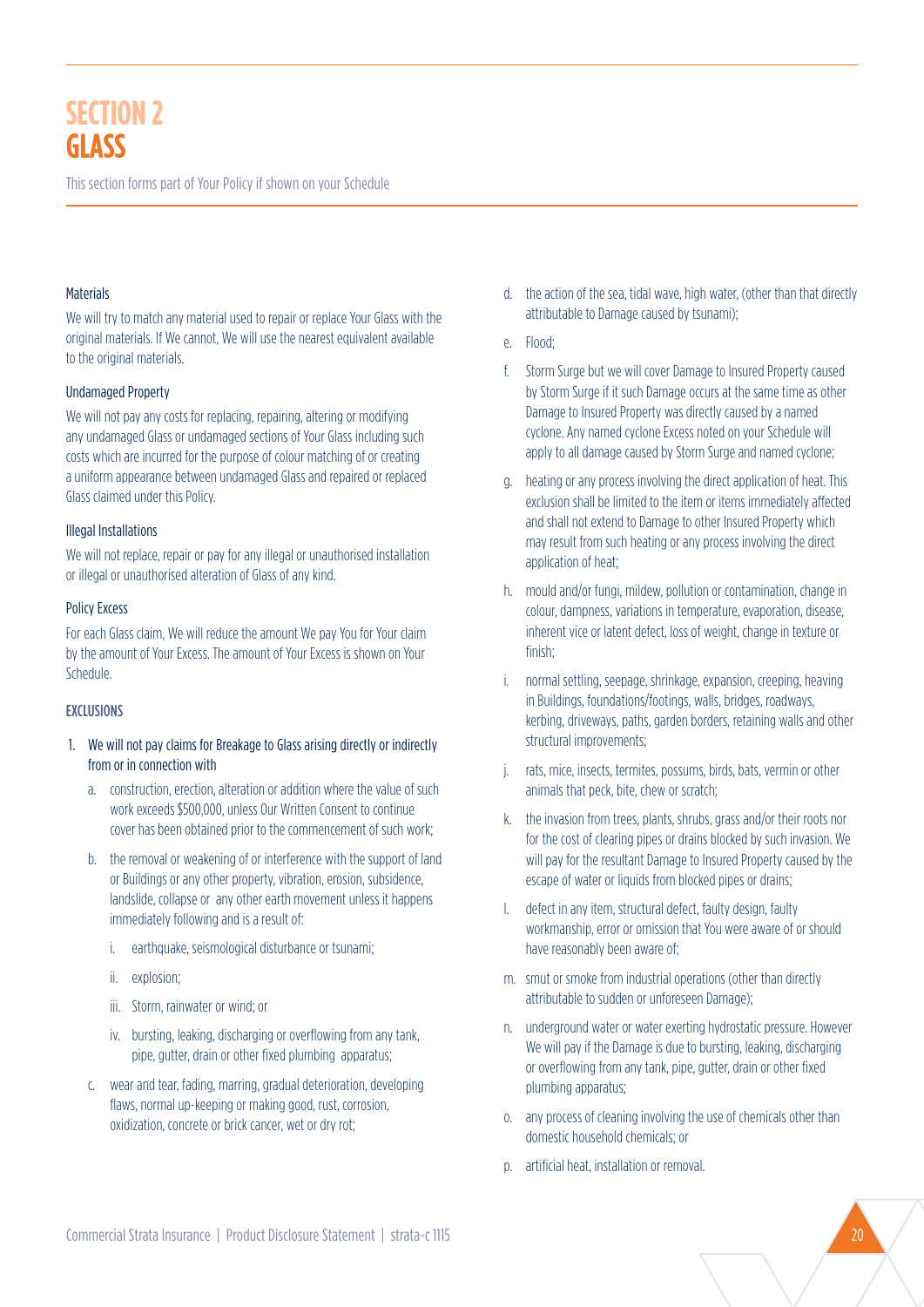# **SECTION 2 GLASS**

This section forms part of Your Policy if shown on your Schedule

# 2. We will not pay for:

- a. consequential loss of any kind, including but without limiting the generality of this exclusion, loss due to delay, lack of performance, loss of contract or depreciation in the value of any undamaged Insured Property except as provided for under this section;
- b. demolition ordered by an public or statutory authority as a result of an error in architectural design, specification, faulty workmanship or non compliance with lawful requirements or due to the incorrect sitting of Your Insured Property;
- c. the cost of rectifying faulty or defective materials or faulty or defective workmanship;
- d. Damage to Your Glass if Your Insured Property is vacant and undergoing demolition unless Our Written Consent to continue cover has been obtained before the commencement of demolition; or
- e. Breakage of sign writing that has been fixed by tenants.

See also 'General Exclusions Relating To All Sections' on page 45.

# CONDITIONS

See the 'General Conditions Relating To All Sections' on pages 46 to 47.

# CLAIMS PROCEDURES

See the 'General Claims Procedures Relating To All Sections' on pages 48 to 49.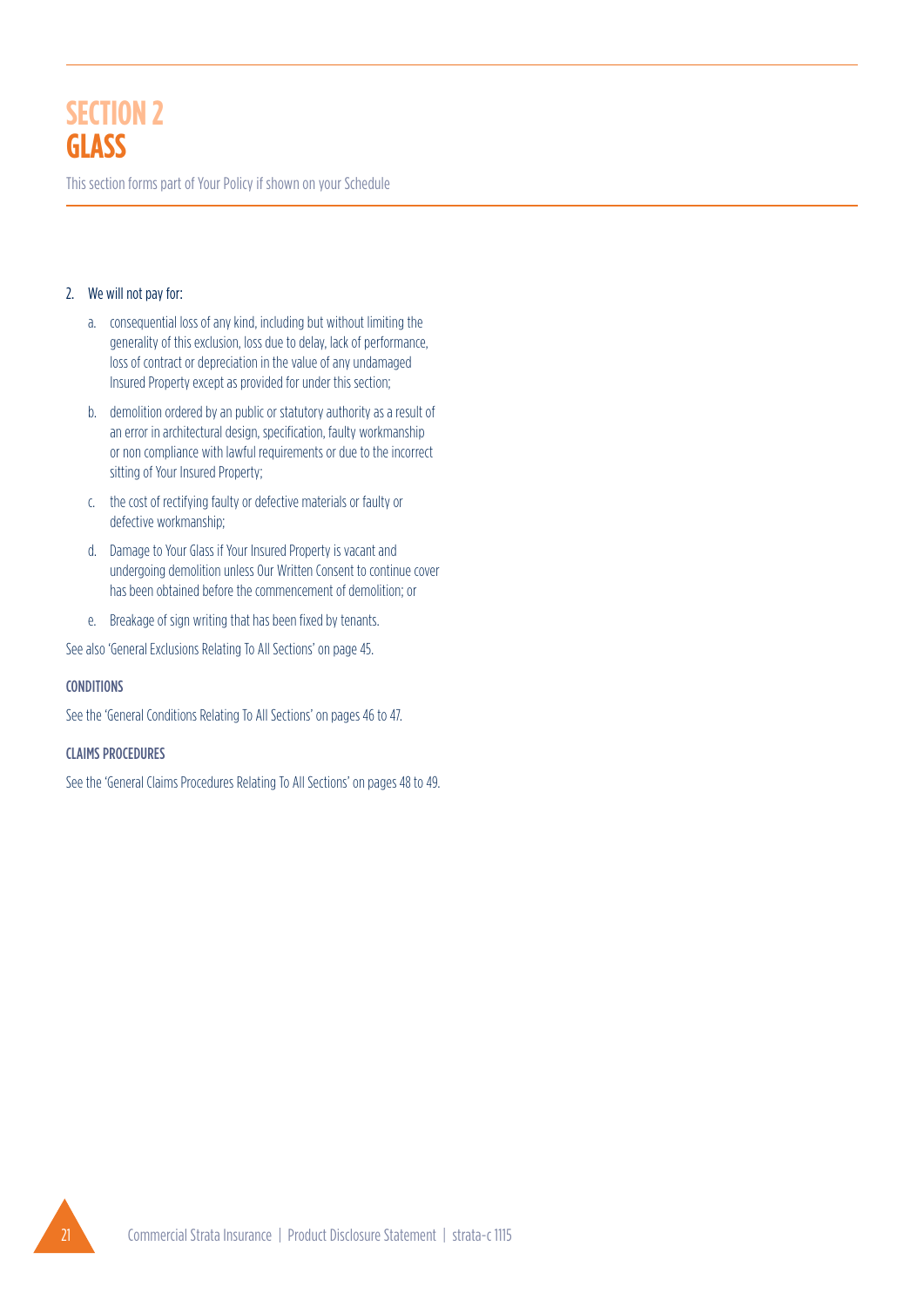# **SECTION 3 THEFT**

This section forms part of Your Policy if shown on your Schedule

#### **DEFINITIONS**

See 'General Definitions Relating To All Sections' on pages 6 to 8.

#### WHAT YOU ARE COVERED FOR

We will cover You for loss or Damage to Your Insured Property occurring during the Period of Insurance as a result of theft or attempted theft.

The most We will pay is the Sum Insured shown on Your Schedule under 'section 1 – Buildings And Common Contents'.

#### ADDITIONAL BENEFITS

This insurance is extended to include the additional benefit shown below and the additional benefits listed in section 1, as shown on pages 10 to 14, as if theft or attempted theft covered under this section is covered under section 1 for the purposes of the additional benefits only for events which occur during the Period of Insurance. Where an additional benefit shows an amount or percentage that We will pay, such amount or percentage will be paid in addition to the Sum Insured on Your Schedule under 'section 1 – Building and Common Contents'.

#### Loss of Keys

the event of keys having been stolen as the result of forcible entry into your Building(s), We will pay the costs of rekeying or recoding locks together with replacement keys, or replacement with locks of a similar type and quality if they cannot be rekeyed or recoded.

The most We will pay is up to \$5,000.

We will not pay:

when there are reasonable grounds to believe the keys and/or codes have been stolen or duplicated by any occupant or previous occupant of Your Insured Property, or by their family and friends.

#### HOW WE PAY CLAIMS

#### 1. Reinstatement And Replacement

When loss or Damage as a result of theft occurs to Your Insured Property and is not excluded by this section, We will do one of the following:

- a. replace the item with the nearest equivalent item available; or
- b. pay You the reasonable and necessary cost of replacement or repair. We will decide which one We will do.
- 2. Cash Settlement
- 1. If You submit a claim for cash settlement for repairs or replacing Your Insured Property that have already been carried out, We will at Our Option:
- a. assess the claim You have submitted for Us to pay;
- b. obtain quotations for the repairs or replacement that You have carried out; and
- c. reduce the amount We pay You by the amount which represents any disadvantage We suffer as a result of the repairs or replacement being carried out without Our consent.
- 2. If You choose not to repair or replace Your Insured Property, We will at Our option:
- a. cash settle Your claim based on the cost to repair or replace Your Insured Property, or
- b. pay Your claim based on Indemnity Value.

#### 3. Pairs, Sets, Systems And Collections

When a Damaged or lost item that is not excluded by this section, is part of a pair, set, system or collection, We will only pay for the value of the item itself. We will only pay the cost of replacing the item even though the pair, set, system or collection to which it belongs is less valuable because it is incomplete.

4. Policy Excess

For each theft or attempted theft claim, We will reduce the amount We pay You for Your claim by the amount of Your Excess. The amount of Your Excess is shown on Your Schedule.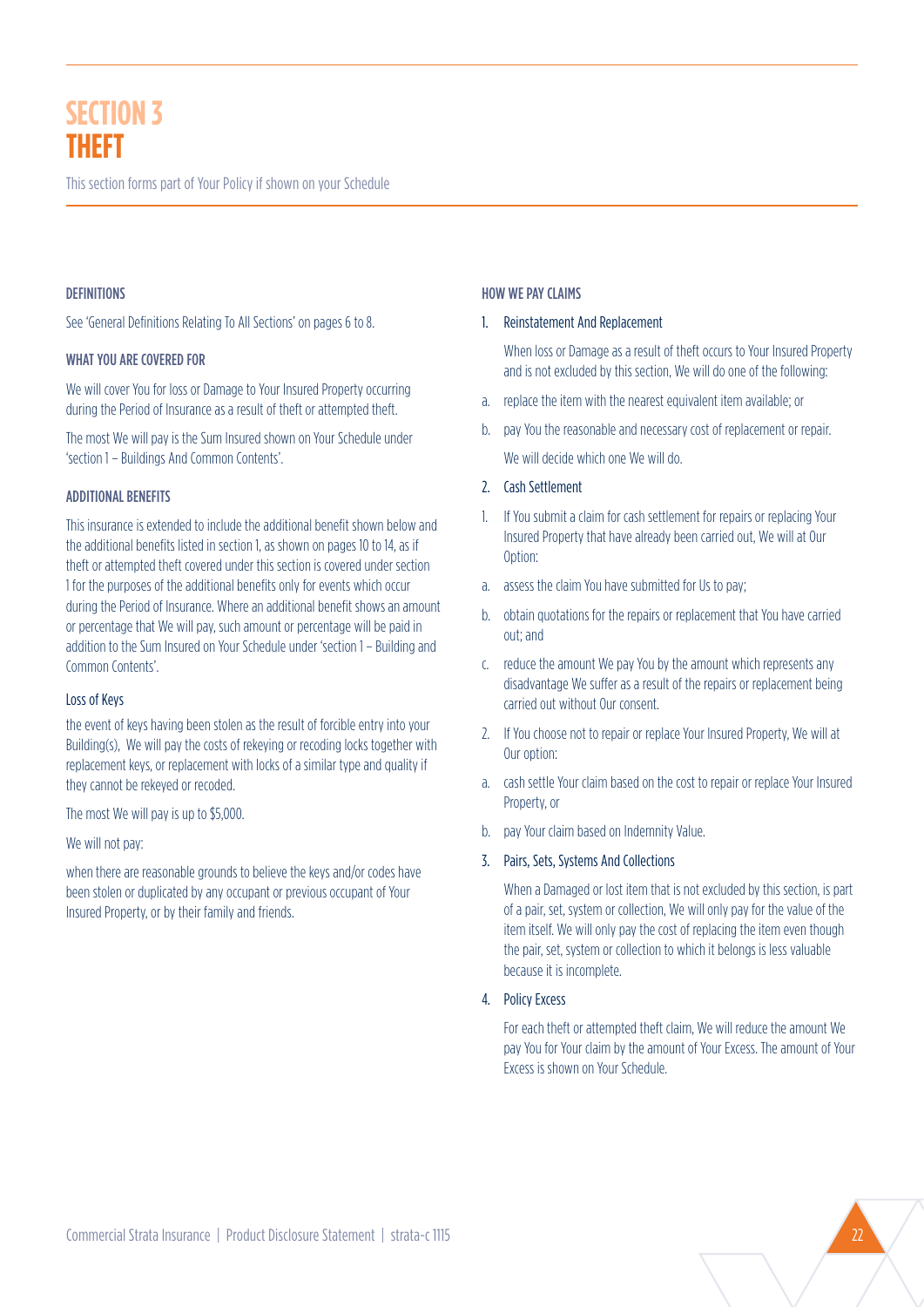# **SECTION 3 THEFT**

This section forms part of Your Policy if shown on your Schedule

# EXCLUSIONS

We will not cover Your Insured Property for theft or attempted theft arising from or caused by:

- 1. clerical or accounting errors; or
- 2. fraudulent misappropriation, embezzlement or fraudulent acts.

We will not pay for consequential loss of any kind, including but without limiting the generality of this exclusion, loss due to delay, lack of performance, loss of contract or depreciation in the value of any undamaged Insured Property except as provided for under this section.

See 'General Exclusions Relating To All Sections' on page 45.

# CONDITIONS

See 'General Conditions Relating To All Sections' on pages 46 to 47.

# CLAIMS PROCEDURES

See 'General Claims Procedures Relating To All Sections' on pages 48 to 49.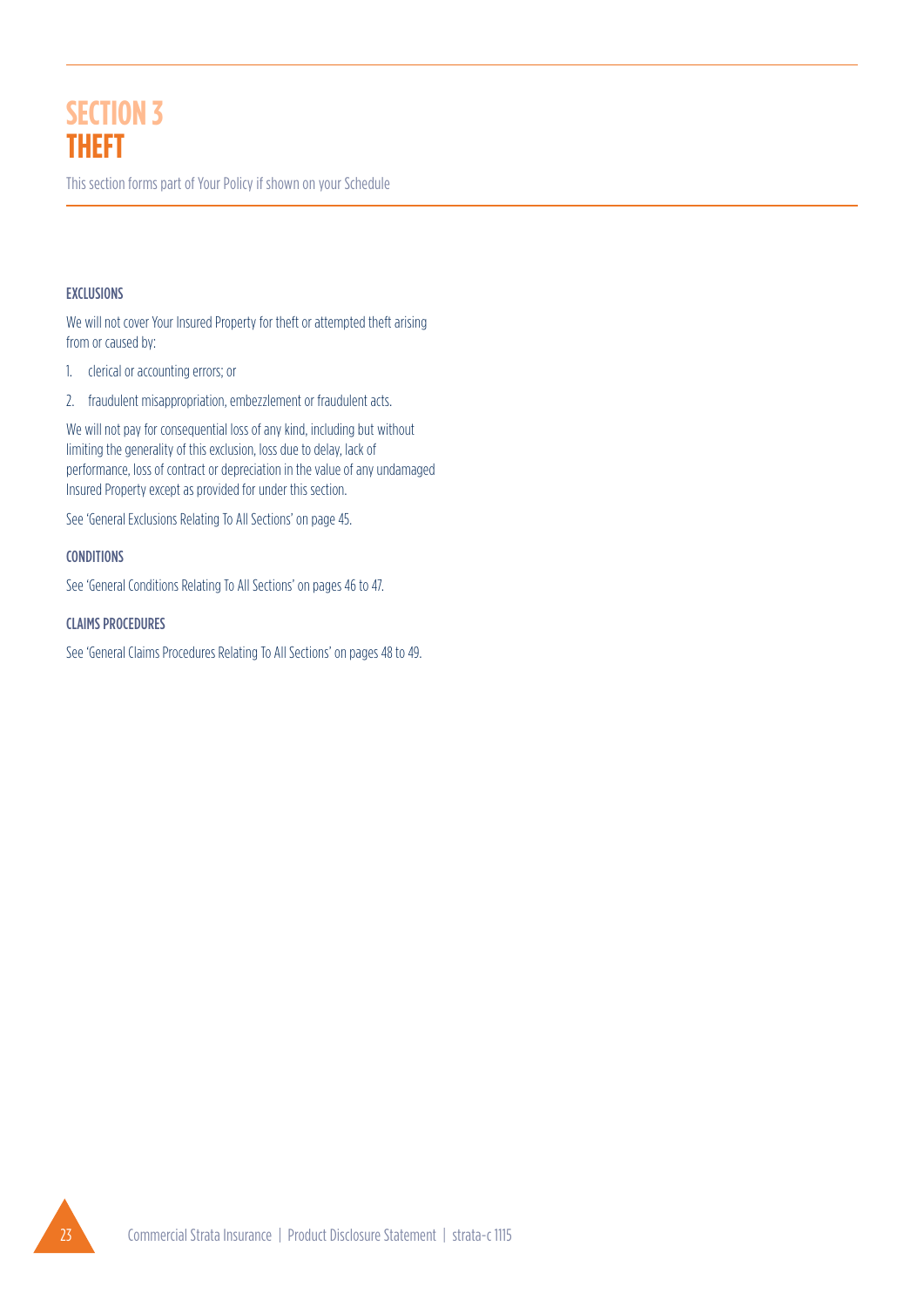This section forms part of Your Policy if shown on your Schedule

#### **DEFINITIONS**

#### Defamation

means the tort of defamation at general law in Australia.

#### Fire Warden

means Voluntary Workers who are responsible for and implement the safety procedures of Your Common Area and Insured Property to ensure the safety of occupants or visitors.

#### Members

means the proprietors, Unit Owners or shareholders of Your Insured Property, whilst acting in the performance of their duties under any act or regulation governing strata title, community title or similar-type property applying where Your Insured Property is situated, and in that capacity only. Their interest or liability as an owner and/or occupier of a lot/Unit is not included unless otherwise specifically provided by this Policy.

#### **Occurrence**

means:

- 1. a series of incidents or continuous or repeated exposure to substantially the same general conditions which:
	- a. are not intended or expected; and
	- b. have the same cause; or
	- c. are attributable to the same source; or
- 2. a single incident that is not intended or expected

# Personal Injury

means:

- 1. bodily injury, death, sickness, disease, disability;
- 2. shock, fright, mental anguish;
- 3. false arrest, false imprisonment, wrongful detention or malicious prosecution;
- 4. Defamation;
- 5. wrongful eviction, wrongful entry or other invasion of privacy;

that happens during the Period of Insurance anywhere in Australia.

### Property Damage

means:

- 1. physical Damage or destruction to tangible property including any loss of its use following such physical Damage or destruction, or
- 2. loss of use of tangible property that has not been physically Damaged or destroyed provided that the loss of use has been caused by an Occurrence;

that happens during the Period of Insurance anywhere in Australia.

#### Voluntary Worker

means a person aged 12 years or older who is actually engaged in voluntary work or duties as authorised and on behalf of You, without promise of reward or remuneration, other than an honorarium for work or duties associated with that function.

A Voluntary Worker does not include employees, contractors or any person who receives reward or remuneration for the services they have provided to You or a Unit Owner.

# Working Tool

means a Vehicle that has tools, implements, machinery or plant attached to or towed by the Vehicle and is being used by You within the confines of Your Common Area or Insured Property. It does not mean transit to or from or within the confines of Your Common Area or Insured Property.

#### Your Business

means the ownership of or responsibility for Your Common Area and Insured Property unless You otherwise advise Us and We agree to such an inclusion in writing.

See also 'General Definitions Relating To All Sections' on pages 6 to 8.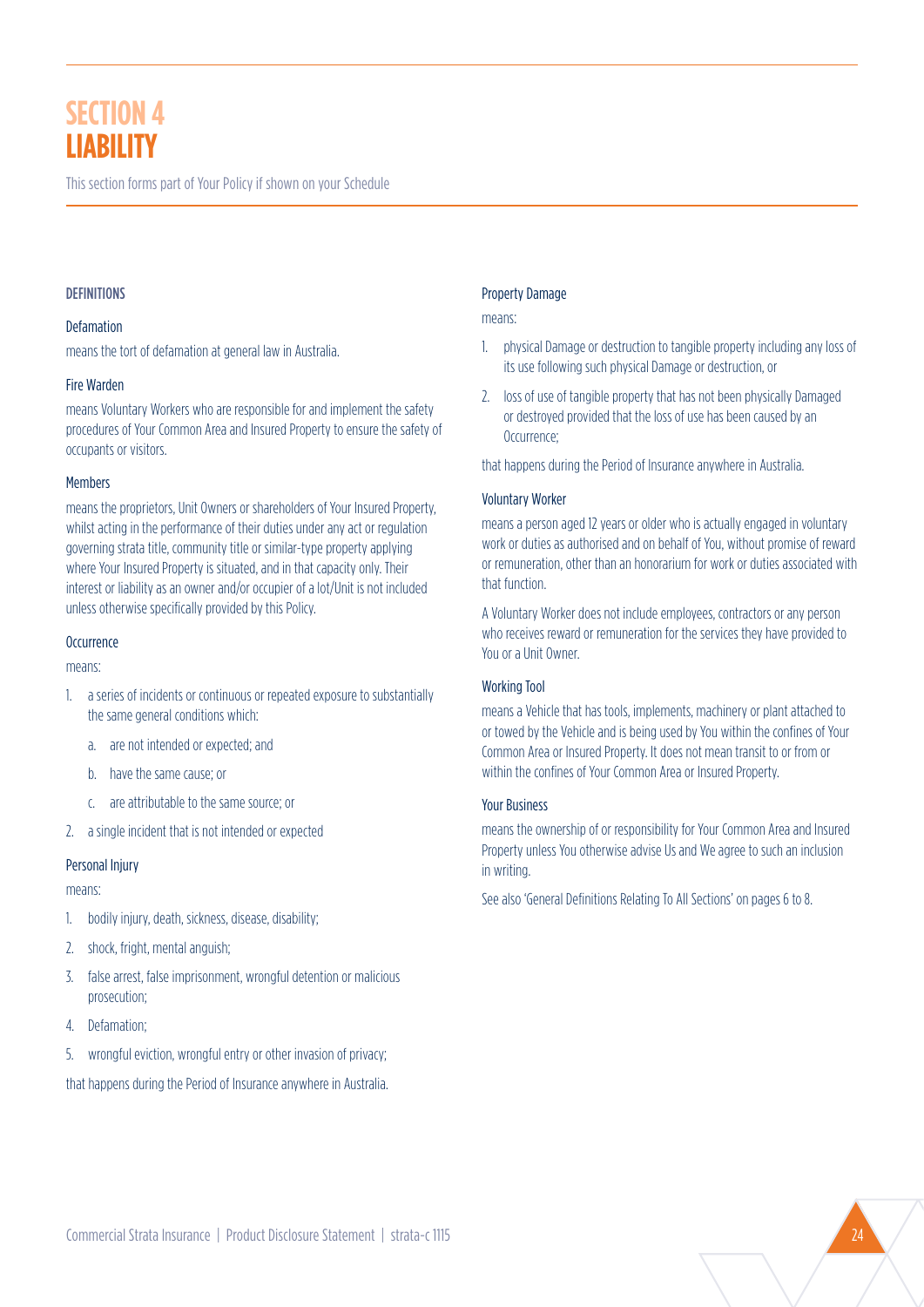This section forms part of Your Policy if shown on your Schedule

### WHAT YOU ARE COVERED FOR

We will pay for all sums which You become legally liable to pay as compensation in respect of:

- 1. Personal Injury; or
- 2. Property Damage;

Resulting from an Occurrence happening in connection with Your Business.

The most We will pay, for any Occurrence, is the Sum Insured shown on Your Schedule for this section. Where the Occurrence takes place over more than one Period of Insurance, We will only pay up to the amount shown on Your Schedule once in respect of each Occurrence.

# ADDITIONAL BENEFITS

If We agree to indemnify You under this section, We will also cover the following costs and expenses. We will pay these costs and expenses in addition to the Sum Insured for this section shown on Your Schedule.

#### 1. Legal Costs

We will pay:

- a. all legal costs and expenses incurred by Us;
- b. reasonable cost of legal representation You necessarily incur with Our Written Consent;
- c. other reasonable expenses You necessarily incur that We have agreed to reimburse; and
- d. all interest accruing after judgement has been entered against You until We have paid, tendered or deposited in court the amount that We are liable to pay following judgement.
- 2. Court Appearance

We will pay compensation if We require an Office Bearer or Your Strata Manager to attend a court as Our witness in connection with a claim under this section.

The most We will pay is \$ 250 per day.

# EXTENSIONS OF COVER

1. Cover For Others

Provided that they observe, fulfil and are subject to the terms, conditions and exclusions of this Policy, We will also cover as though they were 'You' the following that are not named in the Schedule:

- a. the interest therein of Members;
- b. employees of the Insured in connection with the employees duties as an employee;
- c. any of Your directors, Office Bearers or Voluntary Workers, including Fire Wardens, but only for liability incurred by them while acting within the scope of their duties on behalf of the Insured;
- d. volunteers in connection with their duties in organising recreational activities for and on behalf of the body corporate for Unit Owners and occupiers of the Units.
- e. the interest of an owner and/or leaseholder of property adjacent to Your Insured Property in respect of their liability, which arises from the Insured's acts or omissions, in relation to any part of the Insured Property that overhangs and/or infringes adjoining public or private property.

# 2. Recreation Activities

We will pay the amounts You are liable to pay for Personal Injury or Property Damage if Your liability arises from social or recreational activities arranged for and on behalf of Unit Owners and occupiers of Units.

The most We will pay in respect of any one Occurrence is the Sum Insured for this section shown in the Schedule.

# 3. Services

We will pay the amounts You are liable to pay for Personal Injury or Property Damage if Your liability arises out of the service or services You provide for the benefit, general use and enjoyment of Unit Owners and occupiers of Units at Your Situation.

#### 4. Car Parks

We will pay the amounts You are liable to pay for Property Damage to Vehicles that are in Your physical or legal control where the Property Damage occurs while the Vehicles are in a car park that You own or operate at Your Situation.

We will not pay if:

- a. the Vehicle is owned by or being used by You, or on Your behalf; or
- b. You operate the car park for reward.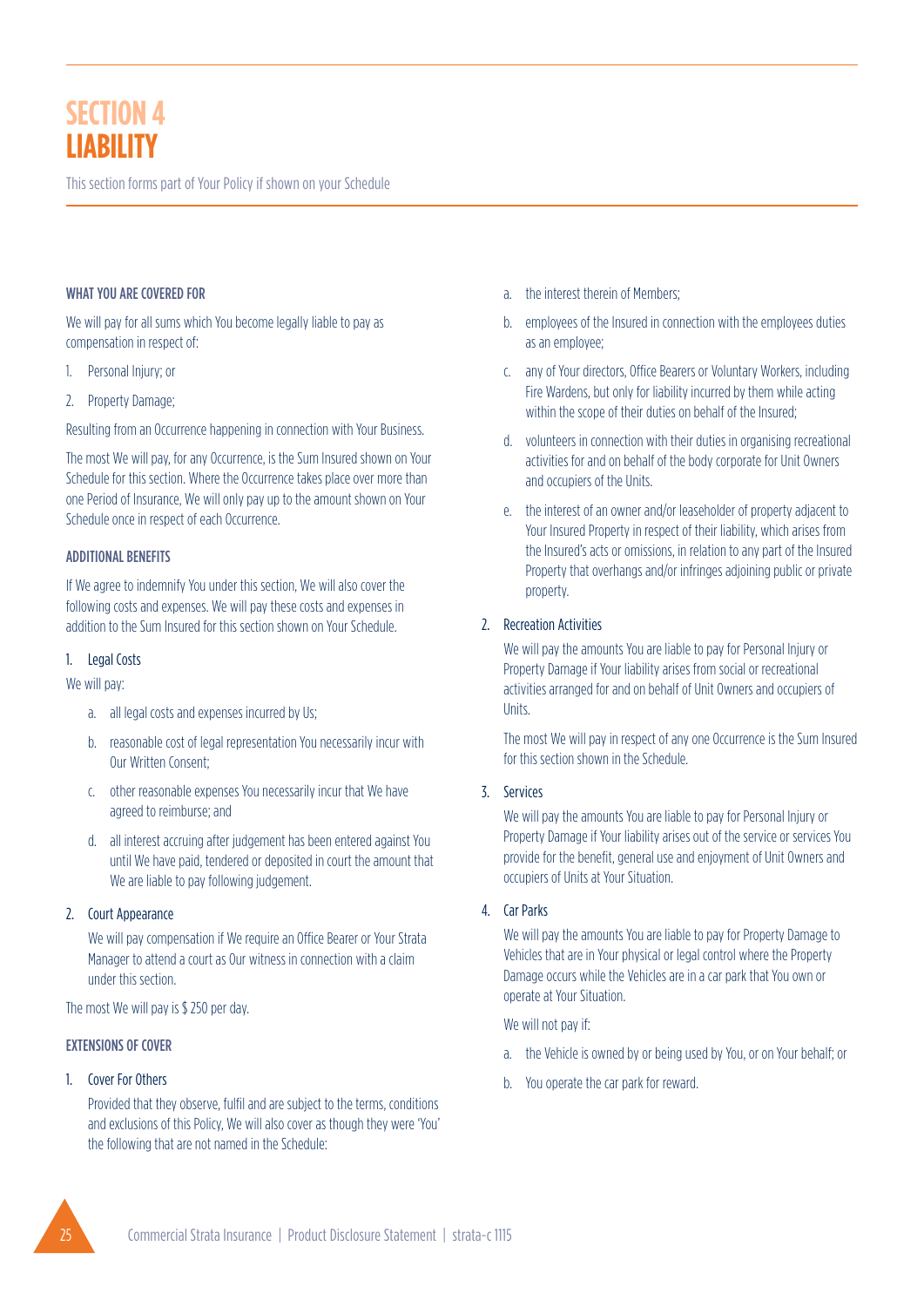This section forms part of Your Policy if shown on your Schedule

#### 5. Strata Managers Defence

If a claim is made jointly against You and Your Strata Manager solely by virtue of their relationship with You, We will treat Your Strata Manager as though they were You.

We will not indemnify Your Strata Manager if his/her joining in the claim is attributable to allegations he/ she committed a negligent or wrongful act, error or omission of his/her when acting in a professional capacity, including but not limited to performance of his/her obligations with respect to any management agreement or other contractual arrangement he/she may have in place with You.

#### EXCLUSIONS

We will not pay claims directly or indirectly arising from or in connection with:

- 1. Defamation arising from publication of defamatory matter that:
	- a. You published prior to the Period of Insurance; and
	- b. You knew or ought to have known to be false; or
	- c. You published maliciously.
- 2. any agreement or contract You enter into unless liability would have attached to You in the absence of such agreement. This exclusion does not apply to:
	- a. liability assumed by You under any contract or lease of real or personal property;
	- b. liability assumed by You in the course of Your Business under the terms of any written agreement with the company, person or firm appointed to manage Your business except where liability arises out of:
		- i. any alleged act of negligence on their part; or
		- ii. their default in performing their obligations under such agreement.
- 3. any business, profession, trade or occupation carried on by You other than the hiring out of Your sporting or recreational facilities and the managing of the Buildings and its surrounds;
- 4. assault or battery committed by You or at Your direction, unless it was committed for the reasonably proportionate purpose of preventing or eliminating danger to persons or property;
- 5. arising out of construction, erection, demolition, alteration or addition where the value of such work exceeds \$500,000, unless Our Written Consent to continue cover has been obtained prior to the commencement of such work;
- 6. Damage to, or loss of, property that belongs to any person employed by You and that Damage or loss arises from his/her employment with You;
- 7. Damage to property belonging to, rented by or leased by You or in Your physical or legal control, other than as provided under this section;
- 8. penalties, fines or awards of aggravated, exemplary or punitive damages (including interest and costs) imposed against You;
- 9. Personal Injury to any person employed by You and that injury arise from his/her employment with You;
- 10. the discharge, release or escape of any Pollutants or the testing, monitoring, containing, prevention, removal, neutralising or cleaning up of Pollutants. This exclusion will not apply where the discharge, dispersal, release or escape of Pollutants:
	- a. is caused by a single incident, and;
	- b. is clearly identifiable and;
	- c. is confined to one specific location; and
	- d. is instantaneous.
- 11. liability in consequence of, contributed to, or aggravated by asbestos in whatever form or quantity;
- 12. vibrations, removal or weakening of support or from the removal of or weakening of or interference with the support of land, Common Area , Insured Property or other property.
- 13. liability for Personal Injury or Property Damage in connection with the ownership, possession, or use by You of any Vehicle:
	- a. which is registered or which is required under any legislation to be registered, or
	- b. in respect of which compulsory liability insurance or statutory indemnity is required by virtue of any legislation (whether or not that insurance is affected).

Exclusions 13(a) and 13(b) above do not apply to claims for Personal Injury where:

- i. that compulsory liability insurance or statutory indemnity does not provide indemnity; and
- ii. the reason or reasons why that compulsory liability insurance or statutory indemnity does not provide indemnity do not involve a breach by You of legislation relating to Vehicles; or
- iii. arising out of and during the loading or unloading of goods to or from any Vehicle; or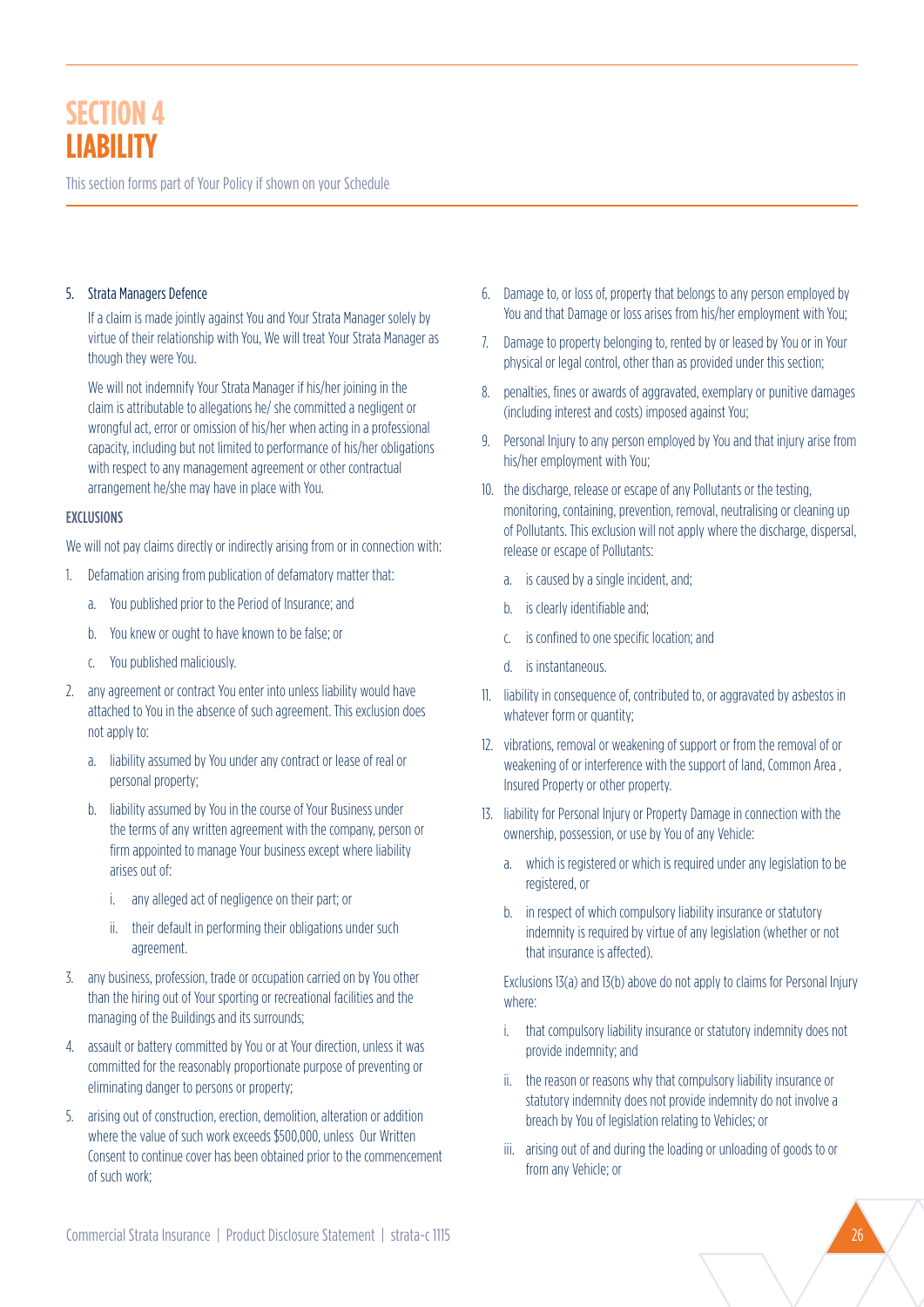This section forms part of Your Policy if shown on your Schedule

- iv. the use of the Vehicle, or plant or attachment to the Vehicle, as a Working Tool within the confines of Your Common Area or Insured Property;
- 14. Your use, operation, ownership, possession or maintenance of any Watercraft exceeding 8 metres in length or any Hovercraft. This exclusion does not apply to liability arising out of:
	- a. the use of Watercraft by an independent contractor carrying out works and/or operations on behalf of the Insured in the course of the Insured's Business;
	- b. Watercraft or Hovercraft owned and operated by others and used by an Insured for the purpose of entertainment of Unit Owners, tenants and their family and friends; or
	- c. floating jetties, floating pontoons or buoys;
- 15. Your use, operation, ownership, possession or maintenance of Aircraft or Aircraft landing areas;
- 16. Your performance of or failing to render professional advice or service, but this exclusion does not apply to the rendering of or failing to render professional medical advice by a legally qualified medical practitioner, legally qualified registered nurse, dentist or first aid attendant You use to provide first aid services at Your Situation;
- 17. the actual or alleged use or presence of asbestos, removal of asbestos, exposure to asbestos, or in any way involving asbestos or asbestos contained in any materials in whatever form or quantity;
- 18. actions instituted outside of Australia or actions in Australia that are governed by the laws of a foreign country; or
- 19. any liability required by law to be covered under any fund, scheme, scheme, policy of insurance or self-insurance pursuant to or required by any legislation relating to workers compensation, whether or not such fund, scheme or insurance has been effected.

See also 'General Exclusions Relating To All Sections' on page 45.

#### CONDITIONS

See the 'General Conditions Relating To All Sections' on pages 46 to 47.

#### CLAIMS PROCEDURES

See the 'General Claims Procedures Relating To All Sections' on pages 48 to 49.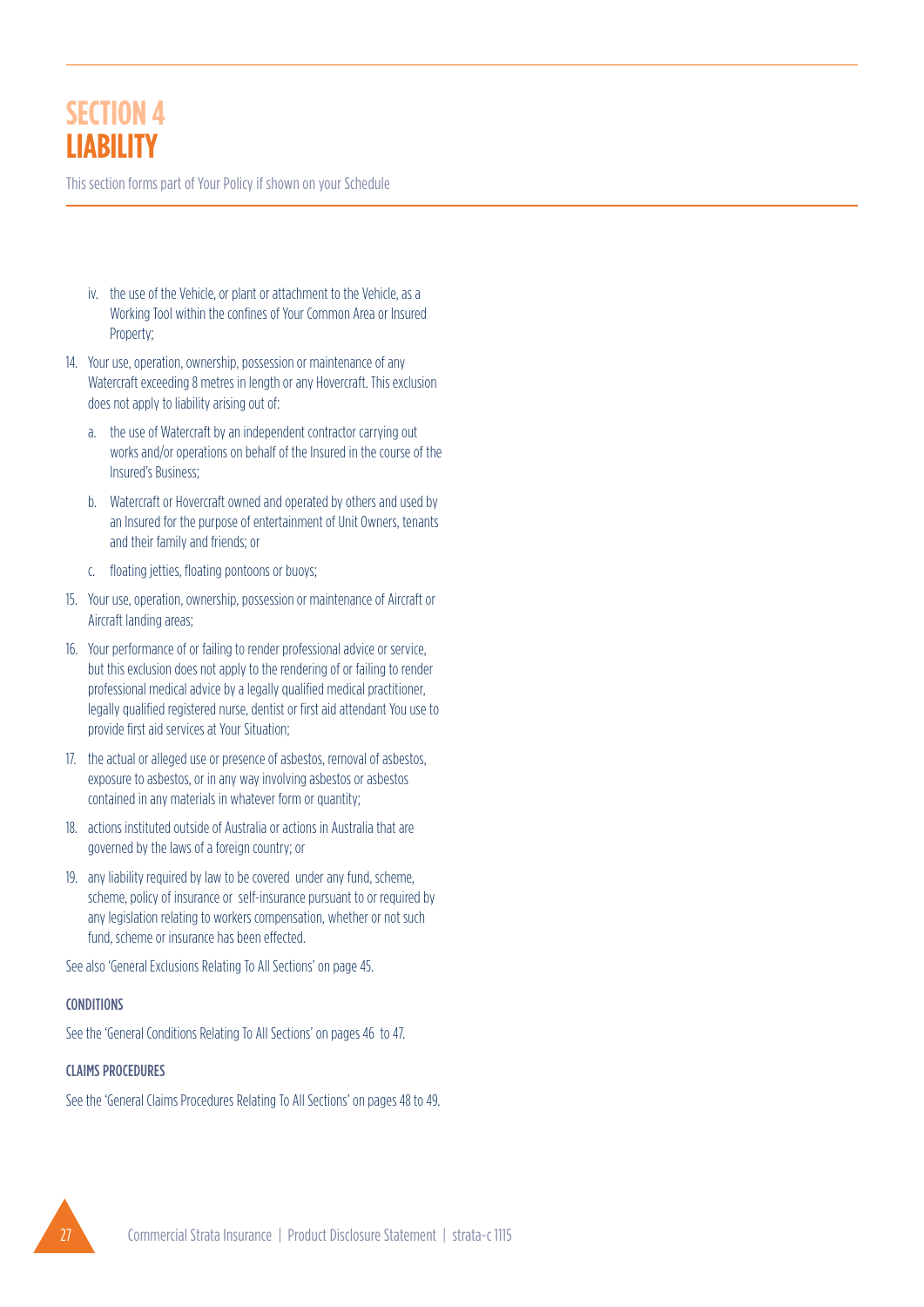# **SECTION 5 FIDELITY GUARANTEE**

This section forms part of Your Policy if shown on your Schedule

#### **DEFINITIONS**

#### Funds

means money, securities or tangible property received by You, or collected on Your behalf, which has been or was to be set aside for the financial management of Your affairs.

#### Misappropriation

means the intentional, illegal use of Your Funds.

See also 'General Definitions Relating To All Sections' on pages 6 to 8.

#### WHAT YOU ARE COVERED FOR

We will pay You for any loss that You incur as a result of fraudulent Misappropriation of Your Funds.

We will only pay if the fraudulent Misappropriation results in loss that occurs during the Period of Insurance in Australia

The most We will pay is the Sum Insured shown on Your Schedule for this section.

#### ADDITIONAL BENEFIT

If We agree to indemnify You under this section, We will also cover the following costs and expenses. We will pay these costs and expenses in addition to the Sum Insured shown on Your Schedule.

#### Auditors Fees

Subject to Our prior Written Consent before incurring such costs, We will pay up to \$ 2,500 for the necessary and reasonable fees payable to external auditors which are incurred to support Your claim.

#### EXCLUSIONS

We will not pay:

- 1. for any further loss arising from an act of fraud or dishonesty committed by the same person or persons after the first loss has been discovered;
- 2. losses that are recoverable under any other fidelity bond or fund of any type, which provides indemnity for this loss; or
- 3. any claims arising out of losses discovered more than twelve (12) months after the expiry of this Policy, or any renewal of this section of the Policy.

See also 'General Exclusions Relating To All Sections' on page 45.

# CONDITIONS

#### How A Loss Is Reduced

To the extent allowed by law, You are required to retain any money or assets that belong to that person or entity that was fraudulent or dishonest and for which You are claiming under this section of Your Policy. The amount We pay You for the loss will be reduced by:

- a. the amount of money You are entitled to retain, and
- b. the proceeds of the sale of any assets You are entitled to retain.

See the 'General Conditions Relating To All Sections' on pages 46 to 47.

# CLAIMS PROCEDURES

See the 'General Claims Procedures Relating To All Sections' on pages 48 to 49.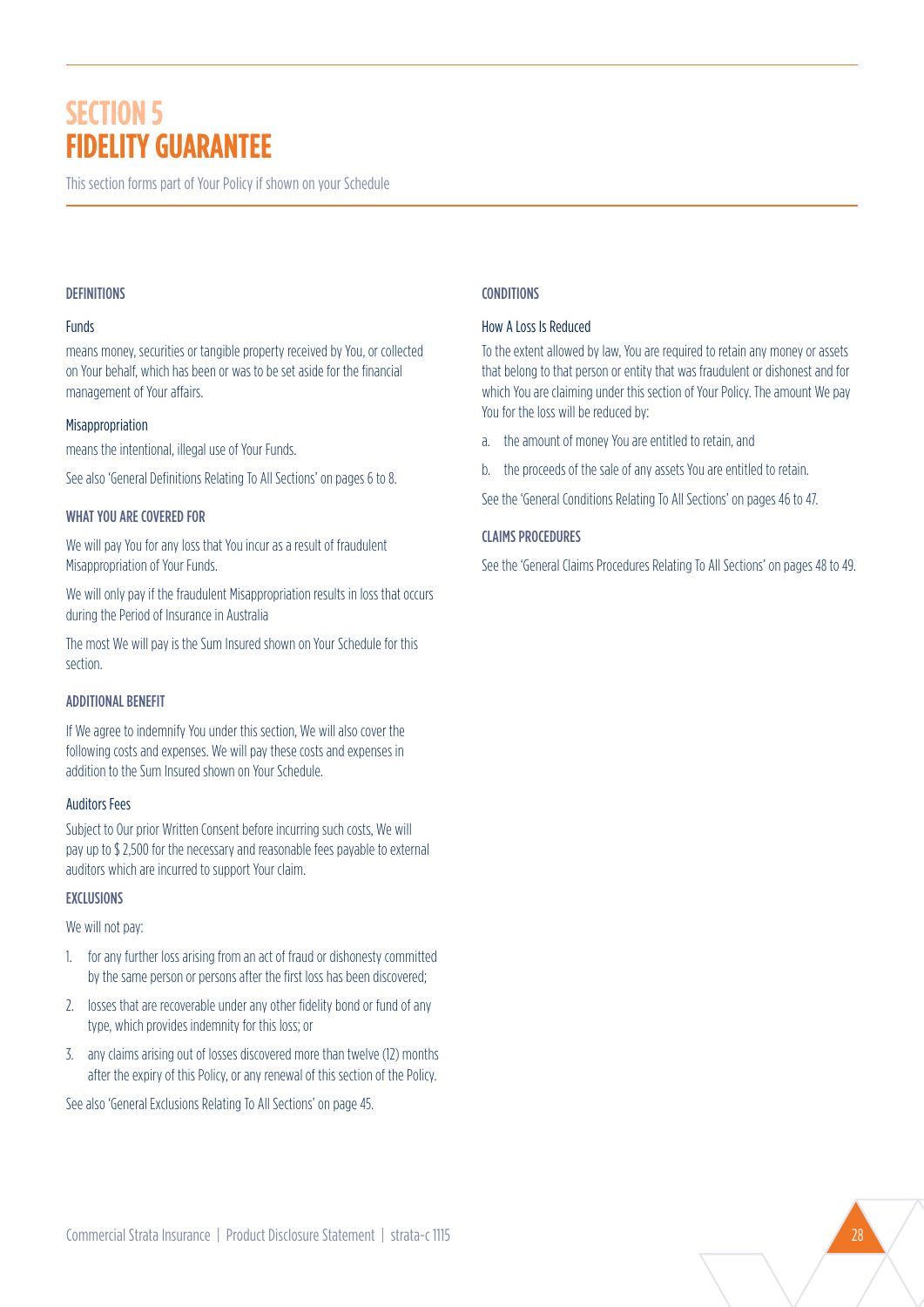# **SECTION 6 OFFICE BEARERS' LIABILITY**

This section forms part of Your Policy if shown on your Schedule

### **DEFINITIONS**

#### Building Management Committee

means a committee formed to represent the joint interests of more than one property owner.

# Claim

means any writ, summons, legal proceeding, written or verbal demand that is issued against or served upon You alleging any Wrongful Act that is covered by this section.

# Defence Costs

means costs, charges and expenses (other than Your fees, salaries or salaries of Your employees) incurred by Us or by You with Our Written Consent (such consent not to be unreasonably withheld):

- 1. in the investigation, defence, monitoring or settlement of any Claim or proceedings and appeals there from together with the costs of appeal; or
- 2. in the legally compellable attendance by an Office Bearer at any official investigation into the Insured's affairs.

#### Loss

means money payable by reason of:

- 1. a judgment ordered by a court of competent jurisdiction;
- 2. any arbitration award or settlement of claims, negotiated with Our consent;
- 3. the legal costs and expenses, incurred with Our written agreement, in defending a claim;
- 4. the legal costs and expenses of any claimant, awarded against You ; or
- 5. the legal costs and expenses of any claimant We elect to pay.

# Sub Committee

means a committee formed and approved by the committee of the governing body of the Buildings.

# Wrongful Act

means any actual or alleged:

- 1. error, misstatement, incorrect act or omission; or
- 2. neglect or breach of duty;

by an Office Bearer whilst acting in his or her capacity as such.

#### You, Your and Yours

For the purpose of this section, You, Your and Yours is extended to also include a past or present Office Bearer.

See also 'General Definitions Relating To All Sections' on pages 6 to 8.

# WHAT YOU ARE COVERED FOR

We will indemnify You for Loss arising from a Wrongful Act which results in a Claim made against You in Australia that is:

- 1. first made against You, during the Period of Insurance, and
- 2. notified to Us in the current Period of Insurance or within 30 days thereafter.

The most We will pay for all Claims in respect of any one Period of Insurance is:

- 1. the Sum Insured shown on Your Schedule for this section; and
- 2. when We have reinstated Your cover under additional benefit 2 of this section, an amount equal to that limit of indemnity

# Multiple Claims

Where any Wrongful Act results in more than one Claim covered by Us under this Policy or another policy, all such Claims will jointly constitute one Loss and be deemed to have originated in the earliest Period of Insurance in which any of such Wrongful Acts is first reported to Us.

# EXTENSIONS OF COVER

#### 1. Continuous Cover

We agree to accept notification of any Claim that should or could have been notified to Us in a previous Policy year, provided that:

- a. We have continuously been the Office Bearers' liability insurer since the time when the first notification should have been given, and the time the notification is given; and
- b. the Policy limit of cover, including its terms, conditions and exclusions provided, will be those applicable to Our Office Bearers' Liability Insurance, current when the Claim should have or could have been made.

# 2. Extended Period Of Insurance

We agree that should a Claim arise within a period of thirty (30) days following the expiry date of this Policy and Your renewal instructions have not been received We will, subject to Your renewal instructions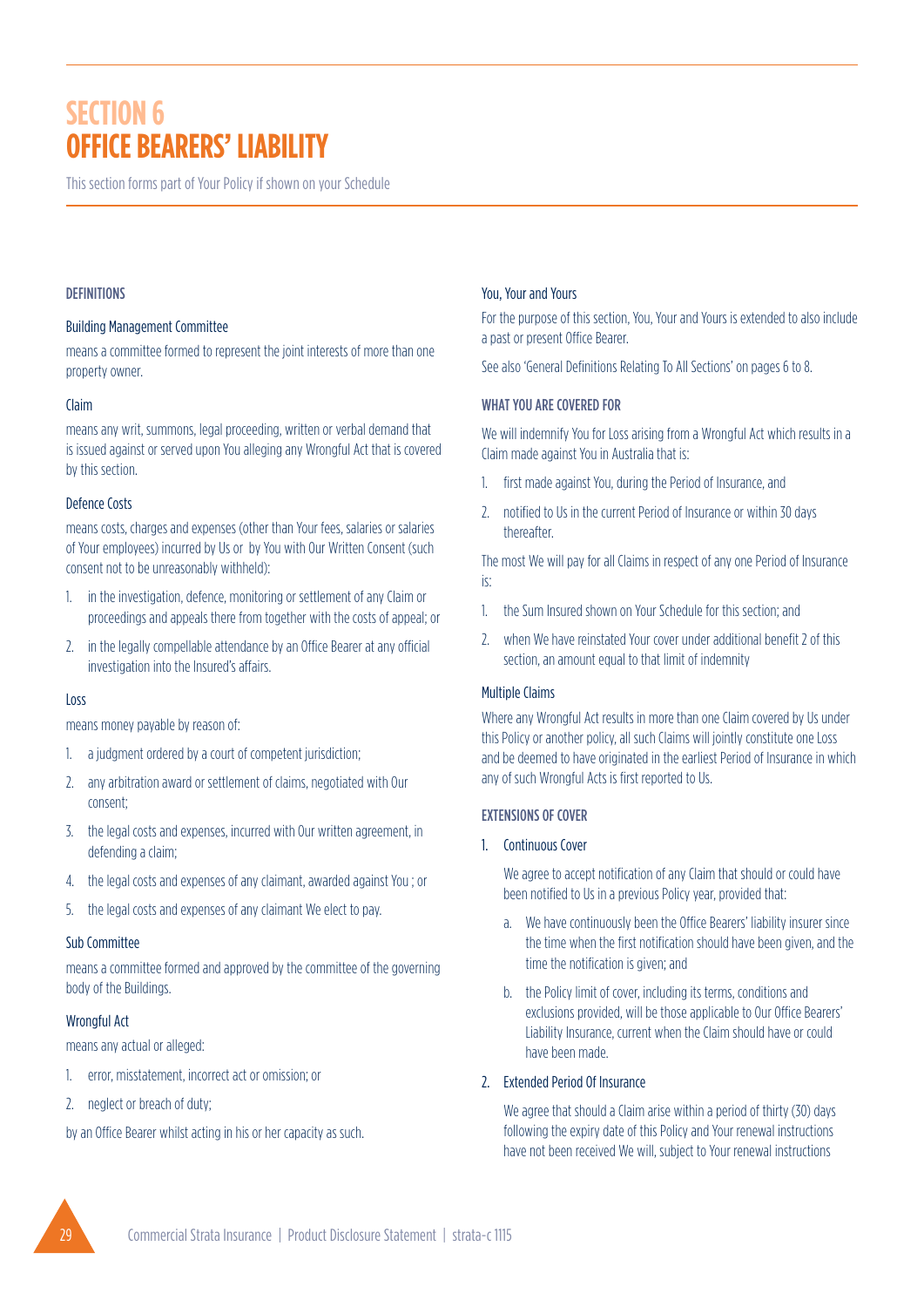# **SECTION 6 OFFICE BEARERS' LIABILITY**

This section forms part of Your Policy if shown on your Schedule

being received by Us during that period, accept the notification of such Claim under this section.

#### 3. Cross Liability

For the purposes of this section only, where more than one legal entity is insured under this Policy, We will indemnify You to another Insured as if that other Insured were not a party to the Policy subject to Our total liability not exceeding the Sum Insured for this section.

#### ADDITIONAL BENEFITS

#### Advancement Of Defence Costs

Where We have not agreed to pay a Claim, We may:

- a. decide not to manage the settlement of a Claim and then We may, at Our option, pay the Defence Costs arising from the Claim as they are incurred.; or
- b. decide to manage the settlement of a Claim and then We will pay the Defence Costs arising from the Claim as they are incurred.

#### We decide which one We will do.

If We deny or withdraw indemnity or a Claim is withdrawn, We will stop paying the Defence Costs arising from the Claim. If We do this, We reserve the right to recover from You any payments of Defence Costs previously made by Us to the extent that You were not rightfully entitled to the previously paid payments.

#### Reinstatement Of Sum Insured

When We have paid a Claim under this section and the total amount of the Claim equals, or but for the Sum Insured for this section would exceed, the Sum Insured for this section We will reinstate the Sum Insured for this section once only to that shown on the Schedule, subject to You paying any additional premium that We may require.

This reinstatement shall not apply to:

- a. any Claim, fact or circumstance that should have been or could have been notified to Us during the proceeding Period of Insurance of this section or under an earlier Office Bearers Liability section issued by Us;
- b. any Claim notified to Us for which a Loss payment has not been made; or
- c. any existing Claim on which a Loss payment has been made including any subsequent Claim that may arise from the same event.

#### **EXCLUSIONS**

We will not pay claims directly or indirectly arising from or in connection with:

- 1. failure to provide to Us first notification of a Claim made against You in the current Period of Insurance except as otherwise provided by this section;
- 2. any circumstance or event where You intentionally acted outside Your authority as an Office Bearer;
- 3. any circumstance or event where You are entitled to claim under another policy that ended before this Policy started;
- 4. any Claim brought against You in a court of law outside of Australia or an Australian Court applying a foreign law;
- 5. any conflict of duty or conflict of interest of Yours;
- 6. any bodily injury, sickness, disease, illness or death of any person, or Damage or Loss to any property. This exclusion does not apply to Loss or Damage to documents which are Your property, or entrusted to You, or the costs incurred by You to replace or restore such documents;
- 7. any profit or advantage gained by You where You are not entitled to or may be held accountable to the named Insured on the Schedule or any member thereof;
- 8. loss or liability arising from circumstances which You knew of prior to the inception date of this Policy section or a reasonable person in the circumstances could be expected to know to be circumstances which may give rise to a Claim against You;
- 9. money or gratuity given to You which was not approved by the named Insured in the Schedule or where approval is required by law;
- 10. fines, penalties, punitive or exemplary or aggravated damages or any additional damages resulting from the multiplication of compensatory damages.
- 11. pollution or contamination;
- 12. the actual or alleged use or presence of asbestos, removal of asbestos, exposure to asbestos, or in any way involving asbestos or asbestos contained in any materials in whatever form or quantity; or
- 13. any dishonest, fraudulent, criminal or malicious Wrongful Act by You.

However this exclusion does not apply:

- a. where You did not commit or condone such Wrongful Act; and
- b. to the costs incurred by You in successfully defending any Claim made against You;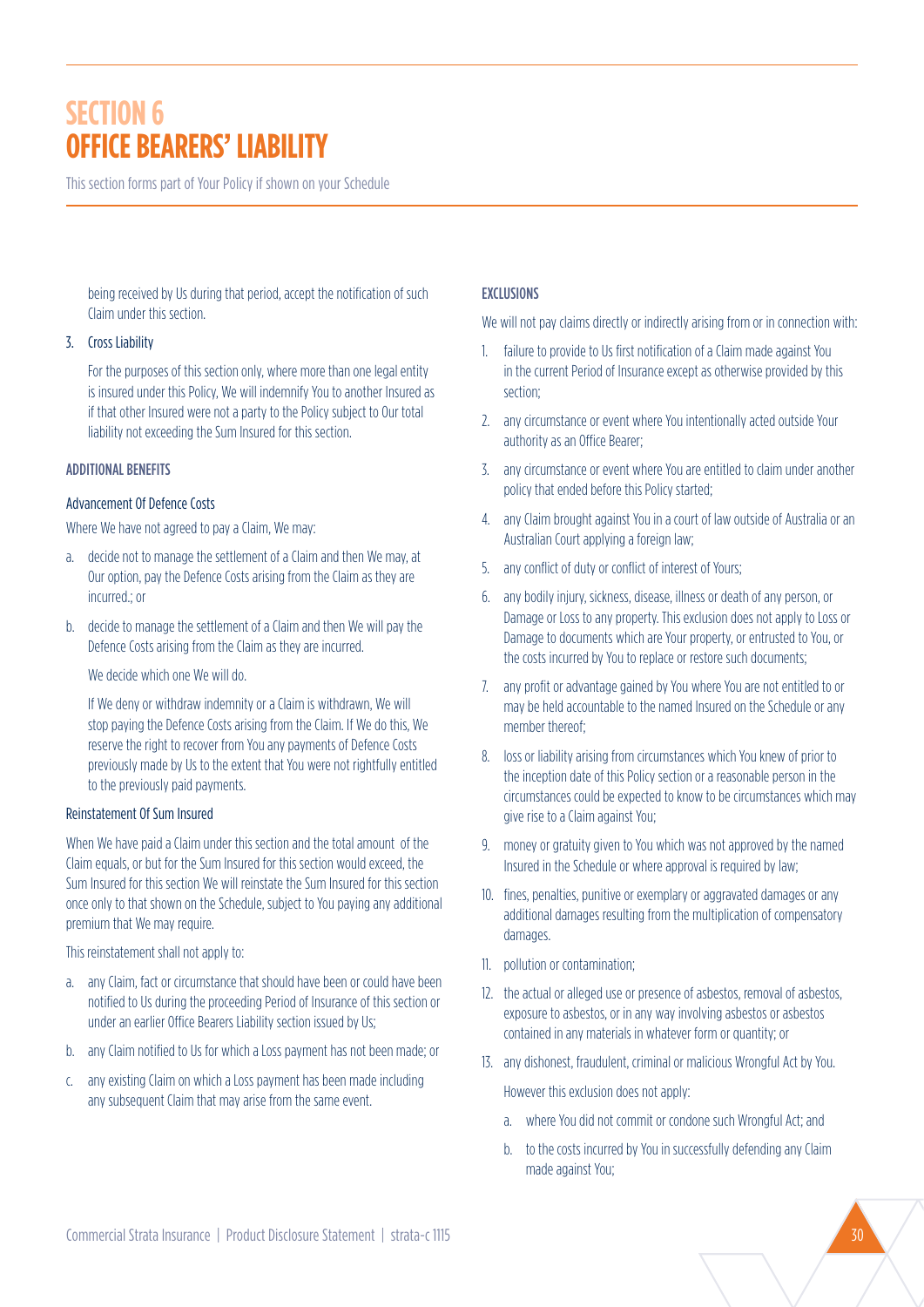# **SECTION 6 OFFICE BEARERS' LIABILITY**

This section forms part of Your Policy if shown on your Schedule

- 14. defamation; or
- 15. Your intentional decision not to effect and maintain insurances as required by the Strata Schemes Management Act, Strata Titles Act, Community Titles Act, Company Titles Act or similar legislation applying where Your Insured Property is Situated.

See also 'General Exclusions Relating To All Sections' on page 45.

#### **CONDITIONS**

See the 'General Conditions Relating To All Sections' on pages 46 to 47.

#### CLAIMS PROCEDURES

See the 'General Claims Procedures Relating To All Sections' on pages 48 to 49.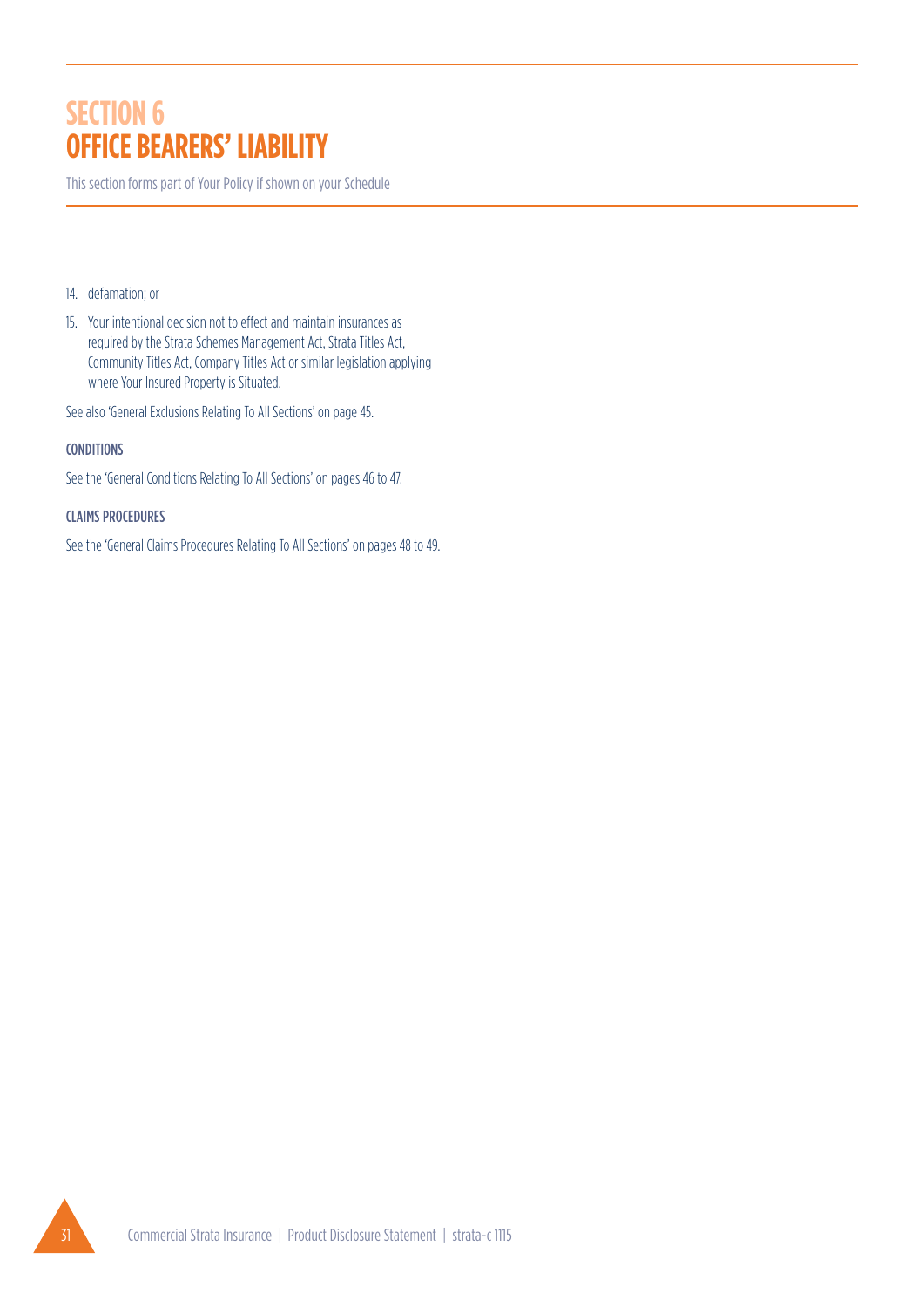# **SECTION 7 VOLUNTARY WORKERS**

This section forms part of Your Policy if shown on your Schedule

#### **DEFINITIONS**

#### Death

means cessation of all vital functions.

#### Injury

means an Injury to a person caused solely and directly by violent, accidental, external and visible means. The Injury must be independent of any other cause.

#### Medical Practitioner

means a doctor in general practice who is qualified and licensed to practice medicine in the place where he or she is practicing, or a specialist medical doctor to whom the Voluntary Worker is referred by such a doctor in general practice.

#### **Occupation**

means any trade, business, profession or employment for which the Voluntary Worker receives an income.

# Partial Disablement

means where, in the opinion of a Medical Practitioner, the Voluntary Worker is completely prevented from performing any of the normal duties of their usual Occupation.

# Total Disablement

means where, in the opinion of a Medical Practitioner, the Voluntary Worker is prevented from performing all of the duties of their usual Occupation.

#### Voluntary Worker

means a person aged 12 years or older who is actually engaged in voluntary work or duties as authorised and on behalf of You, without promise of reward or remuneration, other than an honorarium for work or duties associated with that function.

A Voluntary Worker does not include employees, contractors or any person who receives reward or remuneration (other than provided herein) for his or her services.

See also 'General Definitions Relating To All Sections' on pages 6 to 8.

#### WHAT YOU ARE COVERED FOR

If a Voluntary Worker sustains Injury resulting in an event tabled below, We will pay to the Voluntary Worker or to their estate, the benefit shown next to that event.

| Events                                                                                                                                         | <b>Benefit</b>      |
|------------------------------------------------------------------------------------------------------------------------------------------------|---------------------|
| Event 1 - Death                                                                                                                                | \$200,000           |
| Event 2 – Total and permanent loss of sight in both eyes                                                                                       | \$200,000           |
| Event 3 – Total loss of use of both hands or both feet or<br>one hand and one foot                                                             | \$200,000           |
| Event 4 - Total and permanent loss of use of one hand or<br>one foot                                                                           | \$200,000           |
| Event 5 - Total and permanent loss of sight in one eye                                                                                         | \$100,000           |
| Event 6 - Total Disablement preventing the injured<br>Voluntary Worker from performing all of the duties of their<br>usual Occupation          | \$2,000<br>per week |
| Event 7 – Partial Disablement preventing the injured<br>Voluntary Worker from performing all of the normel duties<br>of their usual Occupation | \$1.000<br>per week |

We will only pay when:

- 1. the Injury is sustained during the Period of Insurance when the Voluntary Worker is engaged in voluntary work on behalf of the Insured named in the Schedule in Australia, and
- 2. the Injury results in any of the events tabled above occurring within 12 consecutive months from the date of Injury

We will only pay one benefit for the Injury, except as described below:

- 1. where payment for event 1, 2, 3 or 4 for an Injury is made, it will be reduced by any payment made for event 5 for the same Injury.
- 2. where payment for event 1, 2, 3, 4 or 5 for an Injury is made, it will be reduced by any payment made for event 6 or 7 for the same Injury.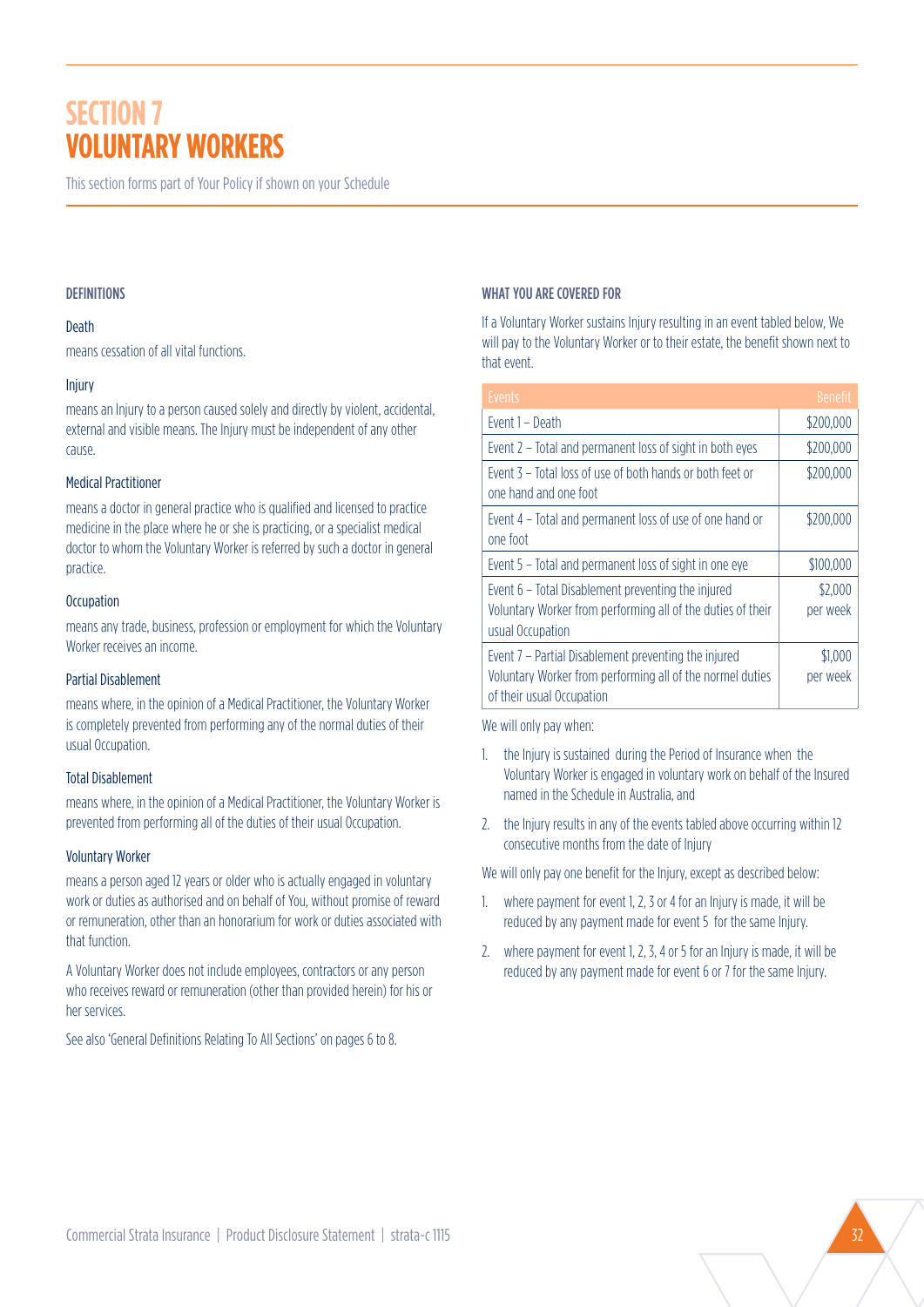# **SECTION 7 VOLUNTARY WORKERS**

This section forms part of Your Policy if shown on your Schedule

# ADDITIONAL BENEFITS

If We agree to pay a claim under this Policy section, and We have given Our Written Consent, We will also pay:

#### Domestic Assistance

reasonable expenses that the injured Voluntary Worker incurs in obtaining necessary domestic help where, in the opinion of a Medical Practitioner, the Voluntary Worker is prevented from performing all of the duties of their usual Occupation. The most We will pay arising out of any one event is \$5,000.

#### Funeral Expenses

the reasonable costs of burial or cremation of the Voluntary Worker up to \$5,000.

#### Miscellaneous Expenses

any other reasonable and necessary expenses that the injured Voluntary Worker incurs as a direct result of the Injury. The most We will pay is \$2,000 per Injury.

# Travel Expenses

reasonable expenses that the injured Voluntary Worker incurs in travelling to obtain medical treatment. The most We will pay is \$2,000 per Injury.

# EXCLUSIONS

We will not pay any claims:

- 1. for any amounts payable by or recoverable from any registered health fund, Medicare or other insurer or which we are prohibited from providing cover for under the Health Insurance Act 1973 (Cth), the Private Health Insurance Act 2007 (Cth) or National Health Act 1953(Cth);
- 2. for any deliberately self-inflicted Injury;
- 3. for Event 6 or Event 7 if the injured Voluntary Worker is not in paid employment at the time of the Injury;
- 4. for Event 6 or Event 7 for more than 104 weeks for the same Injury;
- 5. for Event 6 or Event 7 for more than the Voluntary Worker's current average weekly earnings;
- 6. for any pre-existing Injury, physical or mental disability;
- 7. if the injured Voluntary Worker does not obtain medical advice and/or treatment from a Medical Practitioner as soon as possible after the Injury occurs;
- 8. to an injured Voluntary Worker when that Voluntary Worker has already been paid for Event 2, 3, 4 or 5;
- 9. which results from the Voluntary Worker being addicted to alcohol or drugs;
- 10. which results from the Voluntary Worker being under the influence of alcohol or a drug. This does not apply to a drug taken or given with the advice of a registered Medical Practitioner;
- 11. arising from childbirth or pregnancy;
- 12. unless the Injury manifests itself within twelve months of sustaining such Injury;
- 13. which results from the Voluntary Worker recklessly disregarding his or her own safety; or
- 14. for Injury suffered which occurred before this cover commenced.

See also 'General Exclusions Relating To All Sections' on page 45.

### **CONDITIONS**

1. Medical Certificates

The injured Voluntary Worker must pay the cost, if any, of certificates, reports or other evidence that We may require. We will only accept an initial certificate from a registered Medical Practitioner. We will accept further certificates for ongoing incapacity from a registered Medical Practitioner or from a registered physiotherapist, registered chiropractor or registered osteopath, if the certification is appropriate to the Voluntary Worker's Injury.

# 2. Medical Treatment And Examination

In the event of a claim under this section, We may request the injured Voluntary Worker to have a medical examination. We may request a post-mortem examination in the event of Death. We will pay for these examinations.

See also 'General Conditions Relating To All Sections' on pages 46 to and 47.

# CLAIMS PROCEDURES

See 'General Claims Procedures Relating To All Sections' on pages 48 to 49.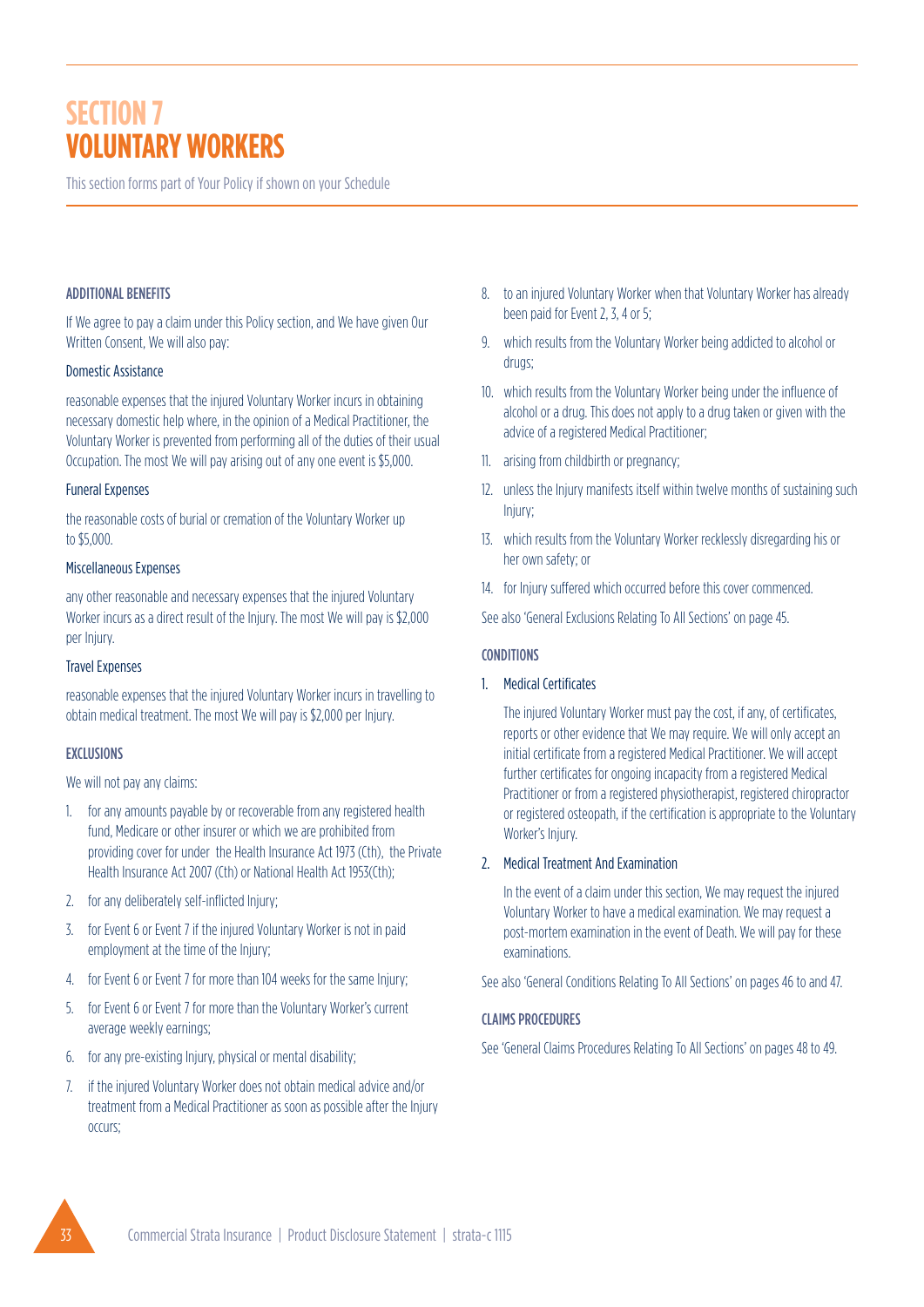# **SECTION 8 GOVERNMENT AUDIT COSTS**

This section forms part of Your Policy if shown on your Schedule

#### **DEFINITIONS**

#### Audit

means an investigation of Your financial affairs or an investigation or enquiry of Your compliance with record-keeping requirements by a state, territory or Commonwealth department, statutory body, agency or the Australian Taxation Office in relation to Your Business activities.

#### Audit Costs

means fees, charges and disbursements of an Auditor engaged by You, and approved by Us, for work undertaken in connection with an Audit or investigation.

#### Auditor

means a person authorised under state, territory or Commonwealth legislation to carry out an investigation or Audit of Your financial affairs.

#### Business

means the ownership of Your Insured Property or any other activity We have agreed to include in writing.

See also 'General Definitions Relating To All Sections' on pages 6 to 8.

#### WHAT YOU ARF COVERED FOR

We will pay You for the reasonable and necessary Audit Costs You incur up to the completion of an Audit first notified to You or a person acting on Your behalf during the Period of Insurance.

#### We will only pay:

- a. if You have obtained Our Written Consent prior to the Audit Costs being incurred, and
- b. You notify Us of the Audit during the Period of Insurance or within 30 days thereafter.

The most We will pay in the aggregate for all claims notified to Us in the Period of Insurance (including such claims notified to Us in the Period of Insurance but not finalised until a subsequent Period of Insurance) is the Sum Insured shown on Your Schedule for this section.

### **EXCLUSIONS**

We will not pay claims in respect of, arising out of, or relating to:

- 1. a return of income that has not been prepared or reviewed prior to dispatch by an accountant or registered tax agent. This exclusion does not apply to a return that is in respect of income derived from a contract of employment or service between You and a third party (not being income from a company employing You where You are a director of such company or have a financial interest in that company);
- 2. any Audit that results from You, or any person acting on Your behalf, becoming aware of any error or deficiency in any information, and choosing not to notify the Australian Taxation Office, Commonwealth, state or territory department, statutory Body or agency;
- 3. any fraudulent act or fraudulent omission committed by You, or on Your behalf, or any statement made by You, or on Your behalf that is false or misleading.
- 4. any improper, unwarranted or unjustified refusal or failure to comply with any request made by or on behalf of the Australian Taxation Office, Commonwealth, state or territory department, statutory body or agency, under Sections 263, 264 or any other relevant section of the Income Tax Assessment Act 1936 or any other notice under any other relevant legislation;
- 5. any outside accountant or registered tax agent or any other outside professional person or consultant engaged by or replacing the accountant or registered tax agent engaged by You, unless We have given Our Written Consent to the appointment of such person or consultant;
- 6. any subsequent objection lodged with the Australian Taxation Office, Commonwealth, state or territory department, statutory body or agency, the Administrative Appeals Tribunal, or the Federal or High Courts in respect of the Audit;
- 7. Audit Costs incurred after the Audit has been completed;
- 8. Audit Costs incurred as a result of Your delay in responding to the Australian Taxation Office, Commonwealth, state or territory department, statutory body or agency;
- 9. Audits or investigations, notice of which or information as to their likely conduct was received by You or by any person acting on Your behalf prior to the Period of Insurance;
- 10. inquiries from the Australian Taxation Office, Commonwealth, state or territory department, statutory body or agency that are not related to an identified intention to conduct an Audit or are not directed at obtaining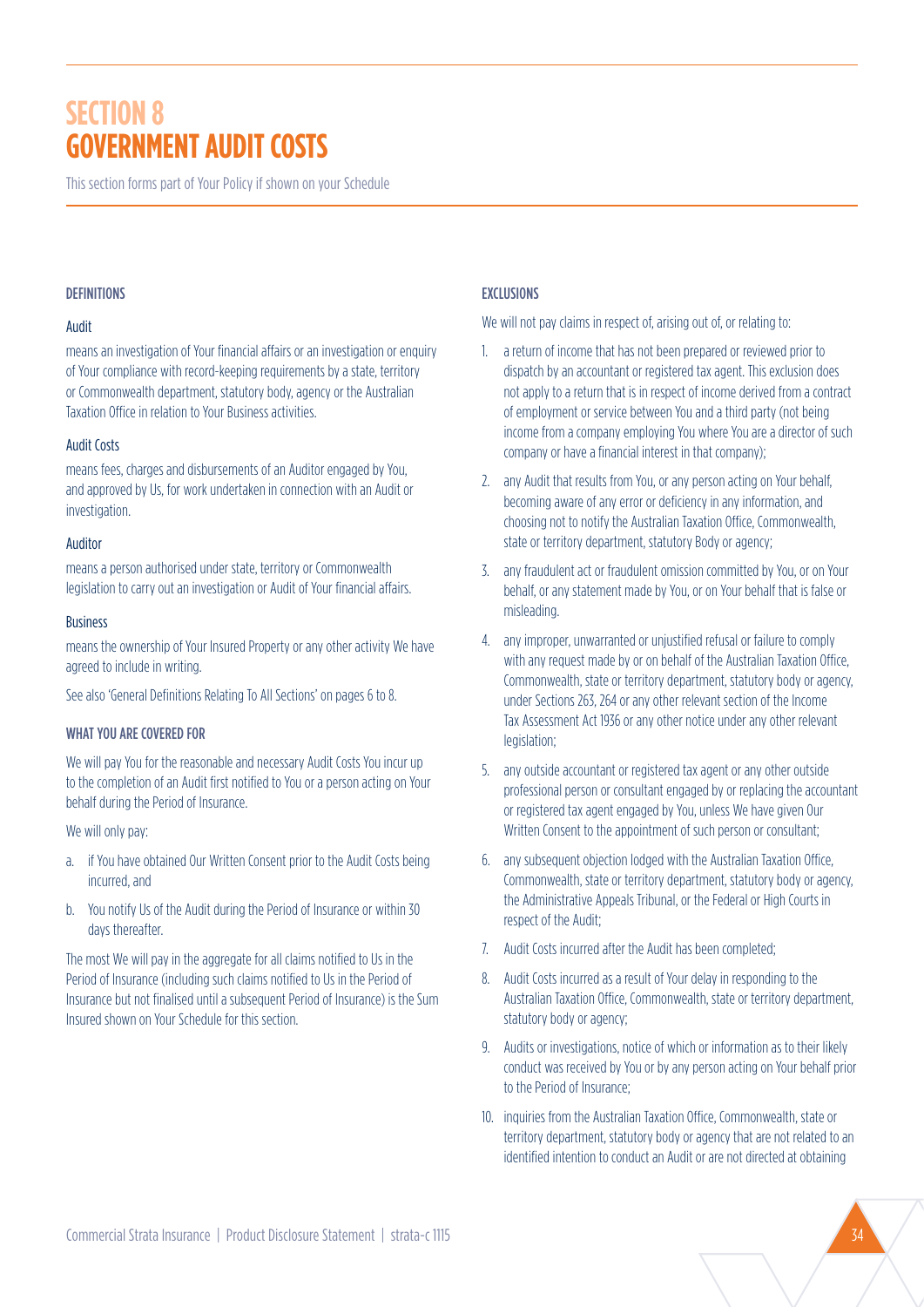# **SECTION 8 GOVERNMENT AUDIT COSTS**

This section forms part of Your Policy if shown on your Schedule

information or data in respect of a likely future Audit;

- 11. the imposition of or the seeking to impose any tax, penalty tax, costs, interest or any fine;
- 12. Your failure to pay all taxes by due date or within any extension of time granted by the Australian Taxation Office, Commonwealth, state or territory department, statutory body or agency; or
- 13. fines and penalties incurred by Your failure to lodge documents in relation to an Audit within the required timeframe, or in accordance with the Audit requirements.

See also 'General Exclusions Relating To All Sections' on page 45.

#### CONDITIONS

You must comply with the conditions noted below otherwise We may not pay Your claim under this section:

- 1. All taxation and other returns must be submitted within the time limits prescribed by all relevant statutes and legislation.
- 2. All taxes must be paid by the due date or within any extension granted.
- 3. You must make full and complete disclosure of all assessable income (including capital gains) as required by any relevant legislation.

See also 'General Conditions Relating To All Sections' on pages 46 to 47.

#### CLAIMS PROCEDURES

In the event of a claim arising under this section:

- 1. We or Our duly appointed agent may conduct Our own investigation into any matter that is or may be the subject of a claim under this section;
- 2. You and all accountants, registered tax agents or lawyers engaged by You shall assist Us with any matter that We wish to pursue directly with the Australian Taxation Office, Commonwealth, state or territory department, statutory body or agency;
- 3. You must at all times keep Us fully and continually informed of all material developments in relation to any investigation or Audit; and
- 4. You must take all steps necessary and reasonable to minimise any delays and the amount of any costs incurred, or likely to be incurred, in connection with any Audit.

See 'General Claims Procedures Relating To All Sections' on pages 48 to 49.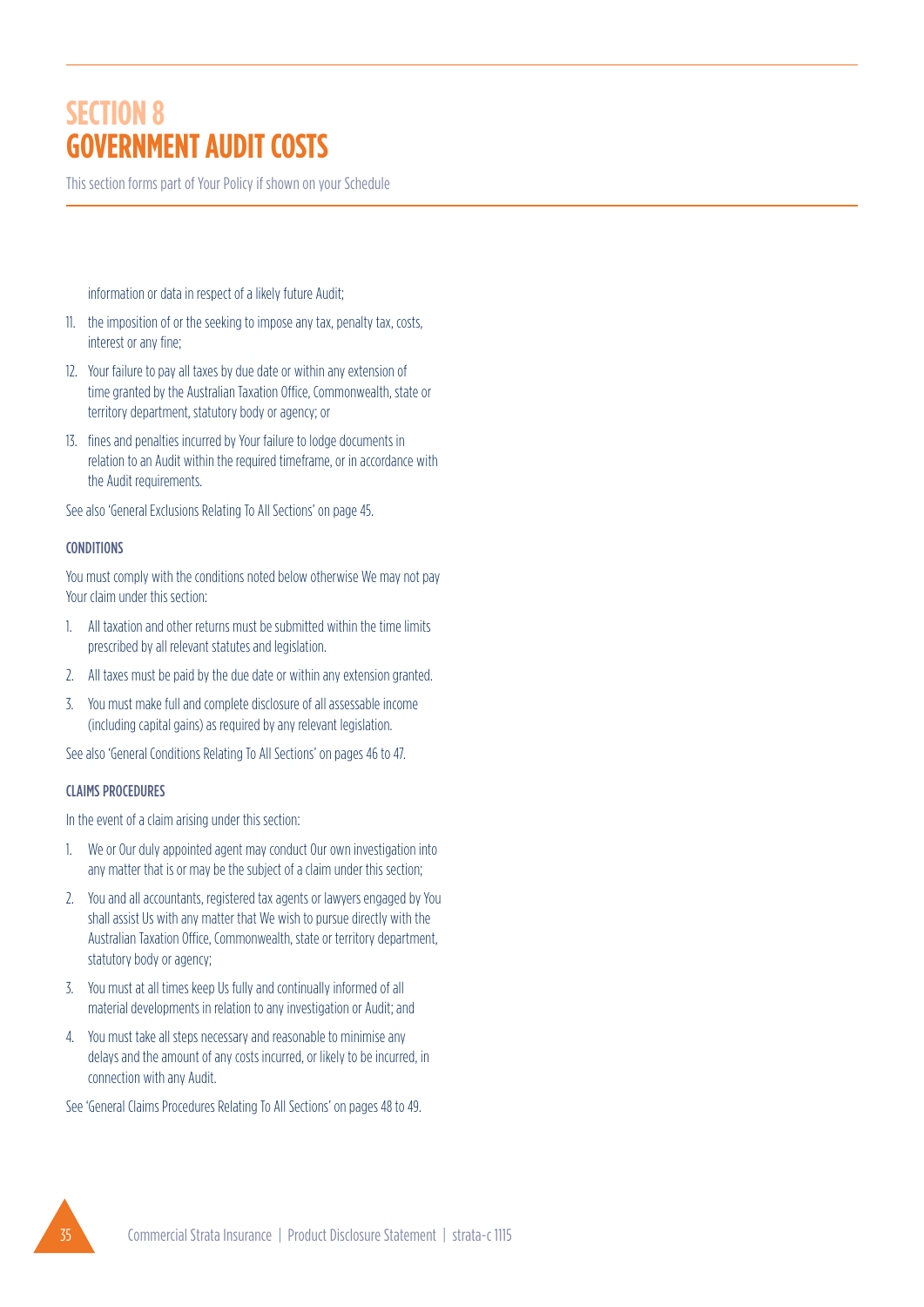# **SECTION 9 LEGAL EXPENSES**

This section forms part of Your Policy if shown on your Schedule

#### **DEFINITIONS**

# Claim

#### means:

- a. written or verbal advice of the intention to instigate legal proceedings, or seek compensation or damages or seek non-monetary relief ;or
- b. a civil proceeding initiated by the serving of a complaint, summons, statement of claim or demand or similar pleading against You; or
- c. a criminal proceeding commenced by a summons or charge against You.;

#### in Australia

# Legal Expenses

means legal fees, costs, expenses and disbursements reasonably and necessarily incurred in connection with a Claim

See also 'General Definitions Relating To All Sections' on pages 6 to 8.

# WHAT YOU ARE COVERED FOR

We will pay Legal Expenses You incur in defence of a Claim.

We will only pay:

- 1. for Legal Expenses arising out of a Claim which occurred during the Period of Insurance and was notified to Us during the Period of Insurance or within 30 days thereafter; and
- 2. when a Claim is made or brought against You:
	- a. in respect of owning, operating and managing the Buildings insured under section 1; or
	- b. under any consumer protection legislation; or
	- c. about a dispute in respect of:
		- i. terms and conditions of employment, or
		- ii. discrimination legislation with a current, past or prospective employee; and
- 3. where You obtain Our Written Consent and are able to satisfy Us that:
	- a. there are good prospects of successfully defending the Claim brought against You, and
	- b. the costs and expenses are reasonable and necessary; and
- 4. where You notify Us immediately once You are advised of or become aware of a Claim or any circumstances that could give rise to a Claim.

We will not unreasonably withhold Our Written Consent. The most We will pay for all Claims and appeals notified (including any such Claims and appeals notified but not finalised until a subsequent period of insurance) during the Period of Insurance is the Sum Insured shown on Your Schedule for this section.

#### EXTENSIONS OF COVER

#### 1. Continuous Cover

We agree to accept notification of any Claim that should or could have been notified to Us in a previous Policy period provided:

- a. We have continuously been the insurer since the time when the notification should have been given, and the time the notification is given; and
- b. the limit of liability, policy terms, conditions and exclusions will be those applicable to Your Policy current when the notification of Claim should have or could have been made.

# 2. Appeal Proceedings

If You are not successful in defending legal proceedings brought against You, We will only pay for one appeal. You must advise Us in writing of Your intention to appeal. This advice must be provided to Us at least seven (7) days before the time for making an appeal expires. We will only agree to the appeal if We consider that there are good prospects of the appeal being successful.

# EXCLUSIONS

We will not pay Claims directly or indirectly arising from or in connection with:

- 1. a conflict of Your duty or a conflict of Your interest;
- 2. any matter arising out of any insurance cover required by legislation;
- 3. any matter where Legal Expenses cover is separately available to You within this Policy or would have been available but for the operation of any clause limiting or excluding cover, even if You do not take that cover;
- 4. any proceedings brought by Us;
- 5. anything which arises from a deliberate act including a deliberate act of fraud or dishonesty that You or anyone acting for You did;
- 6. costs and expenses that You have not sought Our Written Consent prior to them being incurred;
- 7. defending legal proceedings without obtaining Our prior Written Consent or in a different way from that advised to Your Authorised Legal Representative;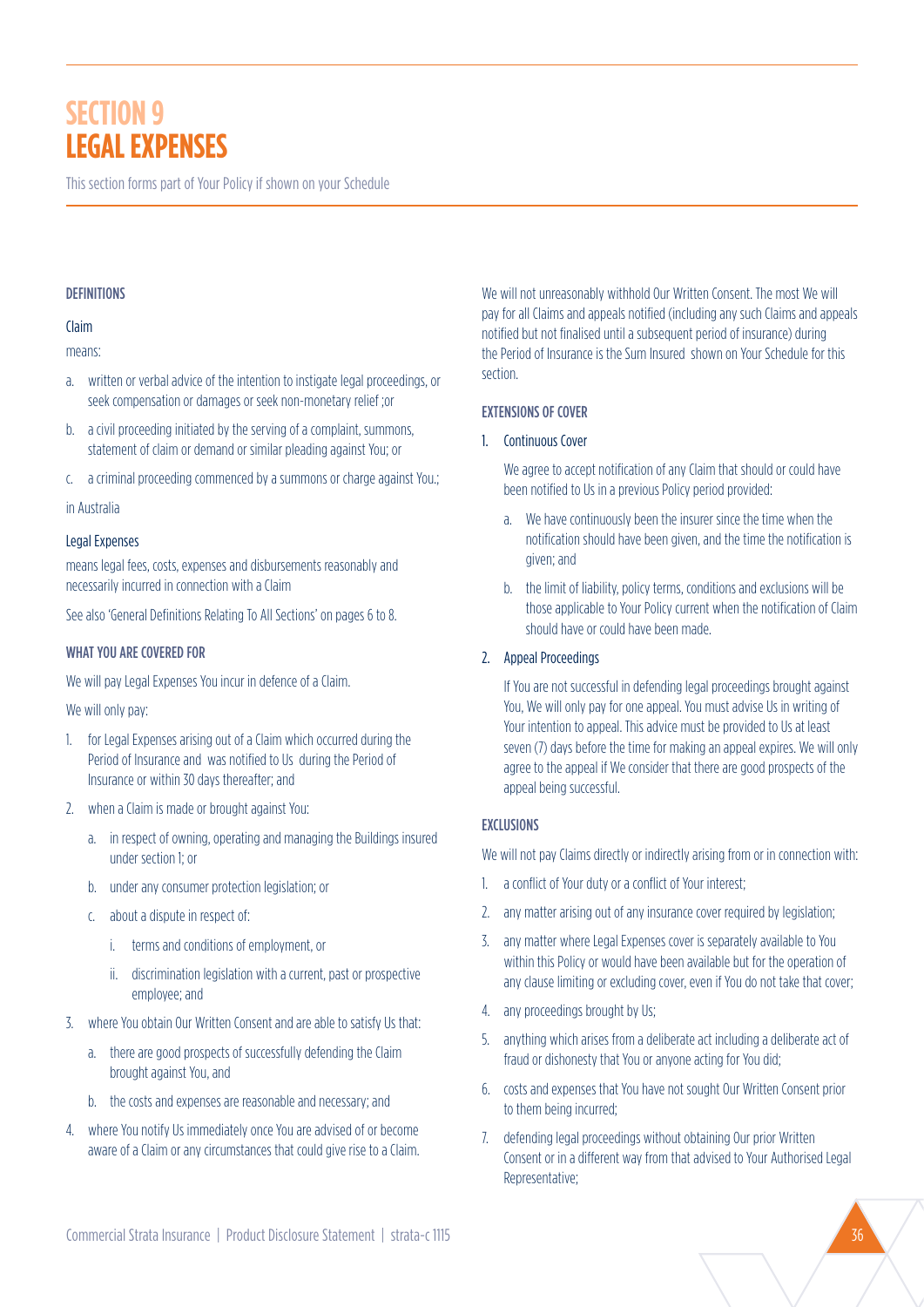# **SECTION 9 LEGAL EXPENSES**

This section forms part of Your Policy if shown on your Schedule

- 8. penalties, fines, compensation or awards of aggravated, exemplary or punitive damages made against You, other than legal costs and expenses;
- 9. proceedings brought by You or on Your behalf;
- 10. proceedings, or any other circumstances which may lead to a Claim, of which You were aware before You first effected this insurance; or
- 11. proceedings or any other circumstances which may lead to a Claim that You have not immediately advised Us of.

See also 'General Exclusions Relating To All Sections' on page 45.

#### CONDITIONS

See also 'General Conditions Relating To All Sections' on pages 46 to 47.

# CLAIMS PROCEDURES

See 'General Claims Procedures Relating To All Sections' on pages 48 to 49.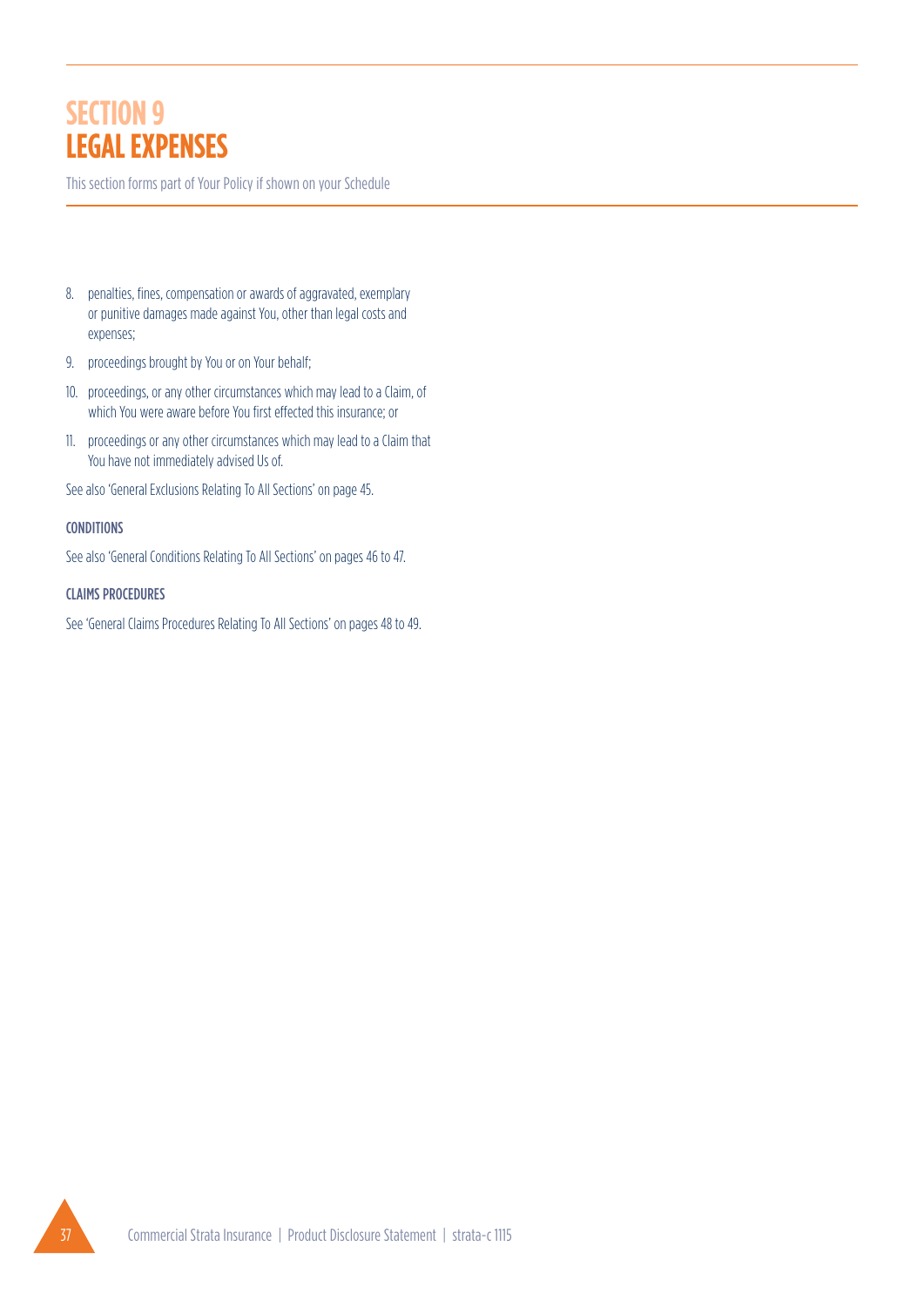# **SECTION 10 WORKPLACE, HEALTH & SAFETY BREACHES**

This section forms part of Your Policy if shown on your Schedule

#### **DEFINITIONS**

#### Legal Expenses

means legal fees, costs, expenses and disbursements reasonably and necessarily incurred by You in connection with a Workplace Proceeding.

#### Workplace Proceeding

means:

- a. an appeal against an imposition of an improvement or prohibition notice under any workplace, occupational health and safety or similar legislation; or
- b. an appeal against a determination by a court or tribunal made under any workplace, occupational health and safety or similar legislation;

#### in Australia

See also 'General Definitions Relating To All Sections' on pages 6 to 8.

#### WHAT YOU ARE COVERED FOR

We will pay Legal Expenses in relation to a Workplace Proceeding which occurred during the Period of Insurance.

We will only pay:

- 1. if the imposition of an improvement or prohibition notice or determination arises from Your failure to provide and maintain so far as is reasonable:
	- a. a safe working environment and a safe system of work;
	- b. plant and equipment in a safe condition; or
	- c. adequate facilities for the welfare of Your employees; and
- 2. if You have obtained Our Written Consent. We will only agree to the appeal if We consider that there are good prospects of the appeal being successful;
- 3. when such improvement or prohibition notice or determination was first made or first brought against You during the Period of Insurance; and
- 4. if You notify Us of any improvement or prohibition notice or determination by any court or tribunal during the Period of Insurance or within 30 days thereafter.

The most We will pay for any one claim and in the aggregate in any one Period of Insurance is the Sum Insured shown on Your Schedule for this section.

# EXTENSIONS OF COVER

# 1. Continuous Cover

We agree to accept notification of any claim that should or could have been notified to Us in a previous policy period, provided:

- a. We have continuously been the insurer since the time when the notification should have been given, and the time the notification is given; and
- b. the limit of liability, policy terms, conditions and exclusions will be those applicable to Your policy current when the notification of claim should have or could have been made.

# EXCLUSIONS

We will not pay claims directly or indirectly arising from or in connection with:

- 1. any matter where insurance cover is separately available to You within this Policy, or would have been available but for the operation of any clause limiting or excluding cover even if You do not take that cover;
- 2. anything which arises from a deliberate act including a deliberate act of fraud or dishonesty that You or anyone acting for You did;
- 3. improvement or prohibition notices or proceedings or any other circumstances which may lead to a proceeding, of which You were aware before You first effected this insurance;
- 4. improvement or prohibition notices or proceedings that You have not immediately advised Us of or
- 5. penalties, fines, compensation, or awards for aggravated, exemplary or punitive damages made against You, other than Legal Expenses.

See also 'General Exclusions Relating To All Sections' on page 45.

# **CONDITIONS**

See also 'General Conditions Relating To All Sections' on pages 46 to 47

# CLAIMS PROCEDURES

See 'General Claims Procedures Relating To All Sections' on pages 48 to 49.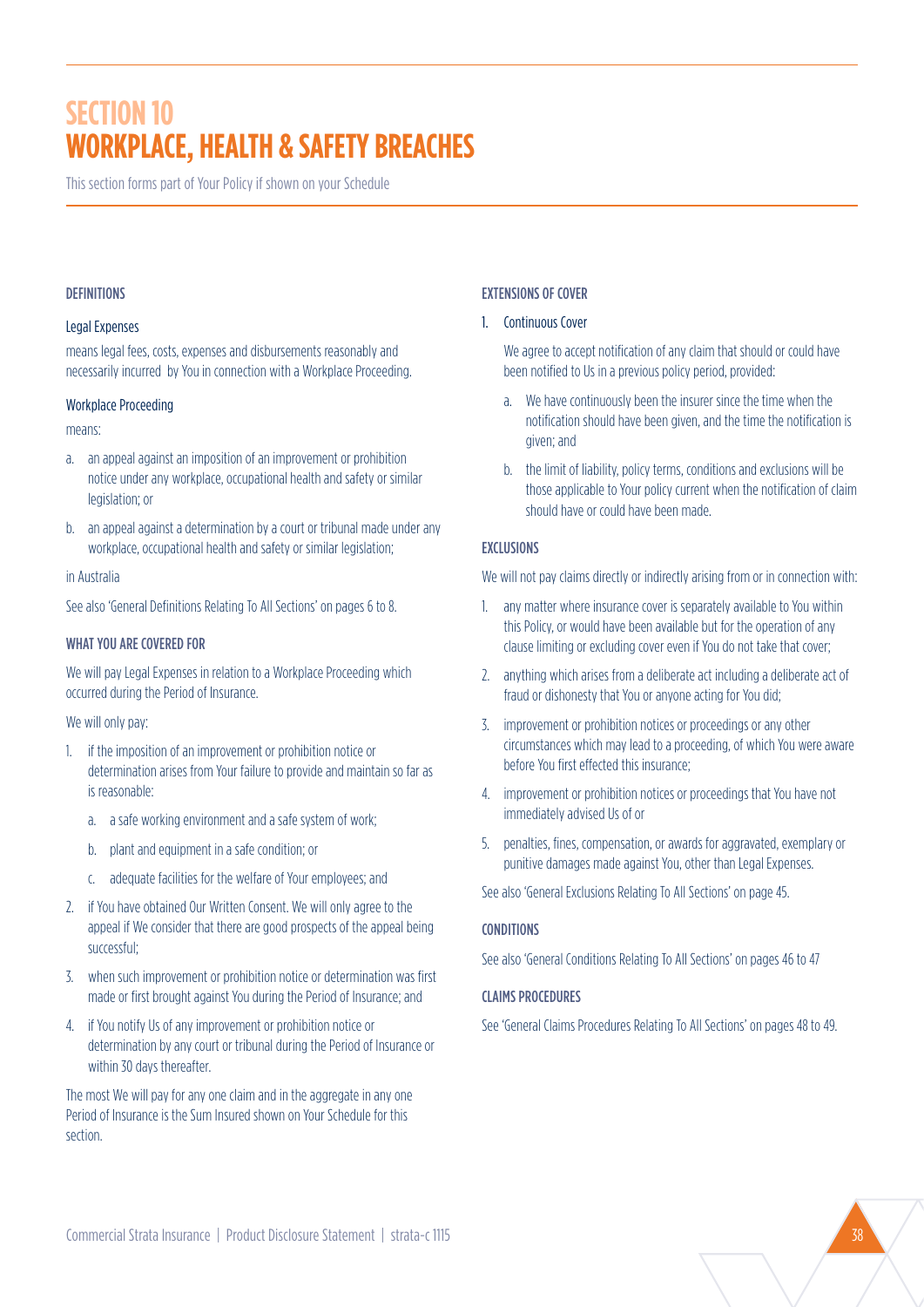This section forms part of Your Policy if shown on your Schedule

#### **DEFINITION**

#### Breakdown

means sudden and unforeseen physical destruction or physical Damage to Machinery which requires repair or replacement to enable normal working to continue.

#### Collapse

means sudden and unforeseen physical destruction, Damage, distortion, bending, or crushing, of any part of Pressure Equipment caused by force of steam, gas or fluid pressure or vacuum, including Damage caused by overheating resulting from insufficiency of water.-

#### Explosion

means sudden and unforeseen physical destruction or physical Damage caused by violent rending of the permanent structure of the Pressure Equipment by force of internal steam, gas or fluid pressure (including pressure of ignited flue gases) causing displacement of any part of the Pressure Equipment together with forcible ejection of its contents.

#### **Machinery**

means the electric, electronic, mechanical or hydraulic machinery, or Pressure Equipment belonging to You, but does not include:

- 1. any Mobile Machinery, vessel, craft or thing made or intended to fly, float or travel, or stored in or mounted upon such Mobile Machinery, vessel, craft or thing, gaming, gambling, amusement, vending machinery, audio or visual entertainment equipment; machinery hired by You;
- 2. calculators, photocopiers, typewriters, mobile phones, pagers, computers and other office machinery; or
- 3. telecommunication transmitting and receiving equipment including but not limited to intercom equipment, wiring, fittings and outlet sockets of electric lighting or electric power circuits.

#### Mobile Machinery

means any mechanically operated or driven machine on wheels or self-laid tracks.

#### Pressure Equipment

means those parts of the permanent structure of a boiler, pressure vessel, economiser and superheater and attaching pipe systems which are subject to steam, gas or fluid pressure or vacuum, all belonging to You.

See also 'General Definitions Relating To All Sections' on pages 6 to 8.

#### WHAT YOU ARE COVERED FOR

We will cover the Machinery shown on Your Schedule whilst at Your Situation against Breakdown, Collapse or Explosion during the Period of Insurance .

The most We will pay is the Sum Insured specified on Your Schedule for this section.

#### ADDITIONAL BENEFITS

If We agree to pay a claim under this section, We will also pay:

#### Hire of Temporary Machinery And Expecting Costs

If the Sum Insured under this section is not otherwise exhausted, We will pay the reasonable expenses necessarily incurred for:

- a. express freight including overseas airfreight of replacement Machinery or replacement Machinery parts;
- b. hiring of substitute Machinery;
- c. overtime; and
- d. temporary repairs.
- We will not be liable for:
- a. airfreight by Aircraft specifically chartered for the purpose;
- b. Breakdown of Machinery or Explosion or Collapse of Pressure Equipment which has been hired or is on loan to You from a third party;
- c. expenses for specialists or consultants to travel to or from Australia; or
- d. overtime charges which exceed 50% of the cost of carrying out the repairs at ordinary rates.

Our maximum liability under this additional benefit is limited to \$25,000 or 15% of the total Sum Insured for this section, whichever is the lesser, for any one event.

#### Cover For Additional Machinery

Cover is extended to include other Machinery, delivered and installed, after the inception of this Policy at any of the Situations described in the Schedule, excluding items not owned by You

This additional benefit is subject to the following conditions:

- a. such additions must be of similar type and class as described in the Policy; and
- b. such additions must be free from known defects and comply with all applicable statutory requirements.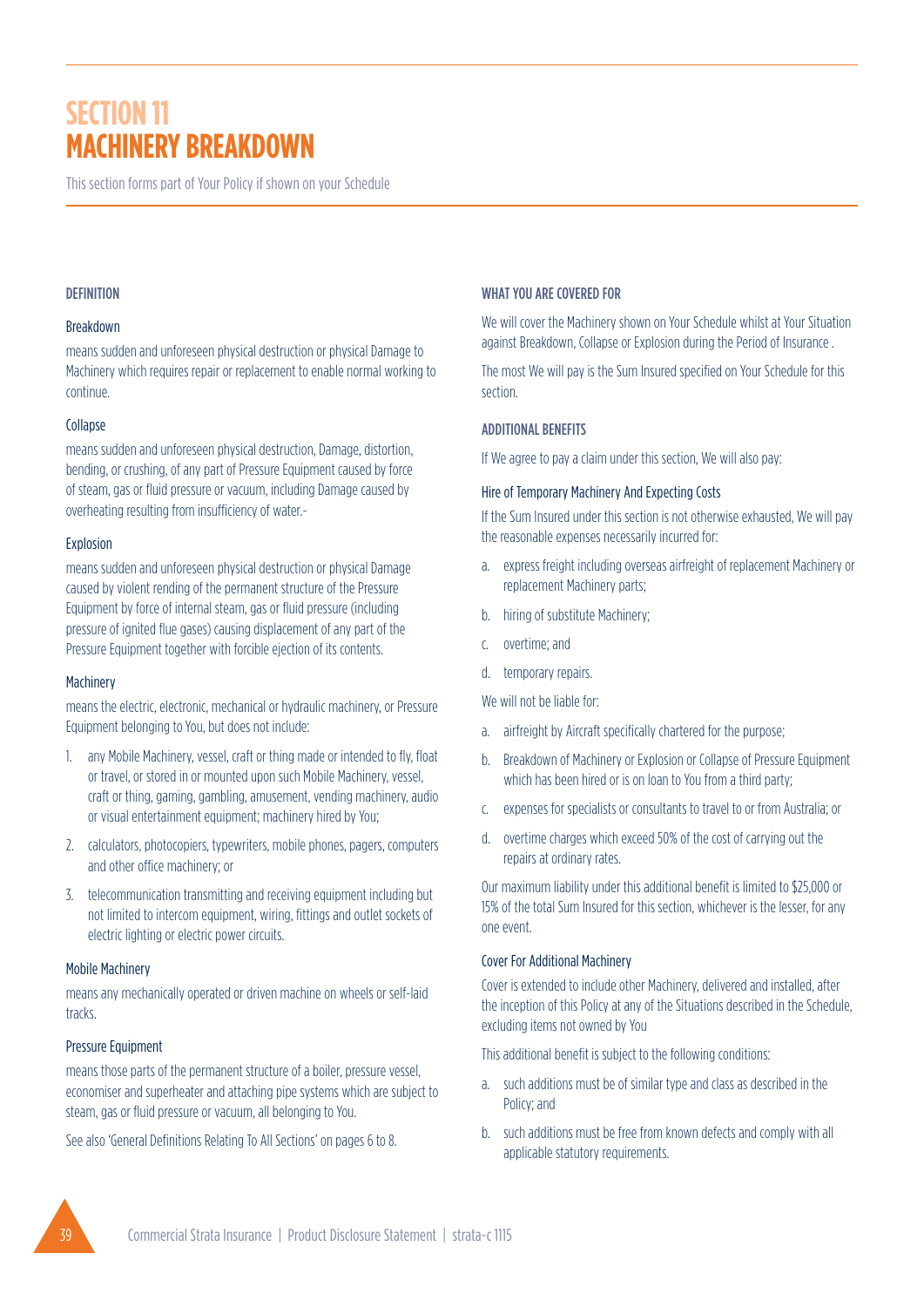This section forms part of Your Policy if shown on your Schedule

Cover will not attach until such additions have become Your responsibility and have been successfully commissioned and operated for not less than eight (8) hours in total. Provided:

- a. section limits and Excesses will remain the same for such additions;
- b. You notify Us of such additions in writing within thirty (30) days of the commencement of such additions; and
- c. You pay the extra premium required by Us for the insurance of such additions.

# HOW WE PAY CLAIMS

#### 1. For Breakdown

In the event of a claim for Breakdown of Machinery, We will, at Our option, repair or replace the Damaged items or pay the cash equivalent of such repair or replacement. We will also pay the cost of liquids or refrigerant gas or insulating oil necessary to complete the repairs.

The amount payable will include the cost of transport, labour and the onsite cost of parts.

If it is necessary to replace parts which are unavailable or obsolete, We will not pay more than the estimated cost of similar parts for similar type of plant currently available. If similar parts are found to be unobtainable, We shall not pay more than the manufacturers or suppliers latest list price.

We will not be responsible for the costs of any alterations, improvements, maintenance or overhauls carried out on the occasion of the repair or replacement.

For each claim, We will reduce the amount We pay You for Your claim by the amount of Your Excess and the value of any salvage obtained following repair or replacement. The amount of Your Excess is shown on Your Schedule.

### 2. For Explosion Or Collapse Of Pressure Equipment

In the event of a claim for Explosion or Collapse of Pressure Equipment, We will, at Our option, repair or replace the Damaged items or pay the cash equivalent of such repair or replacement as follows:

a. in the case of repairable Damage, We will pay the cost of repairs necessary to restore the Pressure Equipment to its condition immediately before the Explosion or Collapse.

- b. in the case where the Pressure Equipment cannot be repaired at a cost less than the value of a new equivalent unit, We will pay the cost of installing and commissioning replacement Pressure Equipment of equivalent quality and size. If the Pressure Equipment is replaced with one that is of a better kind, quality or size, We will pay the cost that would have been incurred if an exact replacement had been installed.
- c. if the repair or replacement is not affected within twelve (12) months of the Explosion or Collapse, We will only pay the Indemnity Value of the Pressure Equipment immediately prior to the Explosion or Collapse.

the amount payable will include the costs of transport, labour, the onsite cost of parts and airfreight. We will not be responsible for the costs of any alterations, improvements, maintenance or overhauls carried out on the occasion of the repair or replacement.

#### 3. Illegal Installations

We will not replace, repair or pay for any illegal installation or alteration of Machinery of any kind.

#### 4. Policy Excess

For each Machinery claim, We will reduce the amount We pay You for Your claim by the amount of Your Excess. The amount of Your Excess is shown on Your Schedule.

#### EXCLUSIONS

We will not pay for:

- 1. consequential financial loss, loss of use, or other indirect loss;
- 2. liquidated damages or penalties for delay or detentions or in connection with guarantees of performance or efficiency;
- 3. repair or replacement necessitated by:
	- a. wasting or wearing out of any parts caused by, or resulting from, ordinary use or working or gradual deterioration or wear and tear;
	- b. rust, corrosion, cavitations, erosion, oxidation, deposits of scale, sludge or other sediment;
	- c. any direct consequences of progressive or continuous influences from working or atmospheric or chemical action, other than accidental contact with acids or other corrosive substances, causing Damage which manifests itself within 24 hours of such accidental contact; or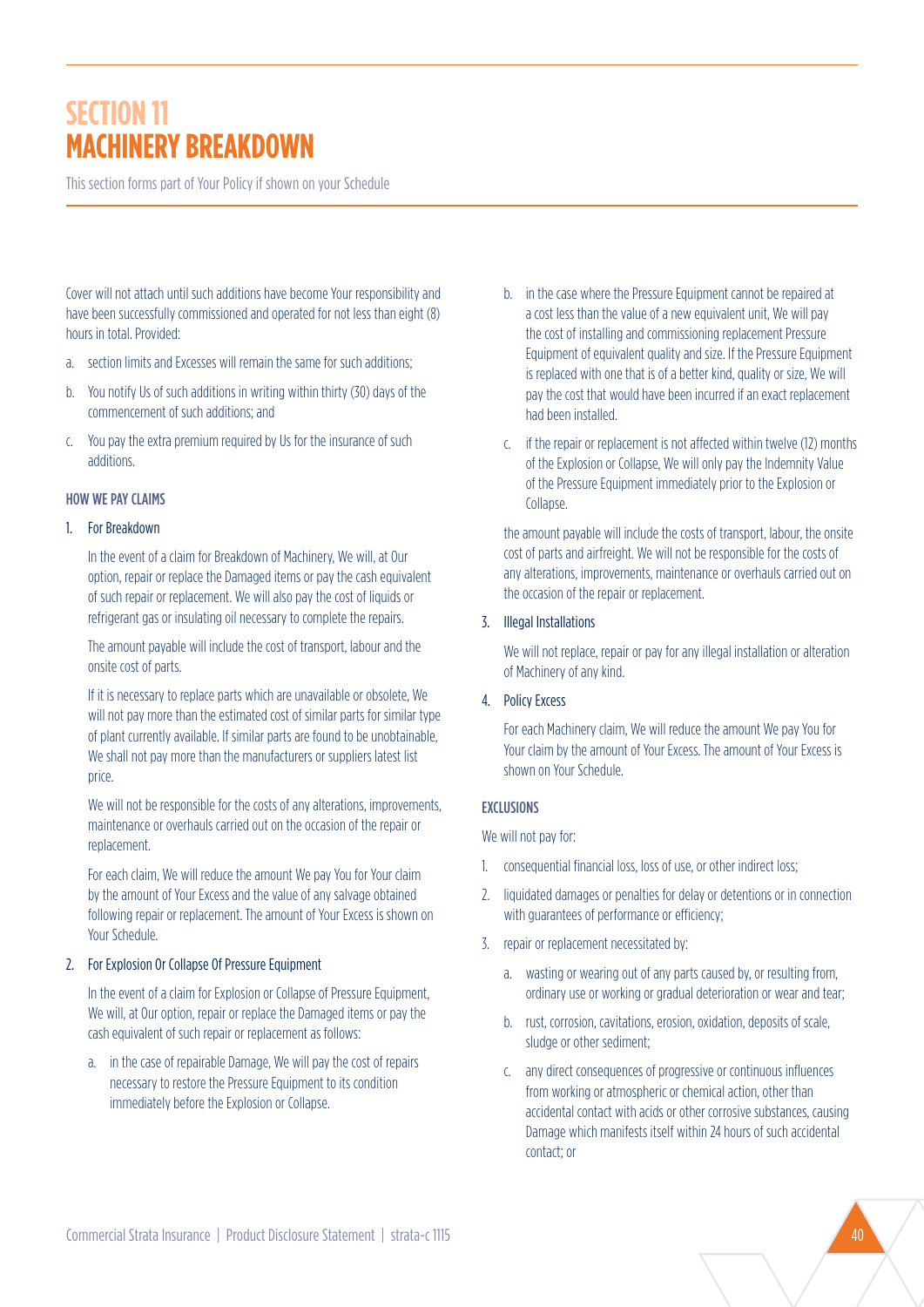This section forms part of Your Policy if shown on your Schedule

d. rusting or scratching of painted or polished surfaces.

but We will be liable for other physical Damage to Machinery or Pressure Equipment insured by this Policy, resulting from such causes;

- 4. the cost of removal of Machinery from a borehole and subsequent replacement;
- 5. Machinery and Pressure Equipment that has not been commissioned, or if commissioned, has operated continuously for a period of less than eight (8) hours; or
- 6. the cost of converting refrigeration, chillers or air conditioning units from the use of CFC (chlorofluorocarbon) refrigeration gas to any other type of refrigerated gas.

#### MACHINERY

- 1. In respect of Machinery, We will not pay for loss, destruction or Damage arising directly or indirectly from, or in connection with:
	- a. testing and commissioning, intentional overloading or experiments;
	- b. faults or defects known to You or any employee whose knowledge in law would be deemed to be Yours and not disclosed to Us at the time this insurance was arranged;
	- c any process of heat treatment, welding, grinding, cutting, drilling, shaping or the application of tools to the property other than for the purpose of lifting the insured Machinery or item;
	- d. loss of liquid or refrigerant gas resulting from leakage of glands, seals, shaft seals, gaskets, joints or from fatigue fractured pipes;
	- e. the cost of any modification or replacement to insured Machinery due to legal requirement relating to the use of ozone-depleting refrigerant gases. This exclusion applies regardless of whether Damage has occurred;
	- f. Damage which is claimable under any maintenance or warranty agreement between You and any supplier, manufacturer, repairer or any other person with which You hold such agreement;
	- g. any loss which would be claimable under section 1, 2 or 3 of this Policy if it was operative or would have been covered under Sections 1,2 or 3 except for the operation of an Excess applying to Sections 1,2 or 3;
- h. erosion, earth movement, flood, the action of the sea, tidal wave, high water or high tide:
- 2. We will not pay for the loss of or physical destruction or Damage caused to:
	- a. bits, drills, knives, saw blades, heating elements, fuses, electronic glass bulbs, lamps, valves, valve plates, x-ray tubes and tubes, commutators, slip rings, conducting brushes, thermal expansion (tx) valves, thermostats, protective and controlling devices, over-loads, pressure switches, bearings, filters, dryers, magnetron units, contacts which spark or arc;
	- b. dies, moulds, patterns, blocks, stamps, punches;
	- c. coating or engraving on cylinders and rolls;
	- d. crushing, hammering or grinding surfaces, wear plates, screens, tyres, batteries, burner jets or other parts which by their use and nature suffer a high rate of wear, tear or gradual deterioration;
	- e. sieves, seals, shaft seals, joints, gaskets or seams, packing materials, filters, ropes, chains, belts, cables (other than electrical conductors) brushes, refractory materials, fire bars, unless as a result of Breakdown;
	- f. fuels, chemicals, filter substances, heat transfer media, cleansing agents, lubricants, oils, catalysts or other operating materials unless as a result of Breakdown.
	- g. materials in the course of or undergoing processing; or
	- h. foundations and masonry, unless as a result of Breakdown.

#### PRESSURE EQUIPMENT

- 1. In respect of Pressure Equipment, We will not pay for repair or replacement caused by:
	- a. wasting or wearing away whether by leakage, corrosion or by the action of the fuel or otherwise;
	- b. slowly developing deformation or distortion; or
	- c. cracks, fractures, blisters, lamination separation, flaws or grooving which have not penetrated the entire thickness of the material, although repair or replacement may be necessary at some time in the future.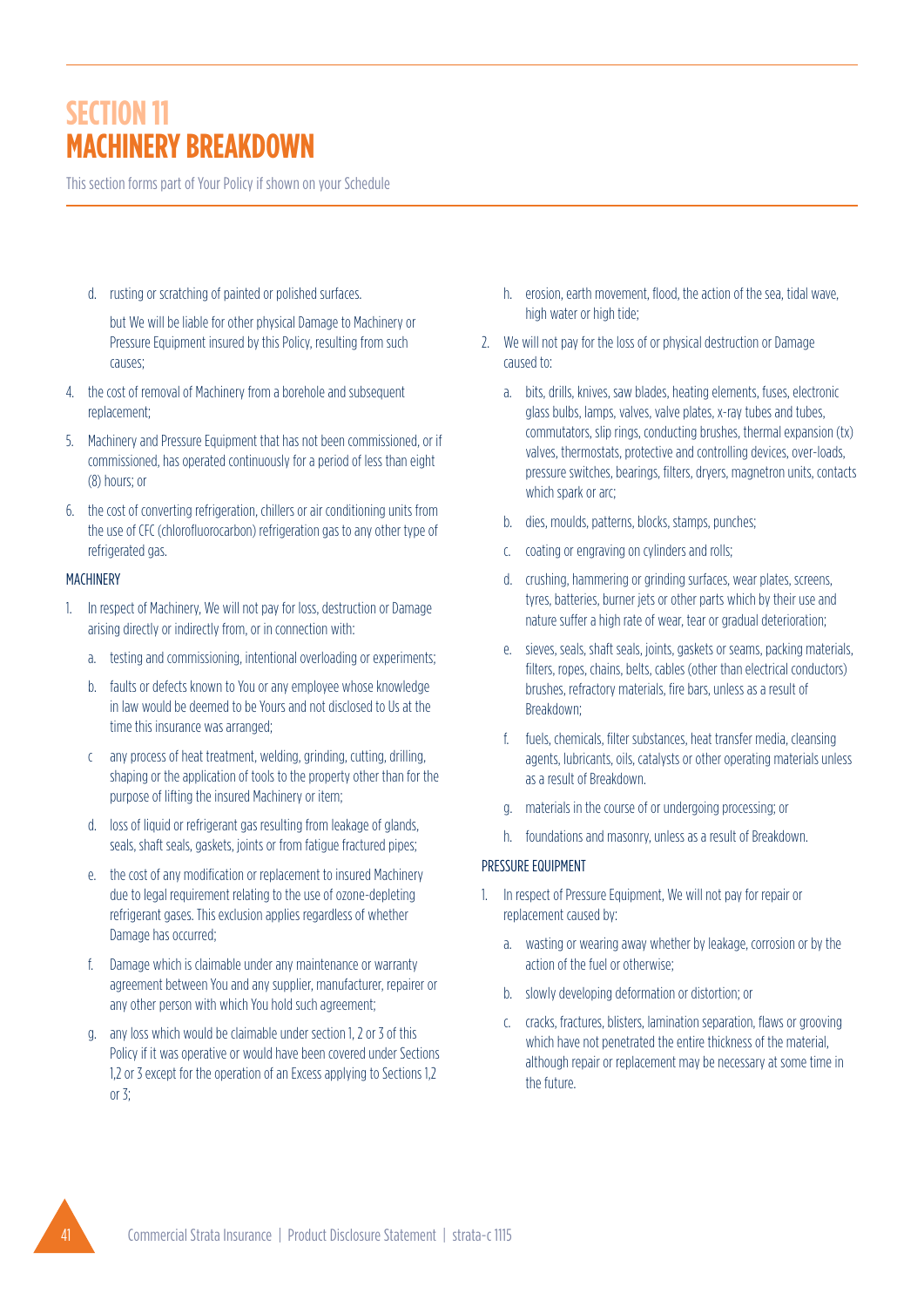This section forms part of Your Policy if shown on your Schedule

However exclusions (a), (b) and (c) above will not apply to subsequent Explosion or Collapse.

- 2. In addition, We will not pay for repair or replacement caused by Explosion or Collapse of any Pressure Equipment if at the time of such Explosion or Collapse:
	- a. the pressure on the pressure limiting device upon the particular Pressure Equipment was in Excess of that permitted in the applicable Australian Standards, codes and laws; or
	- b. any pressure limiting device were removed or rendered inoperative.
- 3. We will not pay for loss, destruction or Damage to Pressure Equipment:
	- a. where such equipment is operated in an unsafe condition; or
	- b. where such equipment does not comply with Australian Standards, codes or laws; or
	- c. where such equipment has not been inspected in accordance with Australian Standard AS3788 as amended, and any other applicable Australian Standards, codes or laws.

See also 'General Exclusions Relating To All Sections' on page 45.

#### CONDITIONS

See also 'General Conditions Relating To All Sections' on pages 46 to 47.

#### CLAIMS PROCEDURES

See 'General Claims Procedures Relating To All Sections' on pages 48 to 49.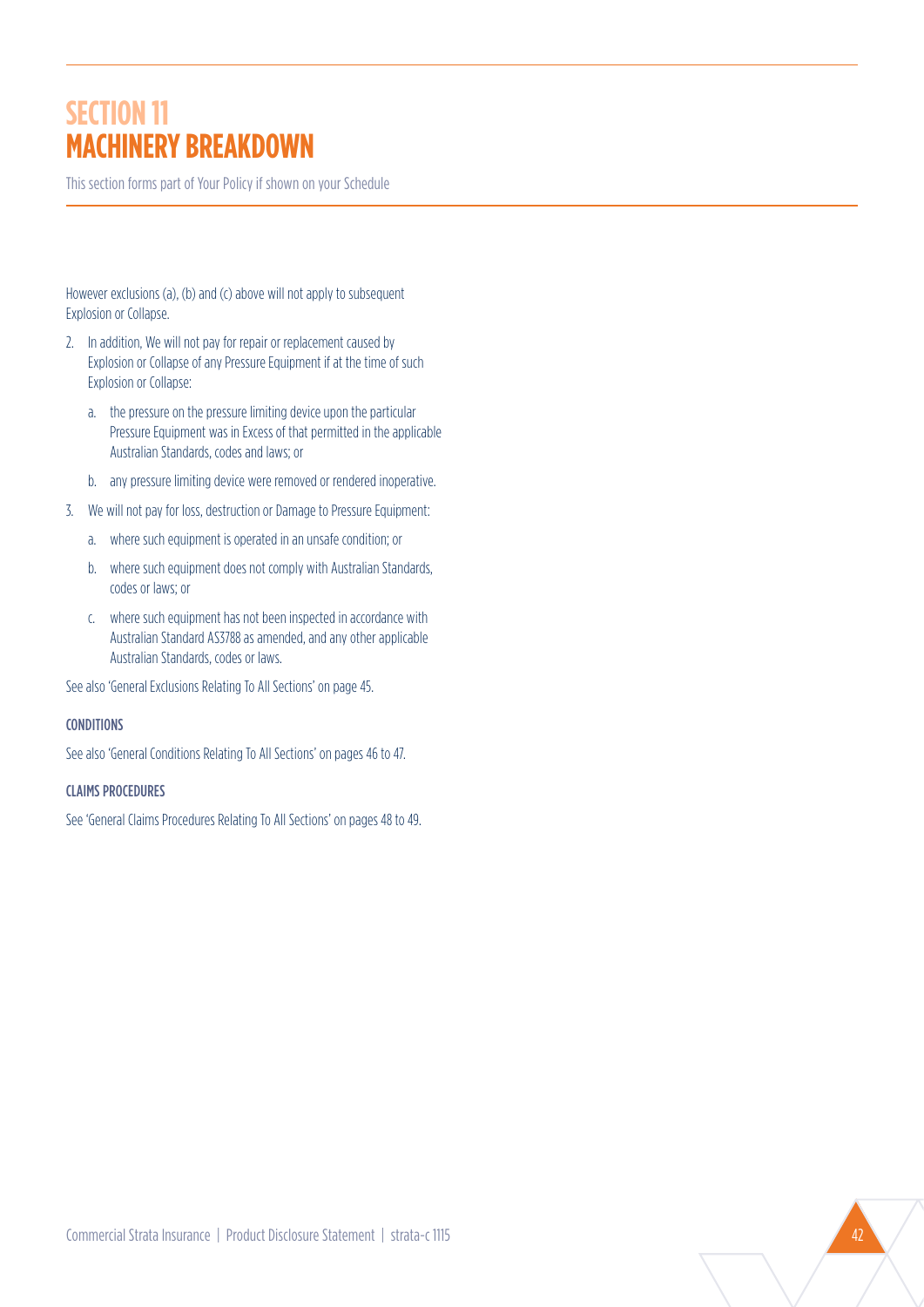# **SECTION 12 LOT OWNER'S IMPROVEMENTS**

This section forms part of Your Policy if shown on your Schedule

#### **DEFINITIONS**

Damage means any accidental physical loss or destruction.

#### Lot Owner's Improvements

#### means:

- 1. any New Fixtures installed by a Unit Owner; or
- 2. any upgrade made by a Unit Owner to an existing fixture that results in its replacement value being more than its replacement value immediately prior to the improvement;

being for the Unit Owner's exclusive use and permanently attached to or fixed to Your Insured Property so as to become legally part of it.

#### New Fixture

means an item or structure that is installed within a Unit Owner's lot that is not a replacement of an existing item or structure.

See also 'General Definitions Relating To All Sections' on pages 6 to 8.

#### WHAT YOU ARE COVERED FOR

We will cover You for any Damage to Lot Owner's Improvements occurring during the Period of Insurance and not excluded by this section.

The most We will pay is the Sum Insured shown on Your Schedule for this section.

#### HOW WE PAY CLAIMS

We will only pay under this section when the Sum Insured under 'section 1 – Building and Common Contents' of this Policy has been totally exhausted.

#### Cash Settlement

If Your claim arises as a result of a total loss that is claimed for under 'section 1 – Building and Common Contents', and We agree to a cash settlement of that claim, the amount payable under this section will be paid to the Unit Owner.

Section 12 is also subject to the same 'How We Pay Claims' as section 1 – Buildings And Common Contents on pages 15 and 16. However any reference to a' Sum Insured' in section 1 will be read as a reference to the Sum Insured on Your Schedule for this section and subject to any definitions in this section applying if there is a conflict.

#### EXCLUSIONS

Section 12 is subject to the same 'Exclusions' as section 1 – Buildings And Common Contents on pages 17 to 18 (subject to any definitions in this section applying if there is a conflict) and the 'General Exclusions Relating To All Sections' on page 45.

# **CONDITIONS**

See 'General Conditions Relating To All Sections' on pages 46 and 47.

# CLAIMS PROCEDURES

See 'General Claims Procedures Relating To All Sections' on pages 48 and 49.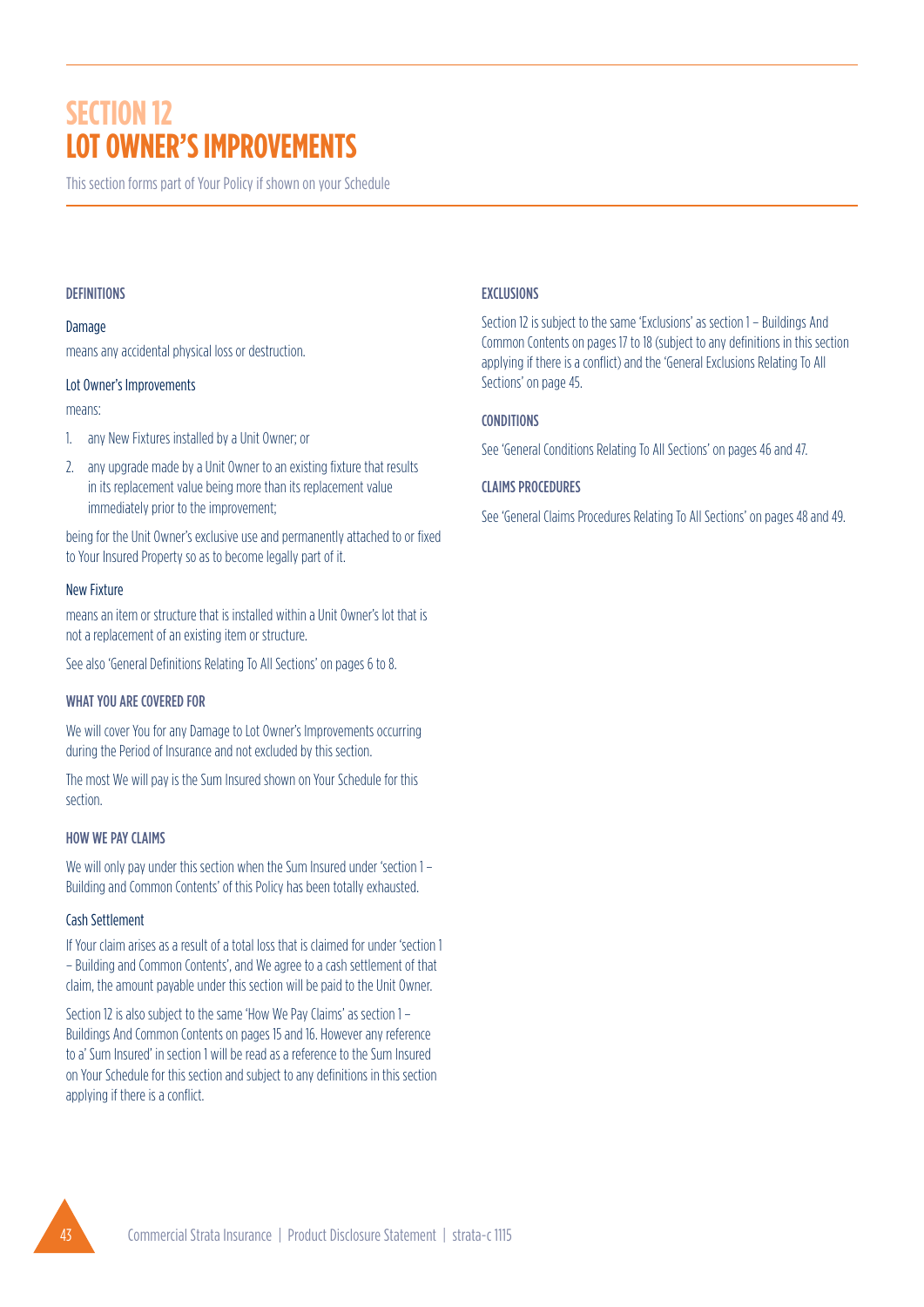# **SECTION 13 WORKERS' COMPENSATION**

This section forms part of Your Policy if shown on your Schedule

This section only applies when Your Schedule shows that You have cover for workers' compensation.

This cover is subject to the relevant workers' compensation legislation in Your State or Territory.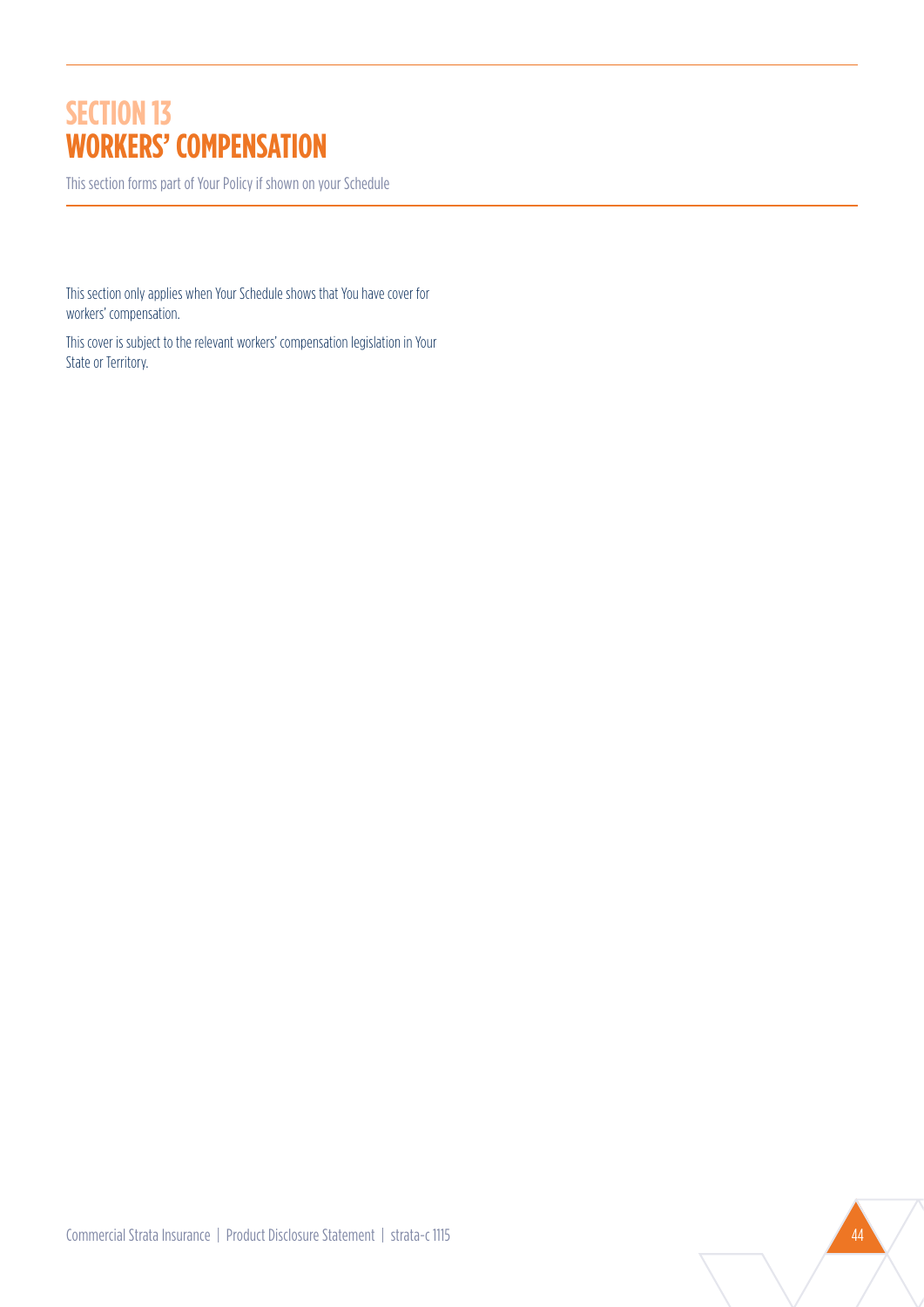# **GENERAL EXCLUSIONS RELATING TO ALL SECTIONS**

Product Disclosure Statement and Policy Wording

We will not be liable for any loss, Damage, destruction, benefit, compensation, legal liability or any other loss, costs, fees, charges or expenses of whatsoever kind arising directly or indirectly from or in connection with:

- a. anything nuclear or radioactive including but not limited to radioactivity or the use, existence or escape of any nuclear fuel, nuclear material, or nuclear waste or action of nuclear fission or fusion;
- b. lawful confiscation, nationalisation, requisition or destruction of Your property;
- c. any liability arising out of or in any way connected with:
	- i. death, injury, illness, loss, Damage or destruction directly or indirectly caused by, contributed by, resulting from or arising out of or in connection with any Act of Terrorism, regardless of any other cause or event contributing concurrently or in any other sequence to the death, injury, illness, loss or Damage, or any action in controlling, preventing, suppressing, retaliating against or responding to any Act of Terrorism.
- d. the failure or inability of any item, equipment or computer software to recognise correctly, to interpret correctly or to process correctly any date, or to function correctly beyond any time when that item, equipment or computer software has not recognised, interpreted or processed correctly any date. We will pay for any resultant loss or Damage that is covered by this Policy, other than resultant loss or Damage to any Computer Equipment or computer software;
- e. the failure or inability to receive, send, access or use Electronic Data and/or software, and/or the internet. We will pay for any resultant loss or Damage that is covered by this Policy, other than resultant loss or Damage to any electronic data and/or software;
- f. war, invasion, act of foreign enemy, hostilities (whether war is declared or not), civil war, rebellion, revolution, insurrection, military or usurped power;
- g. any deliberate or intentional act or omission by You or by any person acting with Your express or implied consent unless for the purposes for preventing or eliminating danger to Insured Property or persons; or
- h. circumstances which, prior to the Period of Insurance:
	- i. You disclosed to, or notified to, any insurer; or
	- ii. You were aware of, or a reasonable person in Your position ought to have been aware of; and
	- iii. You knew, or a reasonable person in Your position ought to have known, to be circumstances which may give rise to a claim or an occurrence.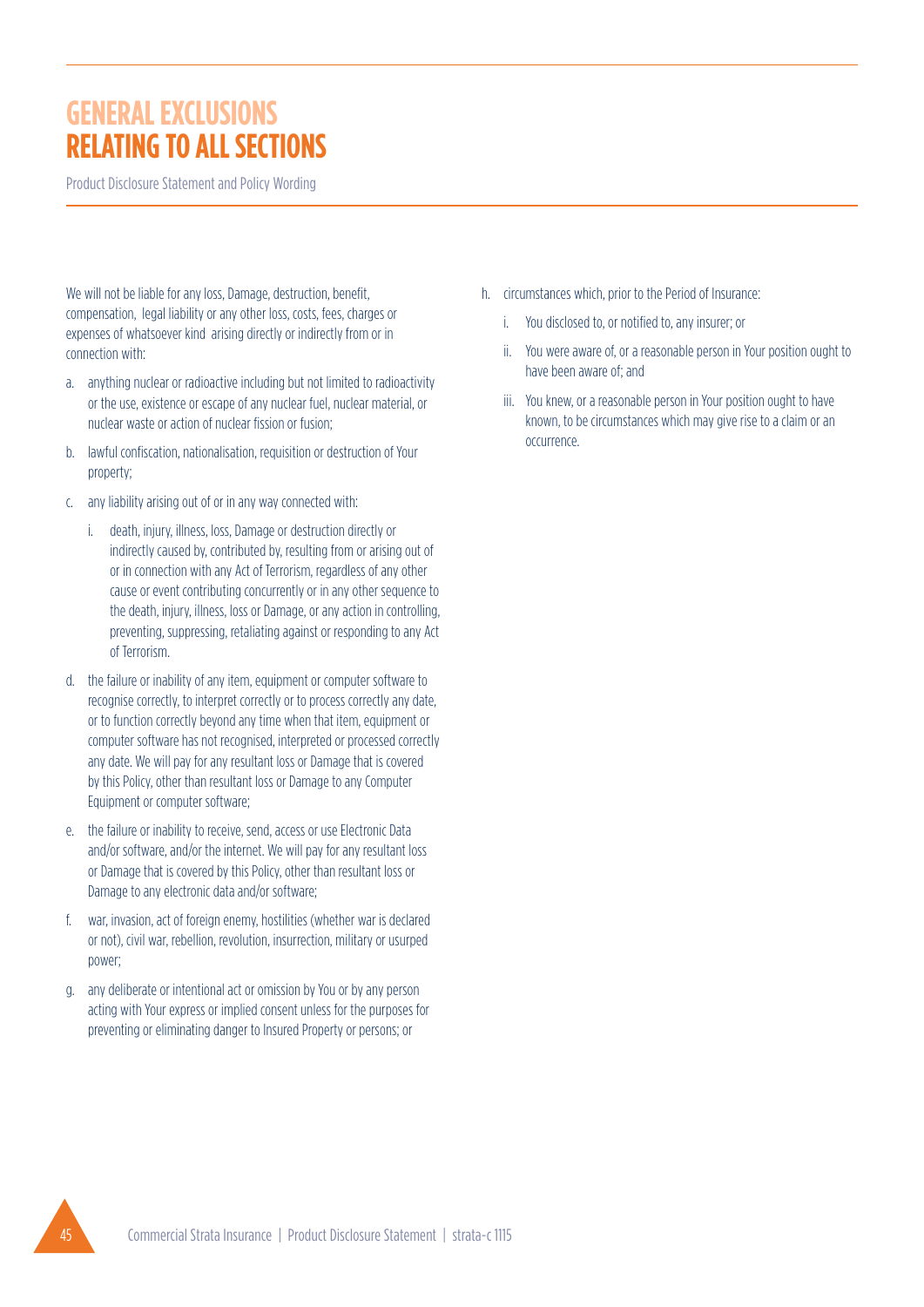# **GENERAL CONDITIONS RELATING TO ALL SECTIONS**

Product Disclosure Statement and Policy Wording

Our liability to pay a claim under this Policy is subject to compliance with the following conditions;

#### CANCELLING YOUR POLICY

You can cancel this Policy at any time. To do this, You must ask Us in writing. The Policy will end when We receive Your request.

We can cancel this Policy if You do any of the following:

- 1. fail to comply with the duty of utmost good faith;
- 2. fail to comply with the conditions of this Policy;
- 3. fail to pay the premium for this insurance;
- 4. fail to tell Us anything You should tell Us when You apply for this Policy, renew this Policy and when You vary or reinstate this Policy;
- 5. make a claim during the period of this Policy that is fraudulent. The claim does not have to be made under this Policy and can be with Us or another insurance company; or
- 6. make a misleading statement to Us when You apply for Your insurance.

We may also cancel this Policy if there is a change in the risk as set out in the clause 'Notification of Changes in the Risk' during the Period of Insurance and you fail to immediately advise Us in writing.

If We cancel this Policy, We will advise You in writing. To do this, a notice will be delivered to You or posted to You. In the Northern Territory the cancellation notice will be provided to the mortgagee of each Unit and in Victoria to any mortgagee whose interest are noted on the Policy.

In the Northern Territory, We cannot cancel the Policy on the sole basis of a breach of the Policy conditions by someone other than the body corporate. In Victoria We cannot avoid the whole of the Policy for a breach of a condition of the Policy by someone other than the owners corporation or all Unit Owners. In the Northern Territory and Victoria We have a right of indemnity against a Unit Owner who breaches a condition of the Policy.

#### REFUND OF PREMIUM IF YOUR POLICY IS CANCELLED

If Your Policy is cancelled (other than by exercising Your cooling-off rights) before the due date, We will:

- 1. keep the premium that applies to the period in respect of which the Policy was in force.
- 2. return to You the premium which You have paid that applies to the period from the date the Policy ended to the due date of the Policy, unless You make a fraudulent claim.

### THE LAW THAT APPLIES TO THIS POLICY

Any disputes arising from this Policy will be determined by the courts, and in accordance with the laws, of the state or territory of Australia where this Policy is issued.

#### REINSTATEMENT OF SUM INSURED

Unless otherwise specified, We will automatically reinstate the Sum Insured and/or Additional Benefits for a section to the amount shown in this Policy and as shown on Your Schedule following a claim. This does not apply:

- 1. to section 6 Office Bearers' Liability, section 8 Government Audit Costs, and section 9 – Legal Expenses; or
- 2. when Your claim is for a total loss; or
- 3. We have paid the total Sum Insured as Your cover will end then.

#### CROSS LIABILITY

This clause applies to all sections of the Policy, save for 'Section 6 –Office Bearers' Liability' of the Policy, Where there is more than one party named in the Schedule as an Insured, We will treat each as a separate and distinct party.

The words You, Your and Yours will apply to each party in the same manner as if a separate Policy has been issued to each party, however, Our liability for any Sum Insured or Policy limit is not increased thereby.

#### **SEVERABILITY**

Any act, breach or non-compliance with the terms and conditions of this Policy committed by any party named in the Schedule as an Insured, will not prejudice the rights of the remaining party named in the Schedule, provided that the remaining party shall, within a reasonable time after becoming aware of any act, breach or non-compliance whereby the risk of Damage, loss or liability has increased, give notice in writing to Us of the act, breach or non-compliance.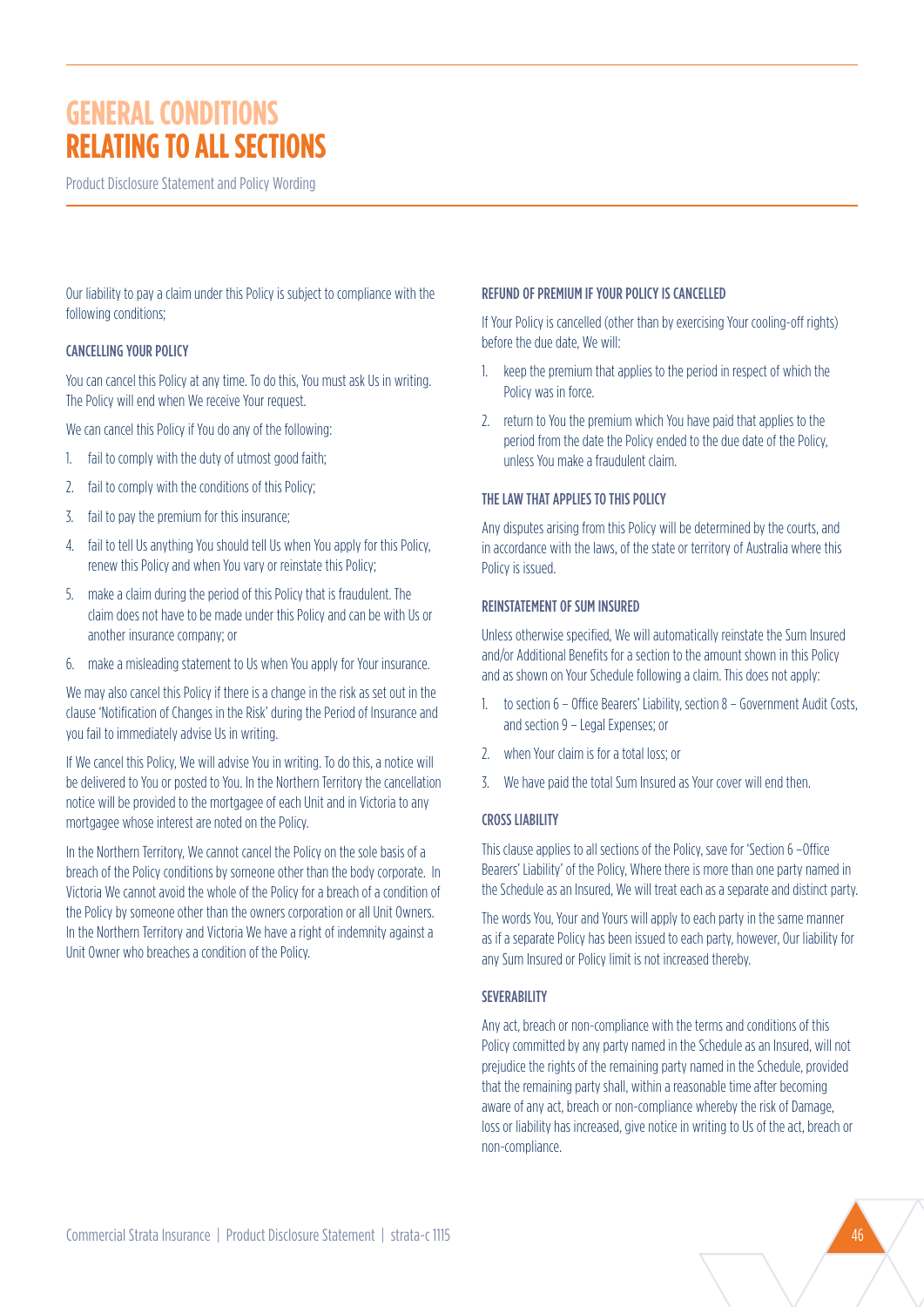# **GENERAL CONDITIONS RELATING TO ALL SECTIONS**

Product Disclosure Statement and Policy Wording

### NOTIFICATION OF CHANGES IN THE RISK

You must advise Us immediately in writing of:

- 1. all changes in occupation or circumstances relating to Your Insured Property and other property insured under this Policy.;
- 2. any change in information or details You have given Us in relation to Your Insured Property and other property insured under this Policy or You; and
- 3. any change that increases the risk of Damage or personal injury at Your Insured Property or by other property insured under this Policy.

#### REASONABLE PRECAUTIONS

You must take all reasonable care and exercise all necessary steps to:

- 1. maintain Your Insured Property and other property insured under this Policy in a good state of repair to prevent anything which could result in a claim under this Policy; and
- 2. prevent Damage to other people's property or personal injury to other people and comply (and use reasonable endeavors to ensure that Your employees, servants and agents comply) with all statutory obligations and bylaws or regulations imposed for the safety of property or persons.

#### **INSPECTIONS**

We (or agents appointed by Us) have the right to inspect and examine, by mutual appointment, any Property Insured under this Policy. Any such inspection shall not amount to a representation as to ownership, fitness for purpose, safety or compliance with any law or regulation.

#### SPRINKLER INSTALLATIONS

It is a condition of this Policy that, in regard to any property, being property insured in which an automatic sprinkler system is installed and which is owned by You, or where You are responsible for the operation or maintenance of the automatic sprinkler system, You shall:

- a. ensure that the property is protected as required by law by an approved installation of automatic sprinklers, automatic external alarm signal and automatic alarm signal connected with a fire brigade station or other legally approved monitoring organisation.
- b. exercise due diligence to ensure that any system and alarm signal are at all times maintained in good working order;
- c. ensure that such system will be regularly maintained in accordance with Australian Standard AS1851 (Part 3); and
- d. notify Us, in writing and as soon as reasonably practicable, of any alterations or additions to the automatic sprinkler installation.

See also 'Conditions' in each section of this Policy.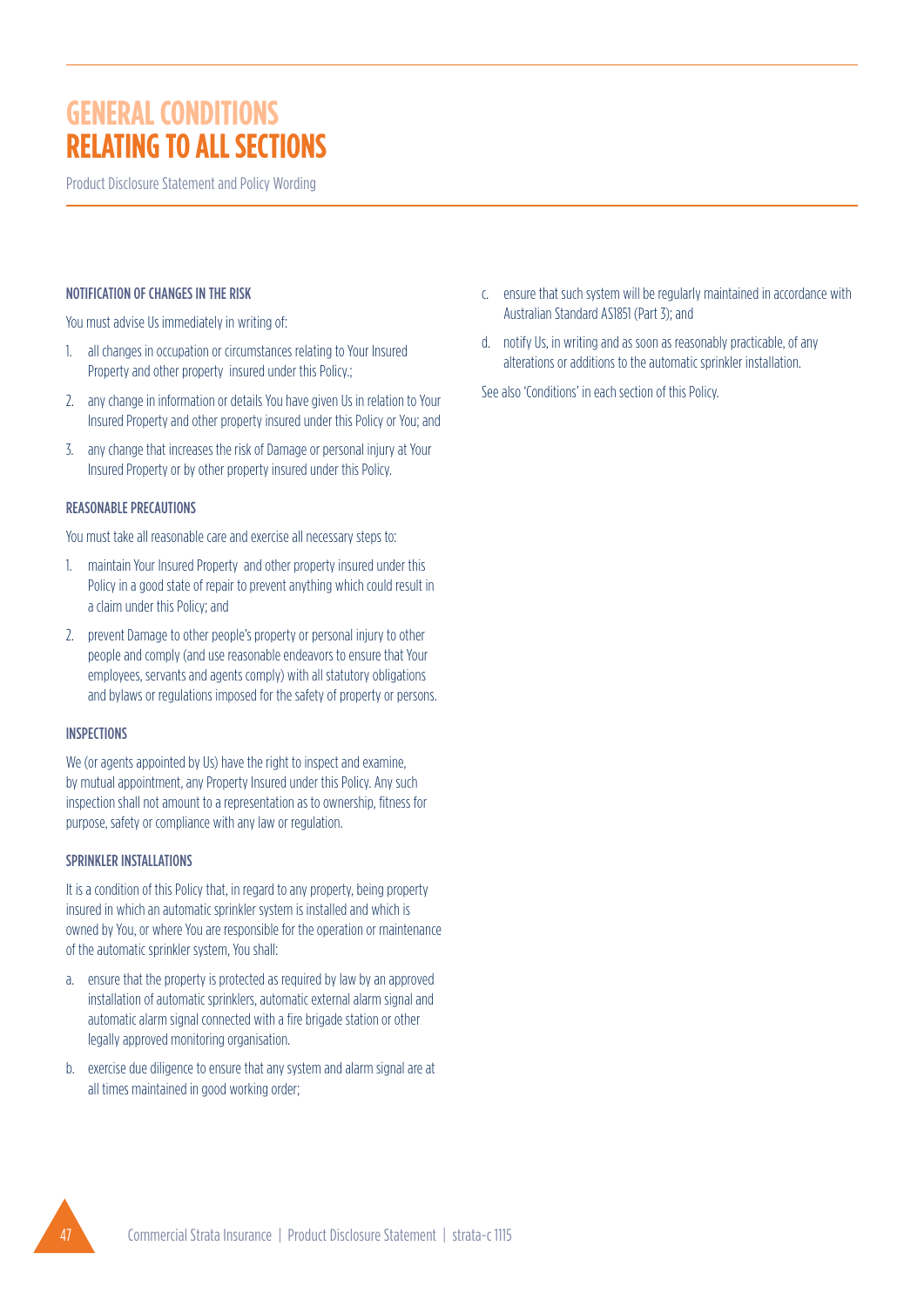# **GENERAL CLAIMS PROCEDURES RELATING TO ALL SECTIONS**

Product Disclosure Statement and Policy Wording

Our liability to pay a claim under this Policy is subject to compliance with the following procedures.

#### WHEN YOU SUFFER DAMAGE OR LOSS OR A CLAIM IS MADE AGAINST YOU

#### You must:

- a. take all necessary steps to minimise and/or stop any further loss or Damage from occurring;
- b. advise the nearest police station if Your property is lost, stolen, vandalised or maliciously Damaged. We may ask You to give Us a written report from the police;
- c. keep the property that has been Damaged so We can inspect it;
- d. not repair or replace any Damaged property without Our consent except for emergency repairs We have agreed to pay under section 1 – Additional Benefit Emergency Costs to Minimise Losses on page 10;
- e. cease the continued use of Damaged property, until such property is repaired to Our satisfaction;
- f. use best endeavors to preserve any Damaged or defective appliances, plant or things which might prove necessary or useful by way of evidence in connection with any claim;
- g. allow Us to access Your property for inspections conducted by Us, assessors or repairers;
- h. allow Us to obtain information from Your property manager, Strata Manager, accountant, registered tax agent, lawyer, legal representative, employees, person or organization engaged by You, and/or any repairer to assist Us in managing Your claim; and
- i. at Your own expense, provide Us with all records, invoices, and other documents, information, explanations and other evidence together with statutory declarations, as We may require for the purpose of investigating or verifying a claim under this Policy.

#### You must not:

- 1. make any admission of liability or payment or promise or offer of payment in connection with any claim without Our consent; or
- 2. authorise repairs to, or arrange replacement of, any of the Insured Property or other property insured under this Policy relevant to the claim, or incur any cost or expense for a claim without Our consent unless by not authorising the repairs, the safety of people is put at risk.

We reserve the right to:

- 1. take over and conduct in Your name the settlement of any claim or legal proceeding or appeal;
- 2. refuse to use the Authorised Legal Representative You propose without providing any reason;
- 3. instruct You to terminate the services of the Authorised Legal Representative if We consider it is in Your interest to do so;
- 4. appeal any decision if You are not successful in defending legal proceedings brought against You; and
- 5. instruct You to take necessary steps to minimise further loss or Damage from occurring.

#### NOTIFICATION OF CLAIMS

We depend upon Your co-operation. This means when something happens that You believe You can claim for, or something occurs that may result in a claim, You must:

- 1. complete any forms as requested by Us;
- 2. advise Us immediately on receipt of any intention to make a claim against You.
- 3. advise Us immediately in writing of any circumstance or event which may result in a claim being made against You.
- 4. make Your claim as soon as possible after You suffer a loss. If You do not make it within 30 days of the date of loss, We may reduce what We pay You by an amount which represents any disadvantage We suffer by the delay;
- 5. send Us all documents, accounts, communications, writ or summons relating to Your claim within 72 hours of receiving them.
- 6. provide to the Authorised Legal Representative all assistance they require and all required materials available to You; and
- 7. immediately advise Us of any impending prosecution or inquest.

#### OFFER TO SETTLE

You must advise Us of any offer to settle a proceeding. We may stop paying Your legal costs and expenses if You do not agree to a reasonable settlement. When the Authorised Legal Representative recommends settlement of a proceeding and You wish to continue with the proceeding, We will only pay the legal costs and expenses incurred up to the date of such a recommendation.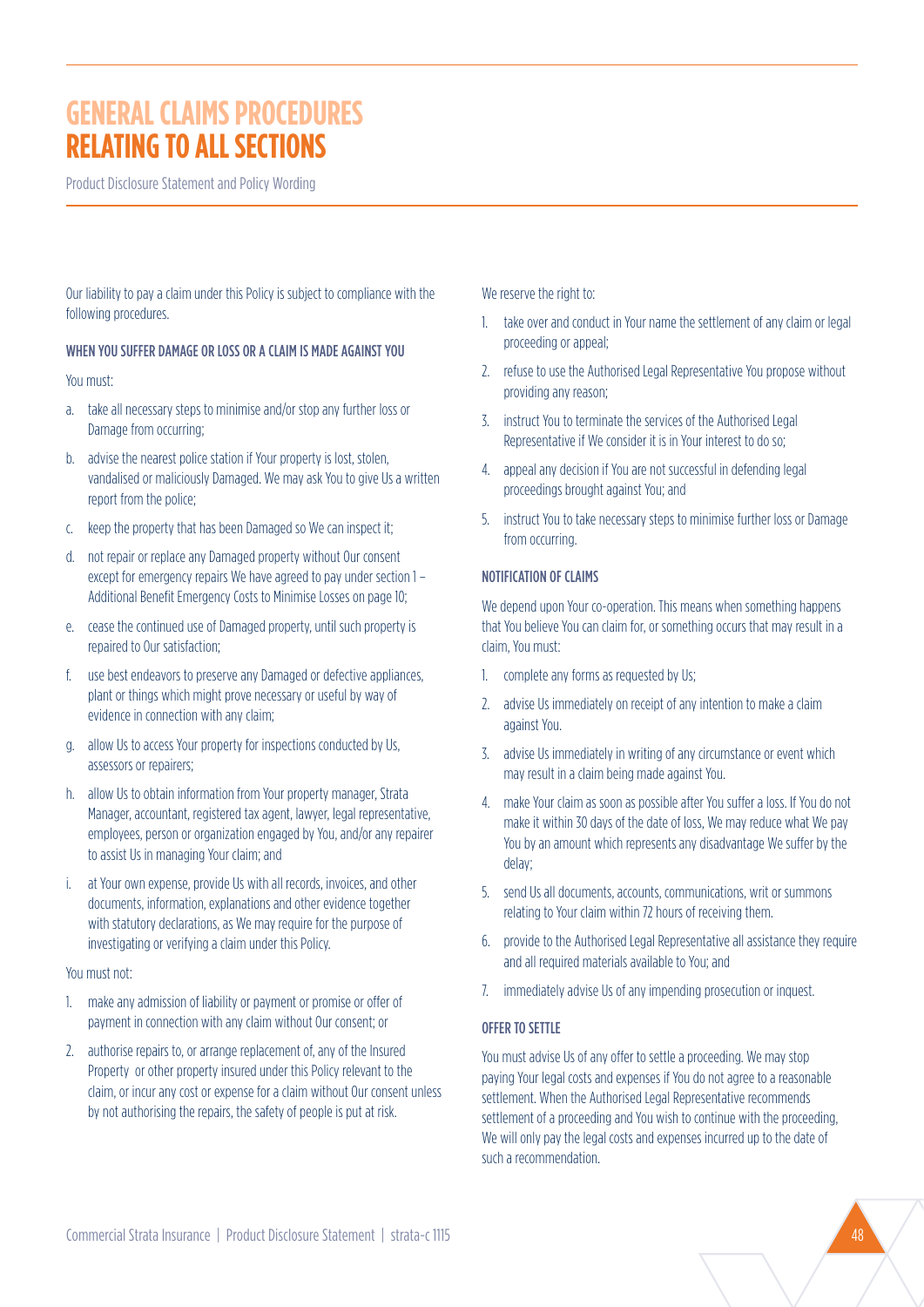# **GENERAL CLAIMS PROCEDURES RELATING TO ALL SECTIONS**

Product Disclosure Statement and Policy Wording

#### REFUSAL OF RECOMMENDATIONS

If against Our recommendations You elect to continue any legal proceedings, Our liability will not exceed the liability for which the claim could have been settled for up to that date.

#### DELAYS

If You, the Unit Owner or anyone acting on Your or the Unit Owners behalf cause delays preventing Us from commencing and completing reinstatement or replacement of Your Insured Property or other property insured under this Policy , We will not pay for any extra costs that result from that delay.

#### ACTS OR OMISSIONS OF YOUR BODY CORPORATE MANAGER

We will not deny liability for a claim, or reduce the amount thereof, if Our right of denial or reduction is solely caused by an act, error or omission of Your duly appointed Strata Manager while acting on Your behalf and You have not directly authorised the act, error or omission.

#### RECOVERY ACTION

If You and/or the Unit Owner, have the right of recovery against someone else for a claim that We have accepted under this Policy, You and/or the Unit Owner give Us Your and /or the Unit Owners rights to pursue that recovery. You and/or the Unit Owner also give Us Your and or the Unit Owner's rights to conduct, defend or settle any legal action and to act in Your and/or the Unit Owner's name.

You and/or the Unit Owner must not do anything that prevents Us from doing this, prejudice our rights or settle any claim without Our consent and You and/or the Unit Owner must give Us all the information and cooperation that We require.

#### OTHER INSURANCES

If loss, Damage or an event occurs that results in a claim being lodged under this Policy, You must notify Us of any other insurance that covers the same loss, Damage or event. We have the right to seek contribution from the other insurer.

#### REPAIRS OR REPLACEMENT

We will agree with You the supplier or repairer to be used. If We cannot agree and if You choose Your own repairer or supplier the most We will pay is the costs of repair or supply as determined by Our supplier or repairer for comparable supply or repair.

### You must allow Us to:

- 1. inspect any Damaged item or Insured Property; and
- 2. take possession of any Damaged item or Insured Property.

#### **SALVAGE VALUE**

If We have paid a claim for Damage, or replaced items which have been recovered, We are entitled to any salvage value.

#### CLAIMS PREPARATION COSTS

We will pay the reasonable costs You necessarily incur for the preparation of a claim under this Policy. We will only pay these costs when You have obtained Our Written Consent prior to them being incurred. The most We will pay is \$30,000.

We will not pay these costs in respect of claims under 'section 13 – Workers' Compensation' and 'section 8 – Government Audit Costs'.

#### **JURISDICTION**

Any dispute arising out of or under this Policy will be subject to determination by any Court of competent jurisdiction within Australia according to the law applicable to that jurisdiction.

# GOODS AND SERVICES TAX (GST)

Where We make a payment under this Policy for the acquisition of goods, services or other supply, We will reduce the amount of the payment by the amount of any input tax credit that You are, or will be, or would have been entitled to under A New Tax System (Goods and Services Tax) Act 1999 in relation to that acquisition, whether or not that acquisition is actually made. Where We have arranged services directly with the builder, repairer, supplier or other service provider, We will pay up to the Sum Insured shown on Your Schedule or other Policy limit including GST. Where We make a payment under this Policy as compensation instead of payment for the acquisition of goods, services or other supply, We will reduce the amount of the payment by the amount of any input tax credit that You would have been entitled to under A New Tax System (Goods and Services Tax) Act 1999 had the payment been applied to acquire such goods, services or other supply.

See also 'Claims Procedures' in each section of this Policy.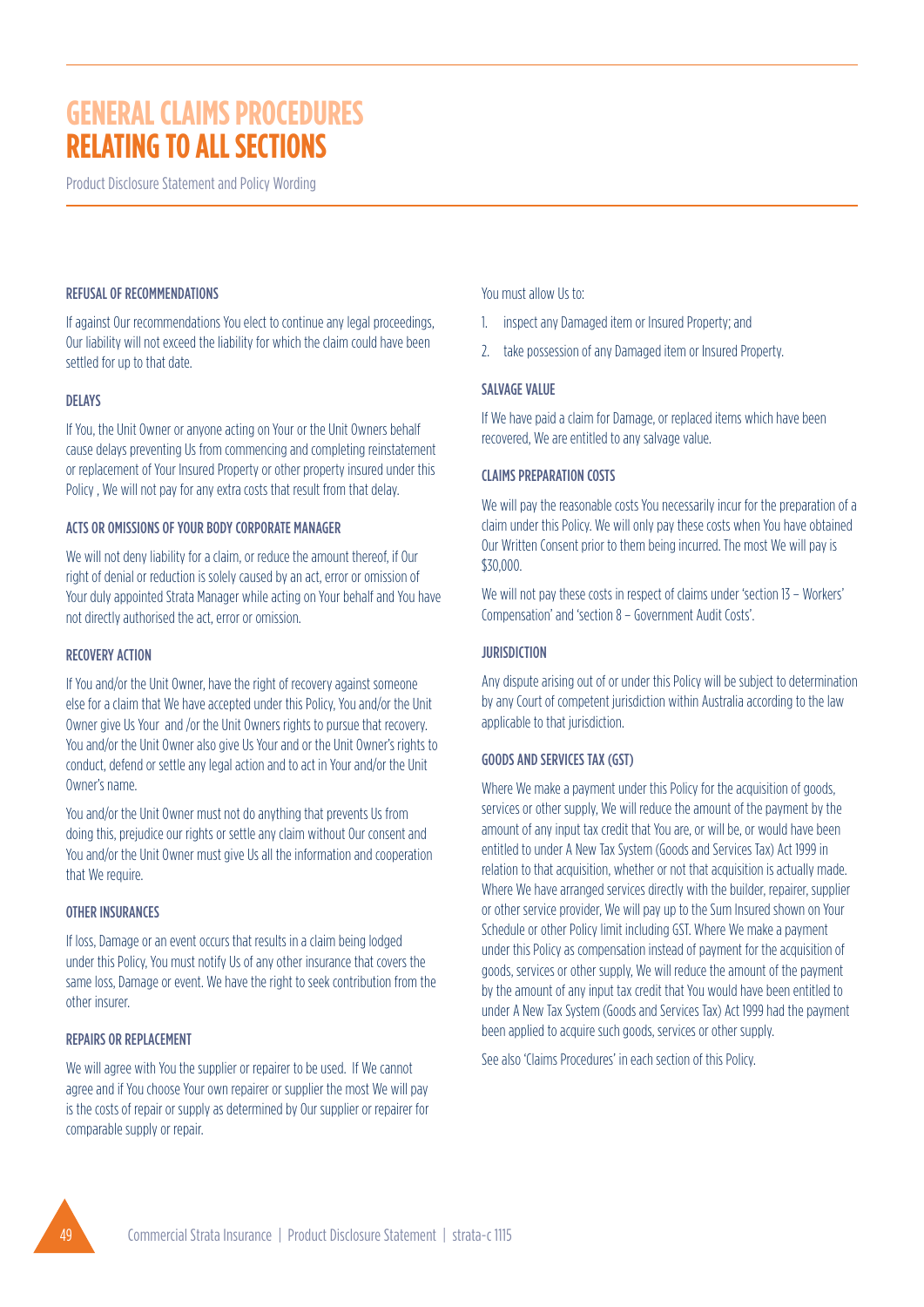Product Disclosure Statement and Policy Wording

#### CLAIMS PAYMENT EXAMPLE

These claim payment examples show You how a claim settlement is calculated based upon some practical scenarios. Any claim settlement amount will depend upon the facts of each case and the Policy cover including any limits or Excesses. These claims examples are illustrative only and do not form part of the Policy. For each the claims scenarios all supporting documentation has been provided and there has been compliance with all claims procedures. All claims examples are for claims within the relevant Sum Insured.

#### SCENARIO 1

#### Section 1 – Buildings and Common Contents

- Damage occurs to the Buildings resulting from Storm.
- You claim \$10,000 for Building Damage and \$1,000 for loss of rent.
- The Excess is \$250 and You are GST registered (with a 100% input tax credit).

| Repairs to Building Damage -<br>You have paid for the repairs | \$10,000   |
|---------------------------------------------------------------|------------|
| Less GST                                                      | \$909.09   |
| Less Policy Excess                                            | \$250.00   |
| <b>Building(s) Settlement Amount</b>                          | \$8,840.91 |
| Plus Loss Of Rent                                             | \$1,000.00 |
| TOTAL SETTLEMENT AMOUNT                                       | \$9,840.91 |

We will automatically reinstate the Sum Insured and additional benefits for section 1.

#### SCENARIO 2

#### Section 1 – Buildings and Common Contents

- Total loss Damage to Buildings and Common Contents resulting from fire.
- You claim \$10,000,000 for Building and Common Contents Damage and \$1,500,000 for Loss Of Rent.
- Repairs are arranged by Us directly with the builder and We will be paying the builder direct.
- The Excess is \$500 and You are GST registered (with a 100% input tax credit).

| <b>Total Loss Building and Common Contents</b> | \$10,000,000 |
|------------------------------------------------|--------------|
| Amount paid by Us to builder (including GST)   | \$10,000,000 |
| Loss Of Rent claim                             | \$1,500,000  |
| Less Policy Excess                             | \$500        |
| Amount Paid to Insured for Loss Of Rent        | \$1,499,500  |
| TOTAL SETTLEMENT AMOUNT                        | \$11,499,500 |

The Sum Insured for Building and Common Contents is not reinstated as there is a total loss.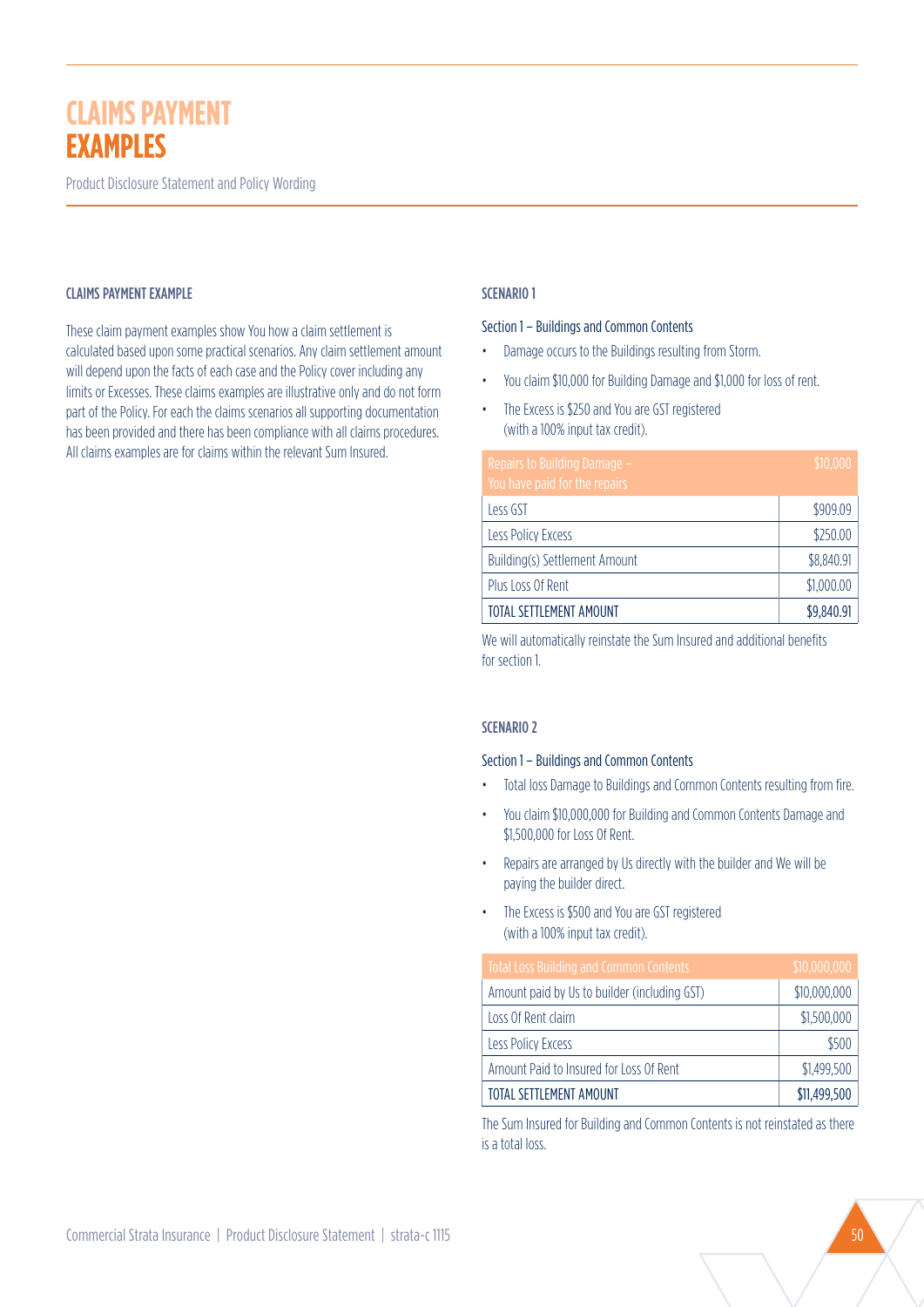Product Disclosure Statement and Policy Wording

# SCENARIO 3

#### Section 1 – Buildings and Common Contents

- Damage to Buildings resulting from Storm.
- You claim \$10,000 for Building Damage and \$1,000 for Loss Of Rent.
- The Excess is \$250 and You are not GST registered (with 0% input tax credit).

| <b>Total Loss Building and Common Contents</b>             | \$10,000,000 |
|------------------------------------------------------------|--------------|
| Repairs to Building Damage - You have paid for the repairs | \$10,000     |
| Less GST                                                   | \$0.00       |
| Less Policy Excess                                         | \$250        |
| <b>Building(s) Settlement Amount</b>                       | \$9,750      |
| Plus Loss Of Rent                                          | \$1,000      |
| TOTAL SETTLEMENT AMOUNT                                    | \$10,750     |

We will automatically reinstate the Sum Insured and additional benefits for section 1.

# SCENARIO 4

# Section 2 – Glass

- Accidental Breakage of Glass.
- You claim \$4,500 for Glass Breakage and \$500 for Temporary Protection.
- The Excess is \$250 and You are GST registered (with a 100% input tax credit).

| Repairs to Glass - You have paid for the repairs   | \$4,500.00 |
|----------------------------------------------------|------------|
| Temporary Protection - You have paid for this cost | \$500.00   |
| Subtotal                                           | \$5,000.00 |
| Less GST                                           | \$454.54   |
| Less Policy Excess                                 | \$250.00   |
| TOTAL SETTLEMENT AMOUNT                            | \$4,295,46 |

We will automatically reinstate the Sum Insured and additional benefits for section 1.

### SCENARIO 5

#### Section 2 – Glass

- Accidental breakage of Glass.
- You claim for \$4,500 for Glass Breakage and \$500 for Temporary Protection.
- The Excess is \$250 and You are not GST registered (with a 0% input tax credit).

| Repairs to Glass - You have paid for the repairs   | \$4,500 |
|----------------------------------------------------|---------|
| Temporary Protection - You have paid for this cost | \$500   |
| Subtotal                                           | \$5,000 |
| Less GST                                           | \$0.00  |
| Less Policy Excess                                 | \$250   |
| <b>TOTAL SETTLEMENT AMOUNT</b>                     | \$4,750 |

We will automatically reinstate the Sum Insured and additional benefits for section 1.

# SCENARIO 6

#### Section 3 – Theft

- Theft of Common Contents garden equipment.
- The cost is \$2,500 for the replacement of Common Contents.
- The Excess is \$250 and You are GST registered (with a 100% input tax credit).

| Replacement of Common Contents – |            |
|----------------------------------|------------|
| You have replaced the item       | \$2,500.00 |
| Less GST                         | \$227.27   |
| Less Policy Excess               | \$250.00   |
| TOTAL SETTLEMENT AMOUNT          | \$2,022.73 |

We will automatically reinstate the Sum Insured and additional benefits for section 1.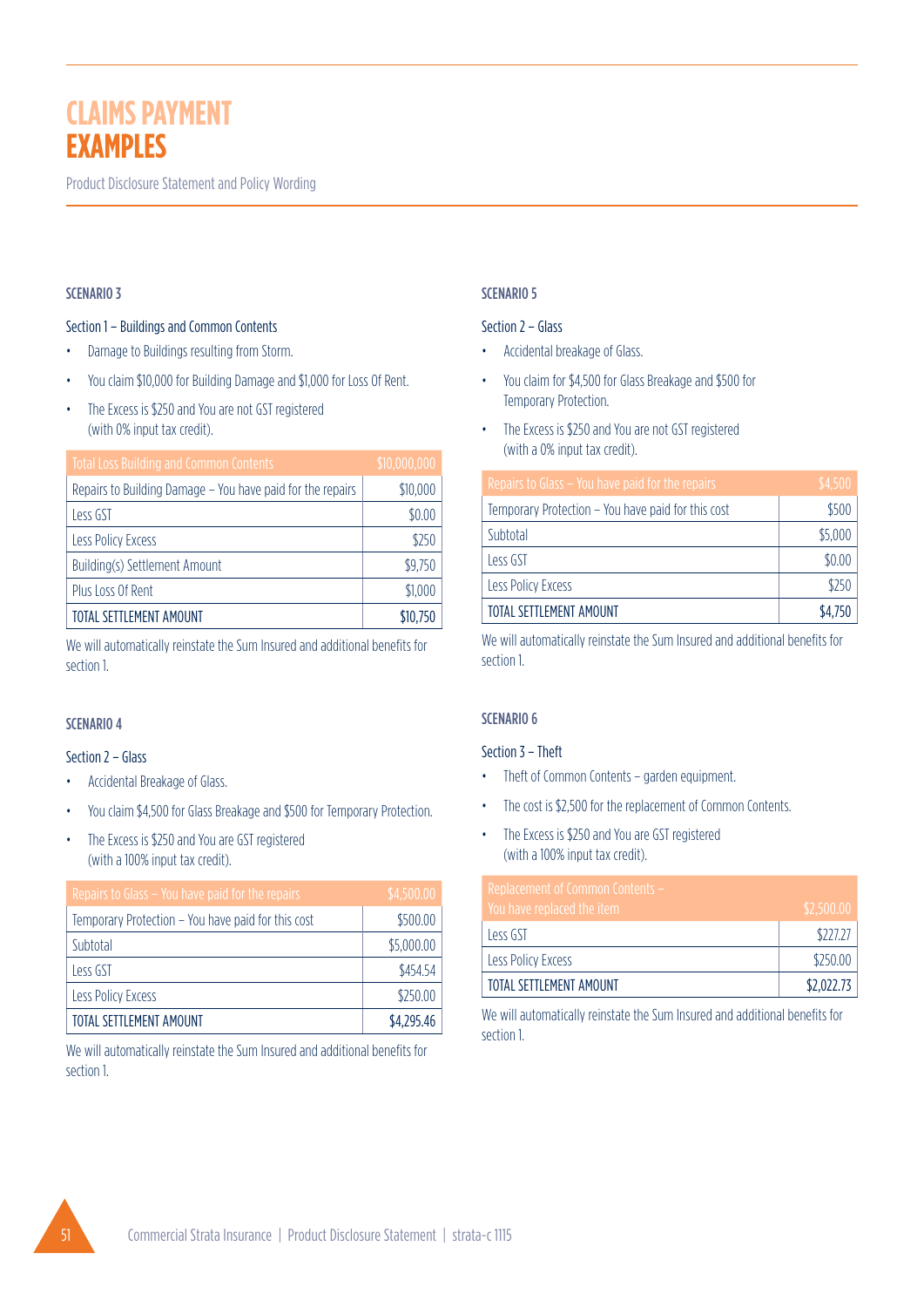Product Disclosure Statement and Policy Wording

#### SCENARIO 7

#### Section 3 – Theft

- Theft of Common Contents garden equipment.
- The cost is \$2,500 for the replacement of Common Contents.
- The Excess is \$250 and You are not GST registered (with a 0% input tax credit).

| Replacement of Common Contents – |         |
|----------------------------------|---------|
| You have replaced the item       | \$2,500 |
| Less GST                         |         |
| Less Policy Excess               | \$250   |
| TOTAL SETTLEMENT AMOUNT          | \$2,250 |

#### SCENARIO 8

#### Section 7 – Voluntary Workers

- A Voluntary Worker suffers an Injury resulting in permanent loss of sight in both eyes during the Period of Insurance.
- Claim is \$200,000 being the benefit under Policy.
- There is no Excess.
- You are not GST Registered (with a 0% input tax credit).

| <sup>'</sup> Claimable Benefit | \$200,000 |
|--------------------------------|-----------|
| Less GST                       |           |
| Less Policy Excess             |           |
| TOTAL SETTLEMENT AMOUNT        | \$200,000 |

#### SCENARIO 9

#### Section 7 – Voluntary Workers

- A Voluntary Worker suffers Total Disablement preventing them from carrying out all of the usual duties of their Occupation for 52 weeks.
- The Voluntary Worker's current weekly average earnings are \$2,000.
- The claim is \$2,000 per week being the benefit under Policy for 52 weeks.
- We pay \$2,000 per week as the benefit under the Policy as it is not more than the Voluntary Worker's average weekly earnings.
- There is no Excess and You are not GST Registered (with a 0% input tax credit).
- In addition the Voluntary Worker claims for travel expense which he incurred in obtaining medical treatment in the actual amount incurred of \$100.00.

| Claimable Benefit - 52 weeks @ \$2,000 per week | \$104,000 |
|-------------------------------------------------|-----------|
| Less GST                                        |           |
| Less Policy Excess                              |           |
| TOTAL SETTLEMENT AMOUNT                         | \$104,000 |
| Plus Travel Expenses                            | \$100     |
| TOTAL SETTLEMENT AMOUNT                         | \$104,100 |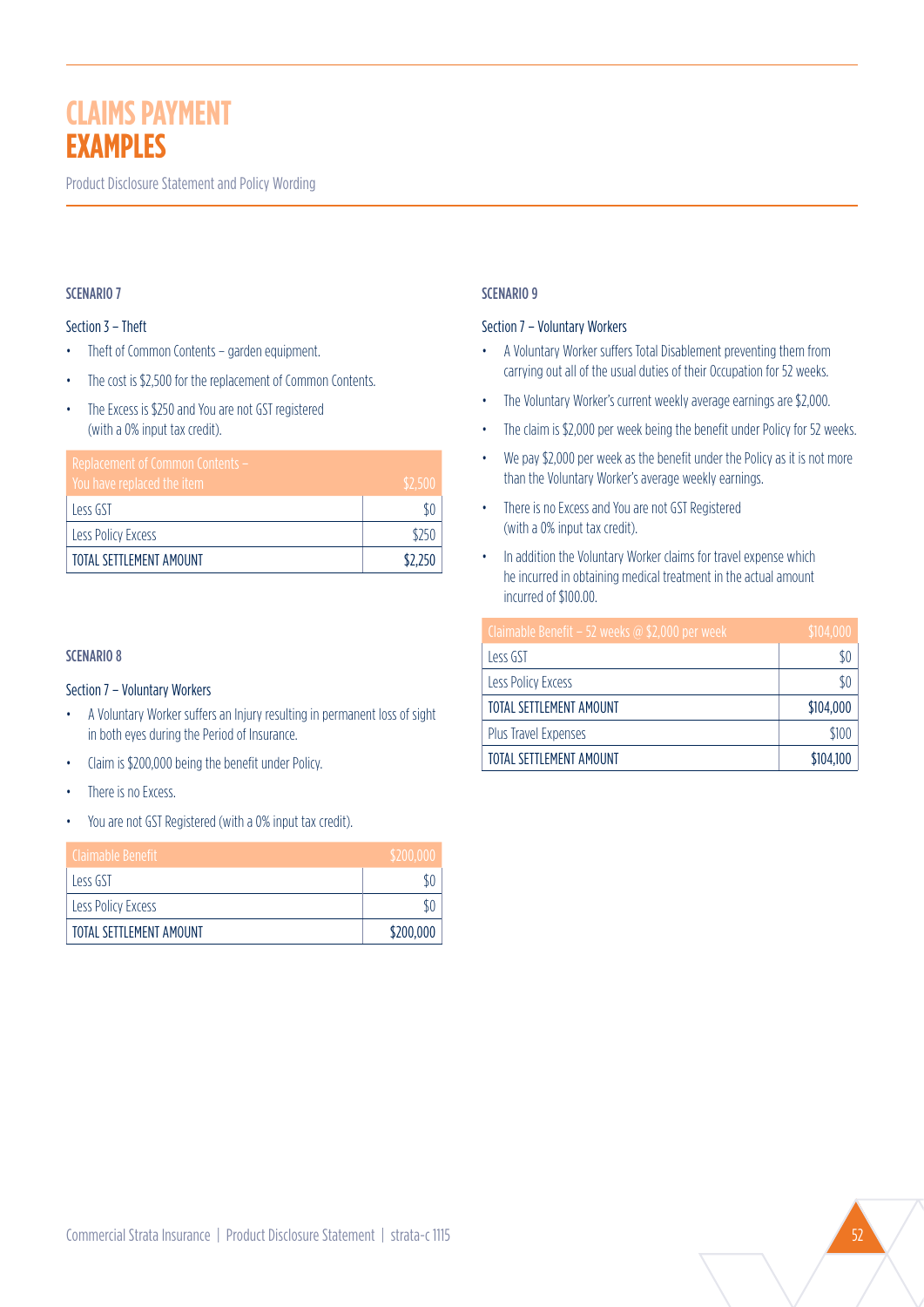Product Disclosure Statement and Policy Wording

### SCENARIO 10

#### Section 7 – Voluntary Workers

- Voluntary Worker suffers Total Disablement preventing them from carrying out all of the usual duties of his or her Occupation for 25 weeks.
- The Voluntary Worker's current weekly average earnings are \$2,000.
- The claim is \$2,000 per week being the benefit under Policy for 25 weeks.
- We pay \$2,000 per week as the benefit under the Policy as it is not more than the Voluntary Worker's average weekly earnings.
- After 25 weeks the Voluntary Worker dies from the same Injury.
- The benefit payable is \$200,000 but this is reduced by the amount paid under benefit 6 for Total Disablement for which is \$50,000.
- There is no Excess and You are not GST Registered (with a 0% input tax credit).

| Claimable Benefit for total disablement $\omega$ \$2,000 per<br>week x 25 weeks        | \$50,000  |
|----------------------------------------------------------------------------------------|-----------|
| Claimable Death benefit - \$200,000 less \$50,000 being the<br>amount paid for Event 6 | \$150,000 |
| Less GST                                                                               |           |
| <b>Less Excess</b>                                                                     |           |
| TOTAL SETTLEMENT AMOUNT                                                                | \$200,000 |

# SCENARIO 11

#### Section 12 – Lot Owner's Improvements

- Damage to Lot Owner's Improvements, a kitchen, resulting from fire not otherwise covered under section 1 – Building(s) and Common Contents. The Sum Insured for section 1 is exhausted.
- The claim is \$10,000 for Damage to the kitchen.
- There is no Excess and You are not GST Registered (with a 0% input tax credit).

| Claim cost              | \$10,000 |
|-------------------------|----------|
| Less GST                |          |
| Less Policy Excess      |          |
| TOTAL SETTLEMENT AMOUNT | \$10,000 |

We will automatically reinstate the Sum Insured for this section.